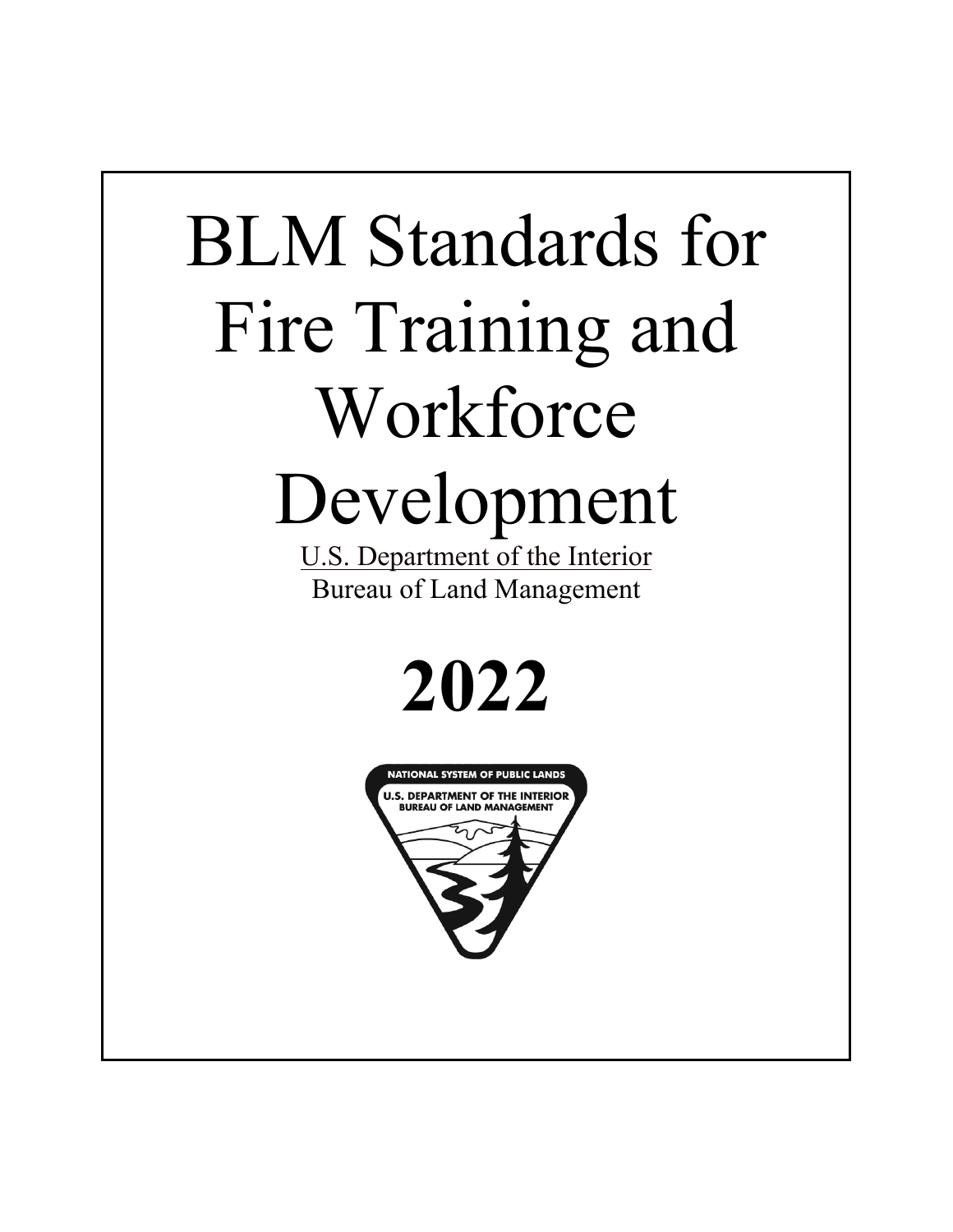

United States Department of the Interior BUREAU OF LAND MANAGEMENT Fire and Aviation 3833 S Development Ave Boise, Idaho 83705-5354 https://www.nifc.gov



February 15, 2022

To: Agency Personnel

From: Assistant Director, Fire and Aviation

Subject: *BLM Standards for Fire Training and Workforce Development*

The *BLM Standards for Fire Training and Workforce Development* states, references, or supplements policy for BLM wildland fire training and workforce development.

The *BLM Standards for Fire Training and Workforce Development* will be revised, published and distributed as necessary, and is available at [https://www.nifc.gov/about-us/our](https://www.nifc.gov/about-us/our-partners/blm/training)[partners/blm/training.](https://www.nifc.gov/about-us/our-partners/blm/training)

Suggestions for modification of this publication should be sent to your BLM state fire training officer or to the BLM National Fire Training and Workforce Development Program manager. Contact information is listed at [https://www.nifc.gov/about-us/our-partners/blm/training.](https://www.nifc.gov/about-us/our-partners/blm/training)

Grant Beebe Assistant Director, Fire & Aviation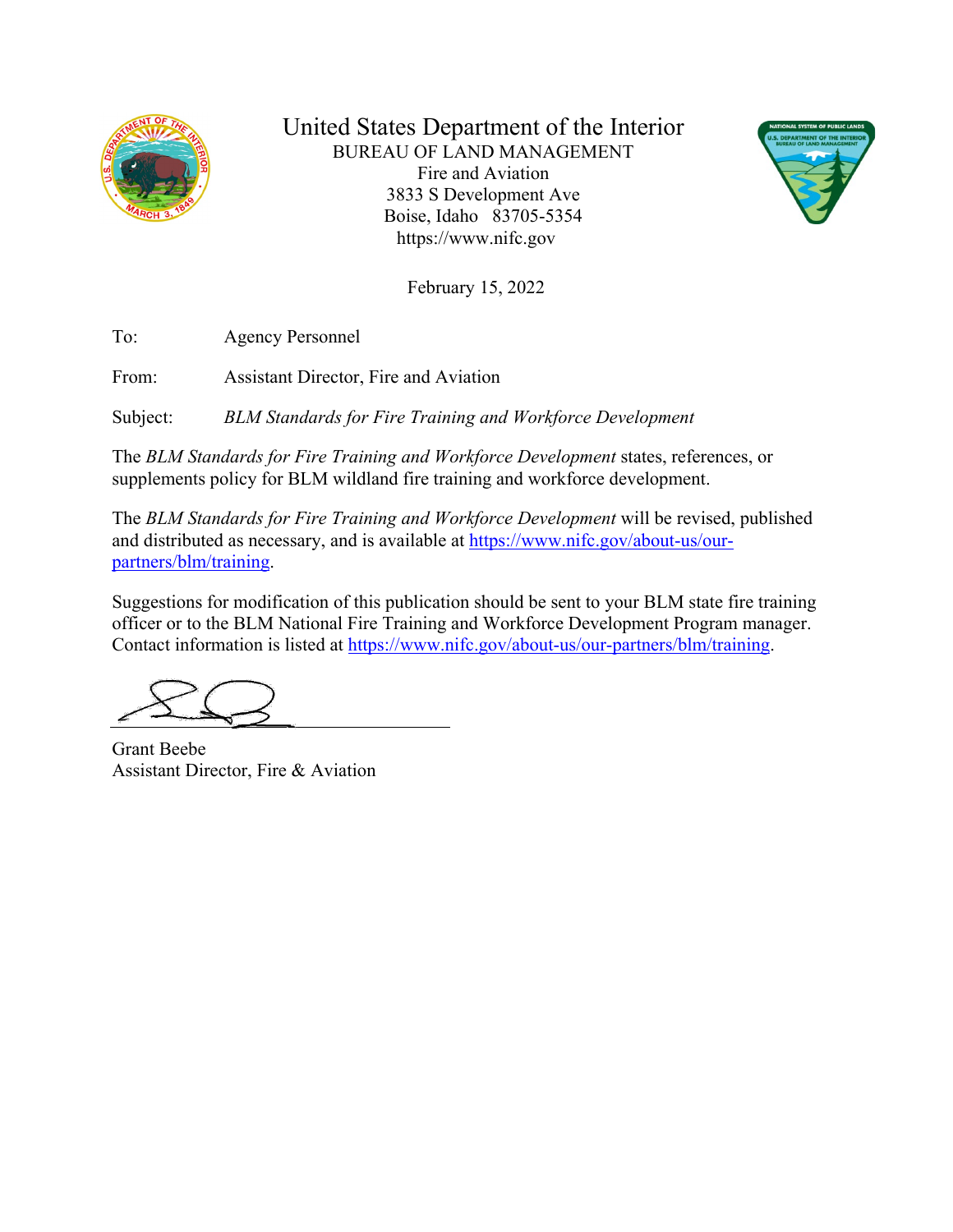# **TABLE OF CONTENTS**

| <b>Chapter 1: BLM National Fire Training and Workforce Development Program Overview</b> |  |
|-----------------------------------------------------------------------------------------|--|
|                                                                                         |  |
|                                                                                         |  |
|                                                                                         |  |
|                                                                                         |  |
|                                                                                         |  |
|                                                                                         |  |
|                                                                                         |  |
|                                                                                         |  |
| <b>Chapter 2: BLM National Fire Training and Workforce Development Program</b>          |  |
|                                                                                         |  |
|                                                                                         |  |
|                                                                                         |  |
|                                                                                         |  |
| BLM National Fire Training and Workforce Development Program Manager (NIFC) 4           |  |
|                                                                                         |  |
|                                                                                         |  |
|                                                                                         |  |
|                                                                                         |  |
|                                                                                         |  |
|                                                                                         |  |
|                                                                                         |  |
|                                                                                         |  |
|                                                                                         |  |
|                                                                                         |  |
|                                                                                         |  |
|                                                                                         |  |
|                                                                                         |  |
|                                                                                         |  |
|                                                                                         |  |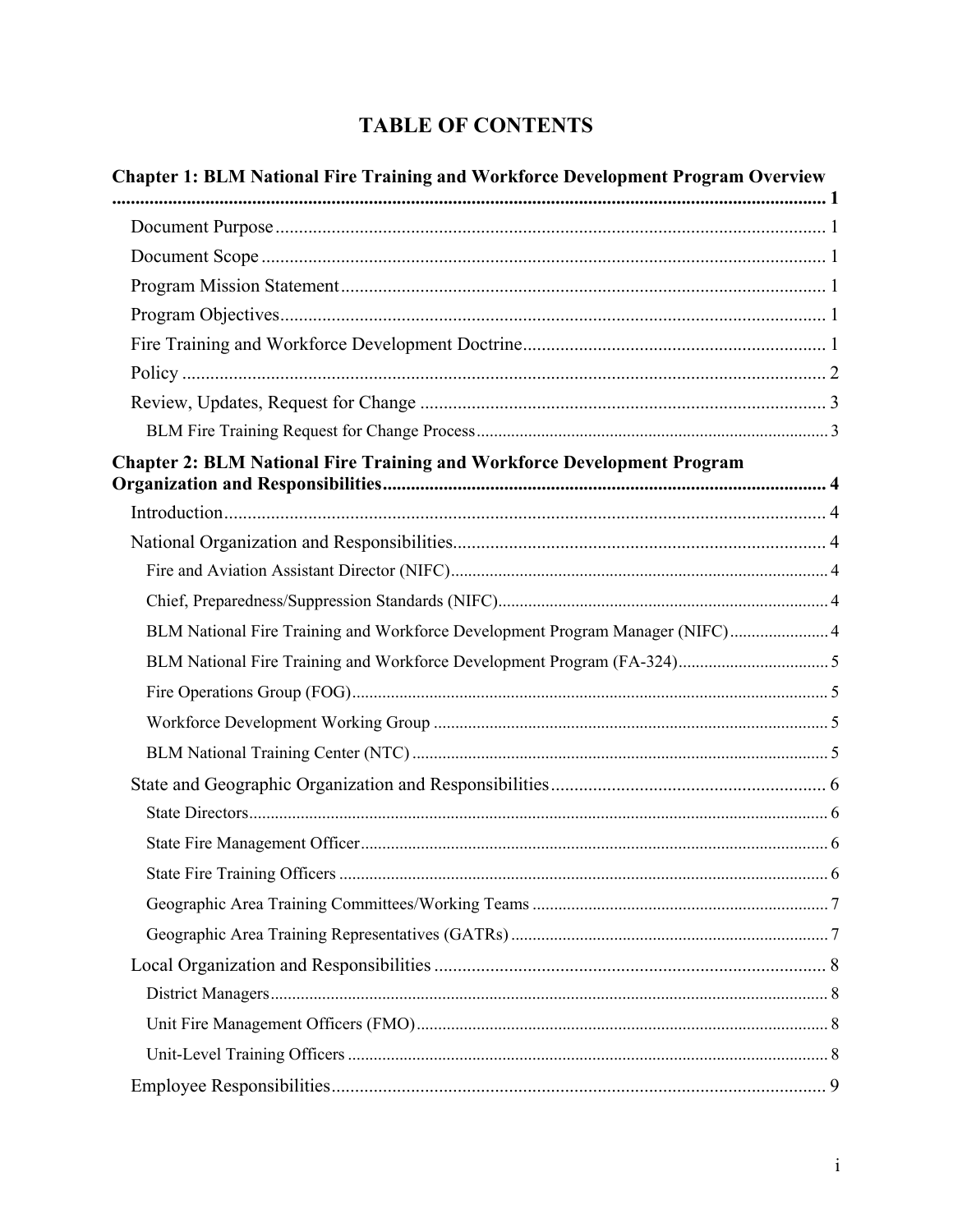| Chapter 4: Interagency Fire Training Program Organizations and Processes  11         |  |
|--------------------------------------------------------------------------------------|--|
|                                                                                      |  |
|                                                                                      |  |
|                                                                                      |  |
|                                                                                      |  |
|                                                                                      |  |
|                                                                                      |  |
|                                                                                      |  |
|                                                                                      |  |
|                                                                                      |  |
| DOI Policy on Qualification Requirements for GS-0401 Fire Program Management 14      |  |
| NWCG Incident Qualifications and Certification System (IQCS) Change Management Board |  |
|                                                                                      |  |
|                                                                                      |  |
|                                                                                      |  |
|                                                                                      |  |
| BLM Process for NWCG Course Development SME Application and Field Review  16         |  |
|                                                                                      |  |
|                                                                                      |  |
|                                                                                      |  |
|                                                                                      |  |
|                                                                                      |  |
|                                                                                      |  |
|                                                                                      |  |
|                                                                                      |  |
|                                                                                      |  |
|                                                                                      |  |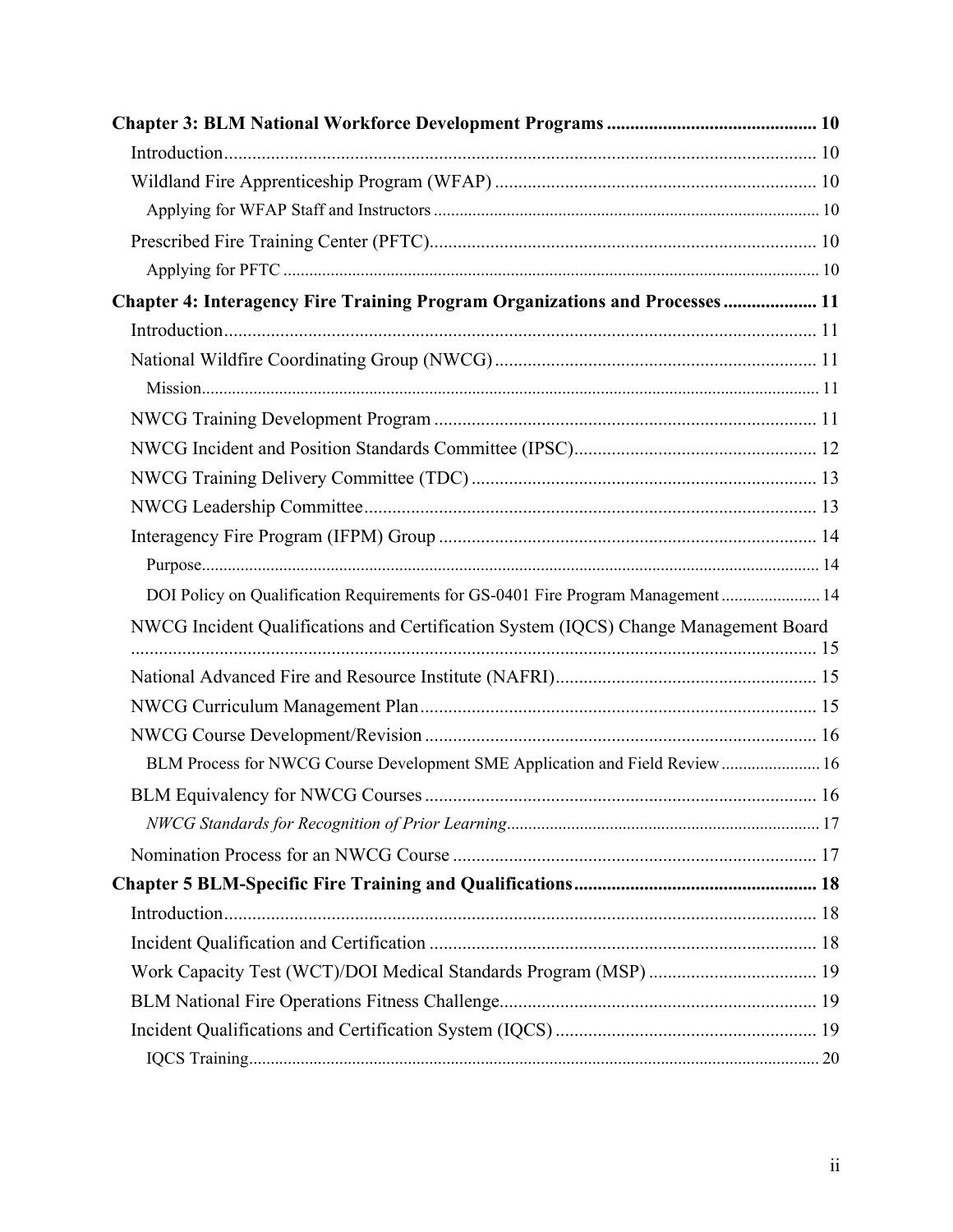| BLM-Specific Incident Qualifications and BLM-Specific Training Courses 21 |  |
|---------------------------------------------------------------------------|--|
|                                                                           |  |
|                                                                           |  |
|                                                                           |  |
|                                                                           |  |
|                                                                           |  |
|                                                                           |  |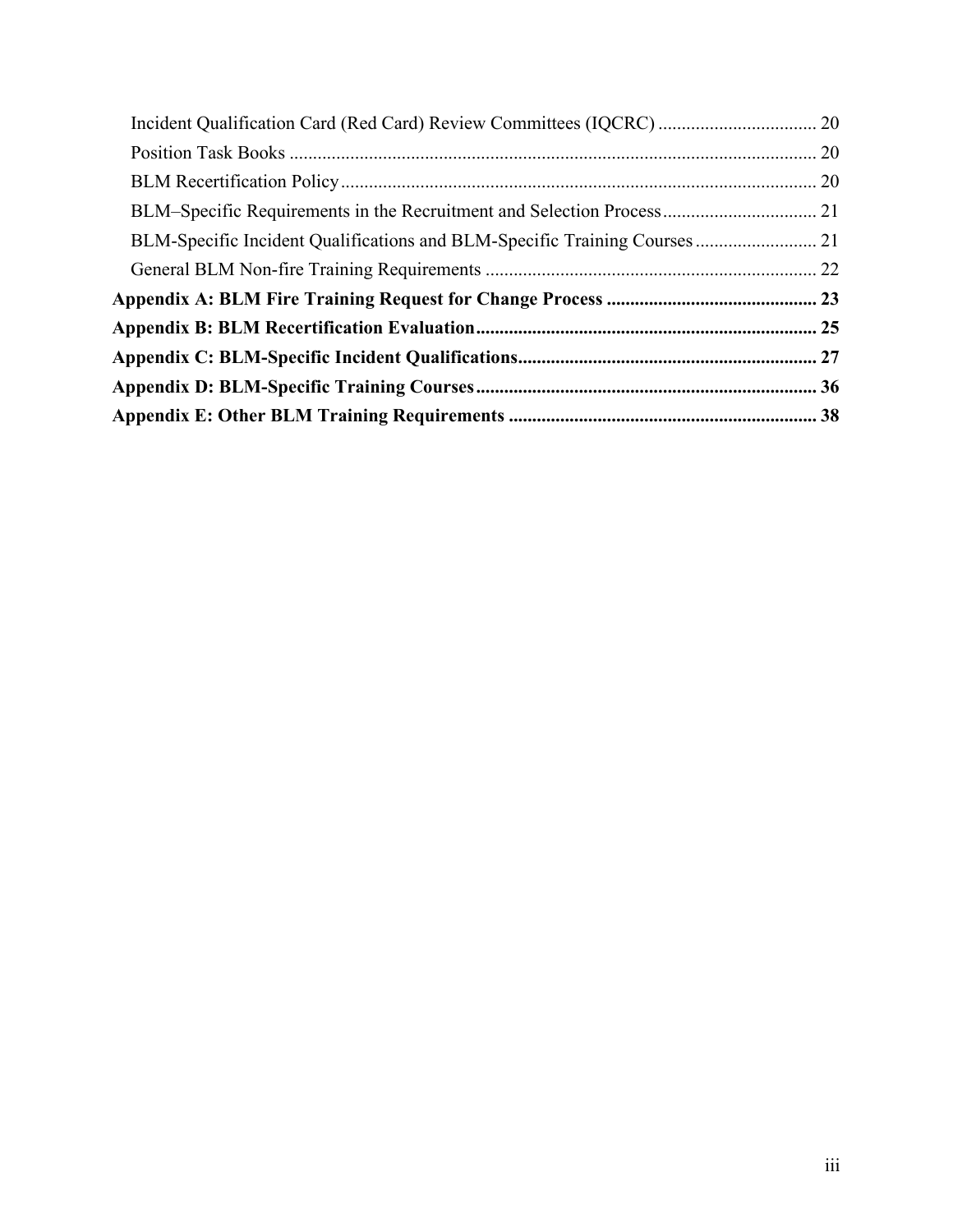## <span id="page-5-0"></span>**Chapter 1 BLM National Fire Training and Workforce Development Program Overview**

## <span id="page-5-1"></span>**Document Purpose**

The *BLM Standards for Fire Training and Workforce Development* provides wildland fire and aviation training, qualifications, and workforce development program management direction for BLM personnel.

For the purpose of this document, the terms wildland fire and fire will be used interchangeably.

#### <span id="page-5-2"></span>**Document Scope**

The *BLM Standards for Fire Training and Workforce Development* states, references, or supplements policy for BLM fire and fire aviation training, qualifications, and workforce development program management. Original source policy is stated or referenced throughout this document. This document attempts to reference policy, rather than paraphrase policy to limit duplication. This document is intended to comply with and support the *Review and Update of the 1995 Federal Wildland Fire Management Policy* (January 2001*)* and the *Guidance for Implementation of Federal Wildland Fire Management Policy* (February 13, 2009); *A National Cohesive Wildland Fire Management Strategy*, 2014; and the *Integrated Rangeland Fire Management Strategy*, 2015; and the *[Interagency Standards for Fire and Fire Aviation](https://www.nifc.gov/standards/guides/red-book)  [Operations](https://www.nifc.gov/standards/guides/red-book)* (Red Book), and other existing federal policy.

## <span id="page-5-3"></span>**Program Mission Statement**

The mission of the Bureau of Land Management (BLM) National Fire Training and Workforce Development Program is to develop the wildland firefighting workforce through qualification standards, training standards, and workforce development programs in support of BLM fire management objectives.

## <span id="page-5-4"></span>**Program Objectives**

- Provide national leadership in all areas of BLM fire training and workforce development.
- Advocate for the professional development of the individual firefighter.
- Develop and disseminate a wide range of training and development opportunities for BLM fire personnel.
- Ensure that BLM fire training and workforce development supports the overall bureau mission.

## <span id="page-5-5"></span>**Fire Training and Workforce Development Doctrine**

The purpose of fire training and workforce development qualifications is to develop firefighters who can fight fire effectively and safely, and who can manage complex wildland fire programs at the highest levels.

Although training is often associated with technical skills and education with professional knowledge, a successful firefighter must excel in both areas, mastering a wide range of technical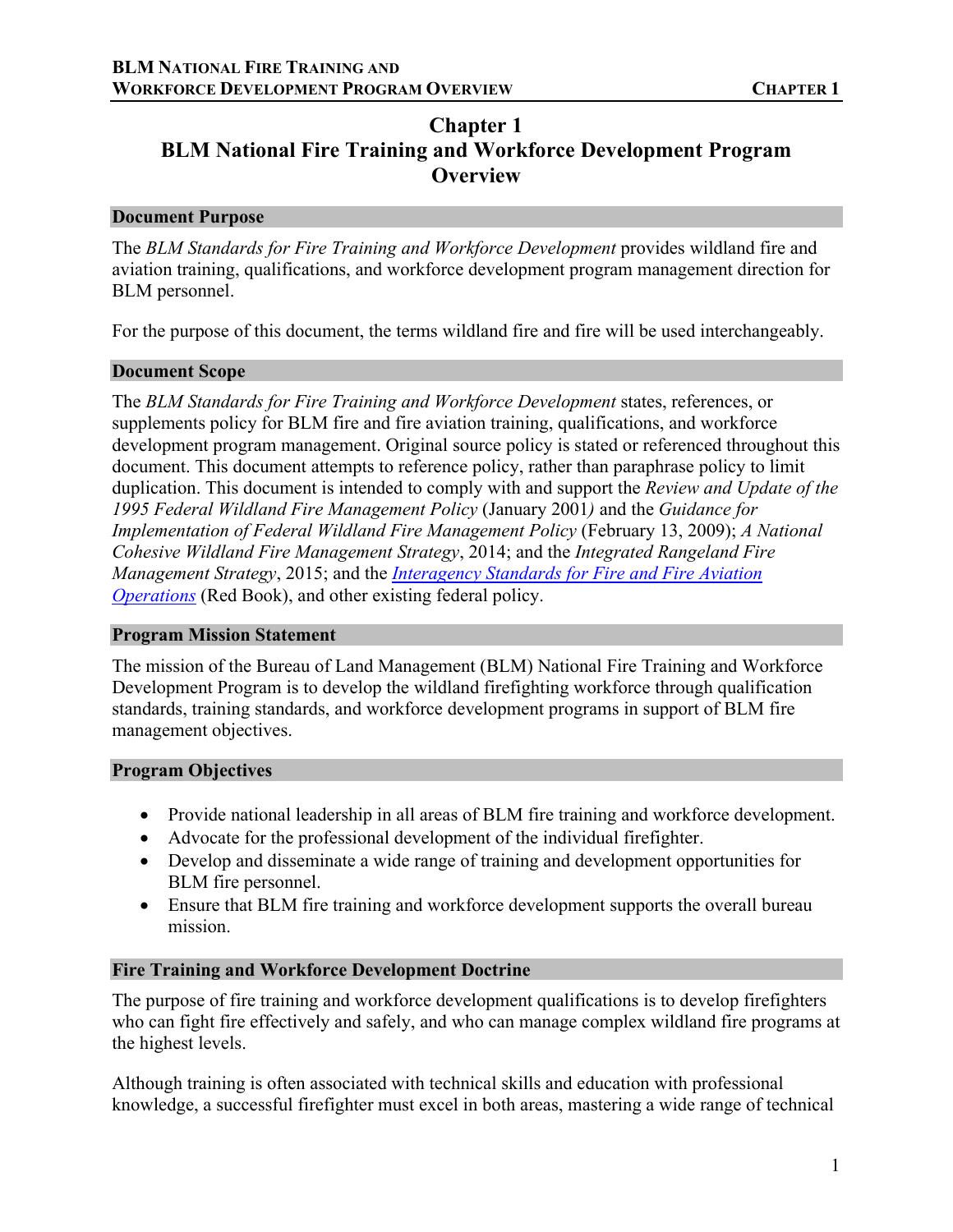## **BLM NATIONAL FIRE TRAINING AND WORKFORCE DEVELOPMENT PROGRAM OVERVIEW CHAPTER 1**

skills and building a significant body of professional knowledge. An experienced firefighter's skills and knowledge should range from fundamental suppression tactics to complex wildland fire management in challenging interagency environments.

All firefighters undergo similar entry-level training. This universal training provides all firefighters with a common background and skill set in the basic components of wildland fire management.

Fire training consists of curriculum-driven classroom studies; on-the-job training; individual and group workforce exchanges; formal and informal crew-level training; and knowledge and skills gained through experience.

The formal training curriculum covers the entire field of wildland fire, from basic suppression to management of large and complex fires. Fire and aviation operations, fire behavior and effects, risk management, leadership, logistics, planning, finance, and other subjects are part of the fire training curriculum.

On-the-job training is formally integrated into the fire training curriculum. Lessons learned in controlled classroom settings are practically applied in uncontrolled fire environments where performance is evaluated and documented by mentors.

Crew-level training is a critical component of effective wildland fire management. Crews train through the established curriculum, but also in many other ways, formal and informal. Every activity, from routine daily work to complex fire suppression operations, is a training opportunity; professional crews train and learn incessantly. The continuous training environment established by top crews amplifies the knowledge gained through experience.

Experience is the most critical aspect of fire training. A firefighter gains experience over time across a wide range of wildland fire environments and situations. Experience is enhanced as a training opportunity when it is critically reviewed and analyzed, even after success. After action reviews, tailgate meetings, and accident investigations are all methods for evaluating recent experience and identifying opportunities to improve. Self-improvement is critical to the development of the professional firefighter.

Successful fire training and workforce development will develop the highly trained, skilled, and experienced firefighters and leaders essential to the future success of the BLM fire program.

## <span id="page-6-0"></span>**Policy**

Firefighters must meet standards identified in the *[NWCG Standards for Wildland Fire Position](https://www.nwcg.gov/publications/310-1)  [Qualifications](https://www.nwcg.gov/publications/310-1)* (PMS 310-1).

Certain fire management positions must meet standards identified in the *[Interagency Fire](https://www.ifpm.nifc.gov/) [Program Management Qualifications Standards and Guide](https://www.ifpm.nifc.gov/)*.

Employees engaged in fire management activities will comply with all agency-specific training, qualifications, and health and safety policies. BLM standards for training and qualifications may exceed the minimum standards established by the National Wildfire Coordinating Group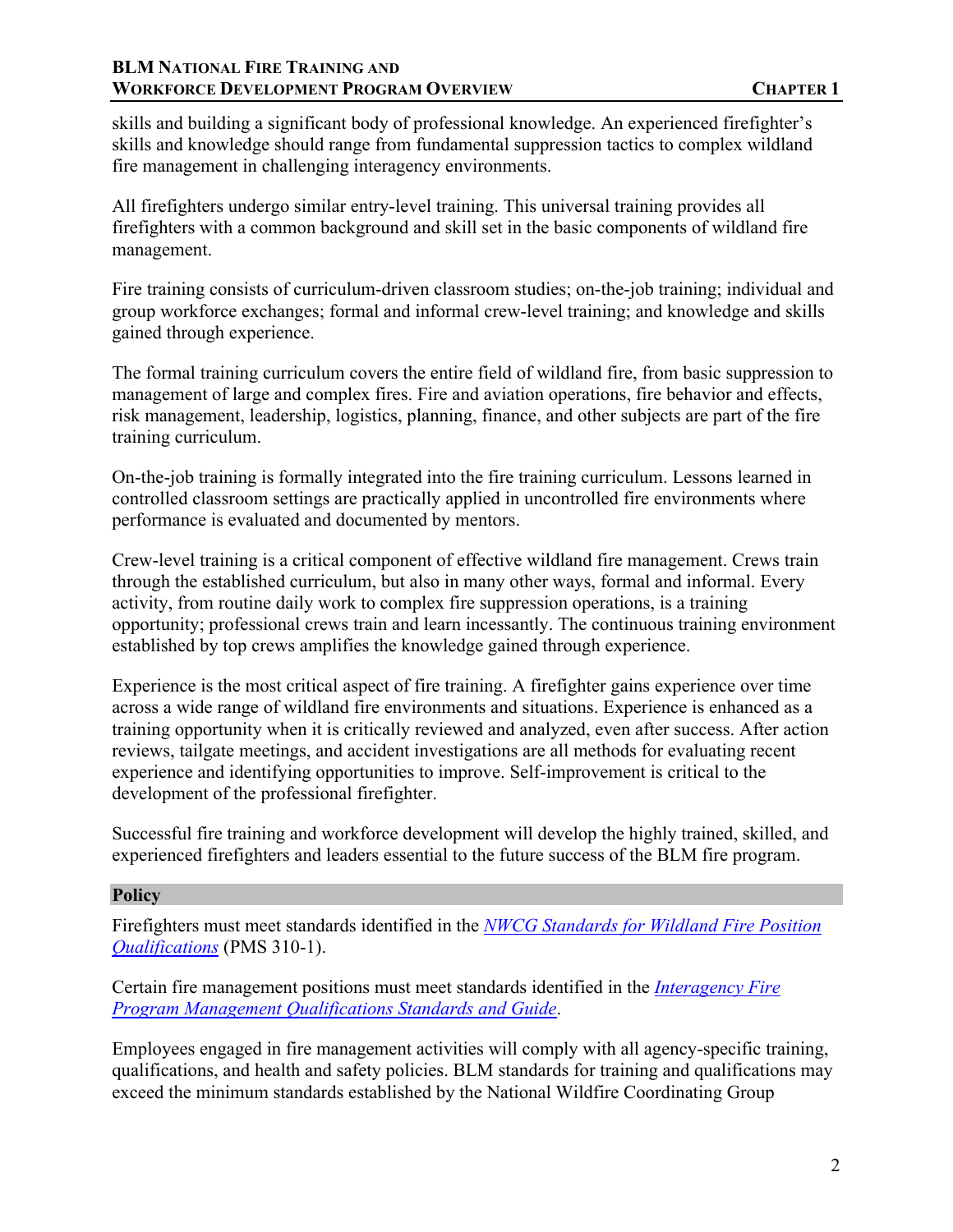## **BLM NATIONAL FIRE TRAINING AND WORKFORCE DEVELOPMENT PROGRAM OVERVIEW CHAPTER 1**

(NWCG). Additional standards will be approved by the assistant director, fire and aviation, and implemented through the Incident Qualifications and Certification System (IQCS). Standards that exceed the minimums established by NWCG are identified in this document.

NWCG-developed direction, if adopted, will be issued as BLM-specific direction, as stated in Department Manual Part 620:

*"The National Wildlife Coordinating Group is chartered by the Fire Executive Council, the Chair of the National Association of State Foresters Forest Fire Protection Committee, and the President of the Intertribal Timber Council, to provide national leadership to develop, maintain, and communicate interagency standards, guidelines, qualifications, training, and other capabilities that enable synchronized operations among federal and non-federal entities. These standards, guidelines, qualifications, training, and other capabilities are adopted by individual agencies as policy or best practices. The NWCG facilitates implementation of approved standards, guidelines, qualifications, and training*."

## <span id="page-7-0"></span>**Review, Updates, Request for Change**

The *BLM Standards for Fire Training and Workforce Development* will be updated as necessary. Proposed changes and updates to this document will be managed by the BLM National Fire Training and Workforce Development Program (FA-324) staff, with input from state fire training officers.

## <span id="page-7-1"></span>**BLM Fire Training Request for Change Process**

All suggestions for modification to this document should be sent through the appropriate state fire training officer via a BLM fire training request for change form (see Appendix A). The request for change process is used to recommend:

- Changes to or creation of BLM training courses;
- Changes to or creation of BLM position qualifications, including IQCS recommendations;
- Changes to BLM training policy; or
- Development of new training products or workforce development programs.

State fire training officers should address requests with state-level stakeholders and develop a consolidated state position. Requests should then be submitted to the national fire training and workforce development program manager who will forward the request to the Workforce Development Working Group (WDWG) co-chairs.

All requests for change will be processed and tracked through the WDWG action item log. Some decisions may require coordination with other BLM committees and/or groups. WDWG decisions or requests for further action(s) will be routed through the national fire training and workforce development program manager and the state fire training officers. Changes adopted through this process will be incorporated into the *BLM Standards for Fire Training and Workforce Development* during the next revision.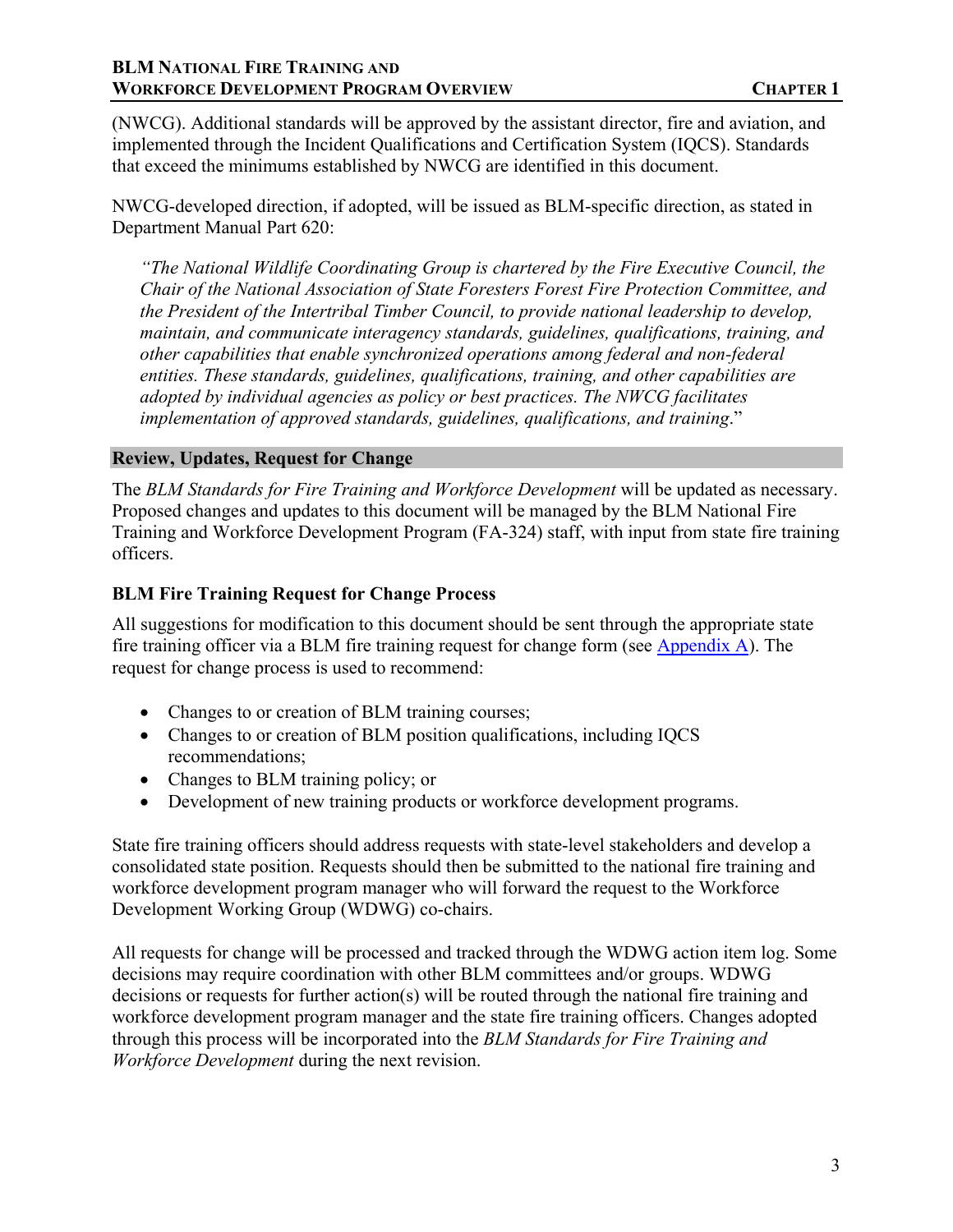## **Chapter 2**

## <span id="page-8-0"></span>**BLM National Fire Training and Workforce Development Program Organization and Responsibilities**

## <span id="page-8-1"></span>**Introduction**

The BLM National Fire Training and Workforce Development Program is made up of personnel and groups with roles and responsibilities for programs located at the national, state, and local levels.

## <span id="page-8-2"></span>**National Organization and Responsibilities**

## <span id="page-8-3"></span>**Fire and Aviation Assistant Director (NIFC)**

- Approve BLM policy for fire training and qualifications.
- Approve bureau fire training and workforce development programs.
- Advise the director on fire program training and workforce development issues.
- Approve fire training assistance and expertise to BLM and interagency partners.
- Assure compliance with statutory and regulatory requirements and internal program standards.

## <span id="page-8-4"></span>**Chief, Preparedness/Suppression Standards (NIFC)**

- Oversees the BLM National Fire Training and Workforce Development Program.
- Establish uniform processes involving the Workforce Development Working Group (WDWG), Fire Operations Group (FOG) and Fire Leadership Team (FLT) to develop, issue, implement, evaluate, enforce, revise, and reissue fire training and workforce development direction.
- Ensure that fire training and workforce development direction and materials are consistent with bureau policies, objectives, and regulations.
- Assure validity and relevance of course materials and instructional methodology.
- Coordinate and integrate fire training efforts with interagency partners.

## <span id="page-8-5"></span>**BLM National Fire Training and Workforce Development Program Manager (NIFC)**

- Manage the BLM National Fire Training and Workforce Development Program.
- Provide leadership and technical expertise to bureau fire programs and interagency partners in all areas of fire training and workforce development, including training systems design, standards development, curriculum development, course delivery, publications management, and qualifications standards.
- Develop and implement long-term strategies for continual evaluation and progressive modification of the bureau fire training and workforce development program in order to keep pace with developments and innovations in the field of training and education.
- Provide leadership and oversight to bureau and interagency training and workforce development programs and initiatives such as higher education programs and workforce mentoring program.
- Evaluate and adjust fire training and workforce development programs to achieve established objectives in the most cost-effective manner possible.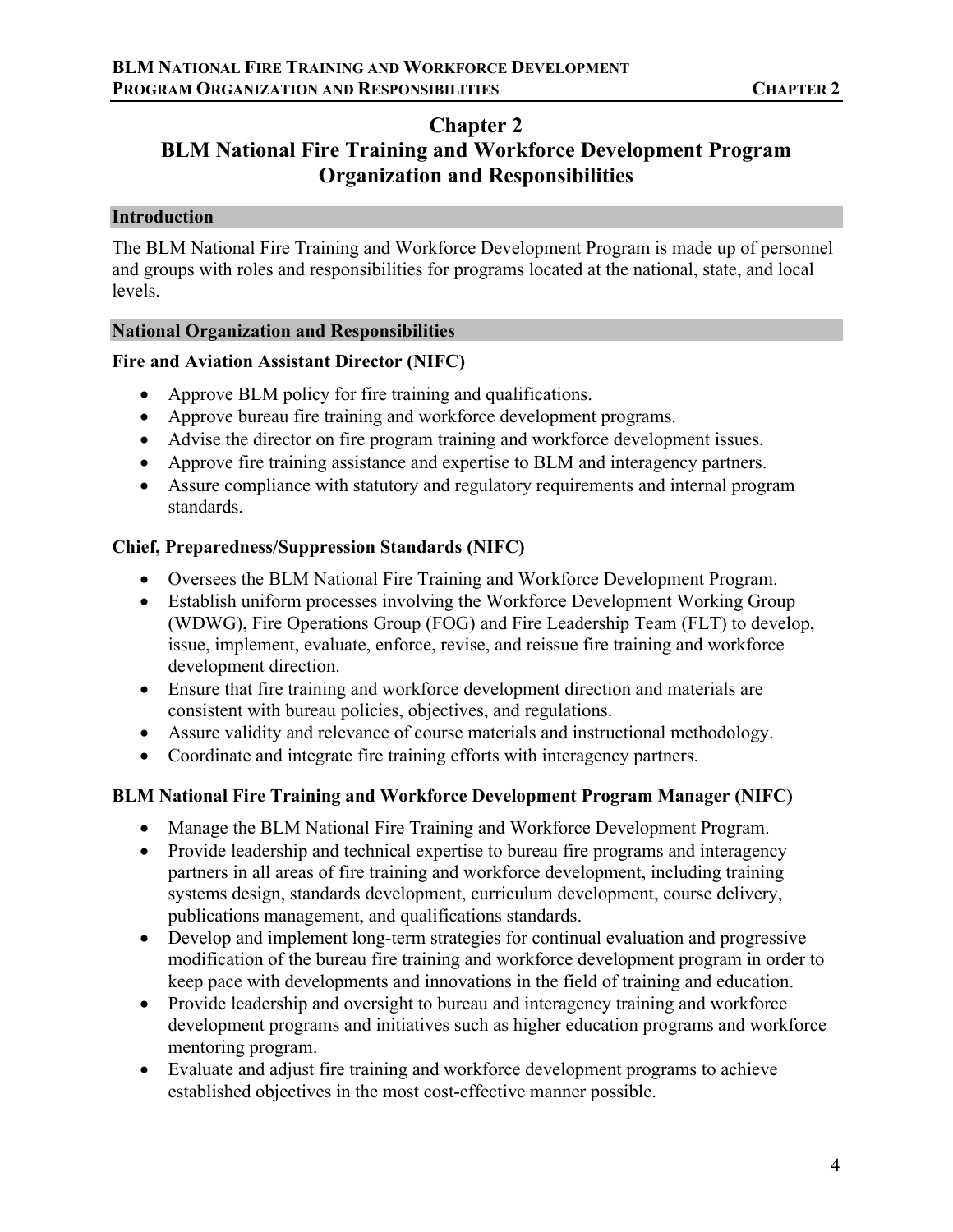## <span id="page-9-0"></span>**BLM National Fire Training and Workforce Development Program (FA-324)**

The BLM National Fire Training and Workforce Development Program (FA-324) functions under the direction of the chief, preparedness/suppression standards. FA-324 is made up of a program manager, assistant manager, writer/editor, and training specialist (workforce development) who provide overall support for the BLM National Fire Training and Workforce Development Program.

*Website:* <https://www.nifc.gov/about-us/our-partners/blm/training>

## <span id="page-9-1"></span>**Fire Operations Group (FOG)**

The FOG is chartered under the Fire Leadership Team (FLT) and in collaboration with Fire Operations (FA-300) and is made up of state fire operation specialists. This group's mission is to promote and coordinate safe, effective, and efficient fire operations in order to accomplish BLM fire management objectives.

*Website:* <https://doimspp.sharepoint.com/sites/blm-fa/fire-operations>

## <span id="page-9-2"></span>**Workforce Development Working Group**

The mission of the Workforce Development Working Group (WDWG) is to identify workforce development challenges and provide recommendations for implementing workforce development strategies.

Each state has one representative to the WDWG. The composition of the WDWG is multidisciplinary and represent the BLM states. The intent of the membership is to share and exchange experiences and perspectives from each discipline and communicate WDWG efforts to the state(s) they represent. A shared state representative may be appointed as deemed appropriate by FLT. Non-voting members are comprised of representatives from groups or support discipline areas within fire and aviation, and similar bureau-wide programs involved in workforce development.

The WDWG is chaired jointly. A co-chair is nominated and elected by voting members and serves a two-year term. The other co-chair is appointed from the FA-324 staff for an indefinite term.

## <span id="page-9-3"></span>**BLM National Training Center (NTC)**

The BLM's National Training Center provides instructor-led training (ILT), distance learning (DL) courses and other learning opportunities and services to agency employees, partners and contractors. This professional development prepares employees and public collaborators to support the BLM's mission.

*Website:* <https://www.blm.gov/learn/national-training-center>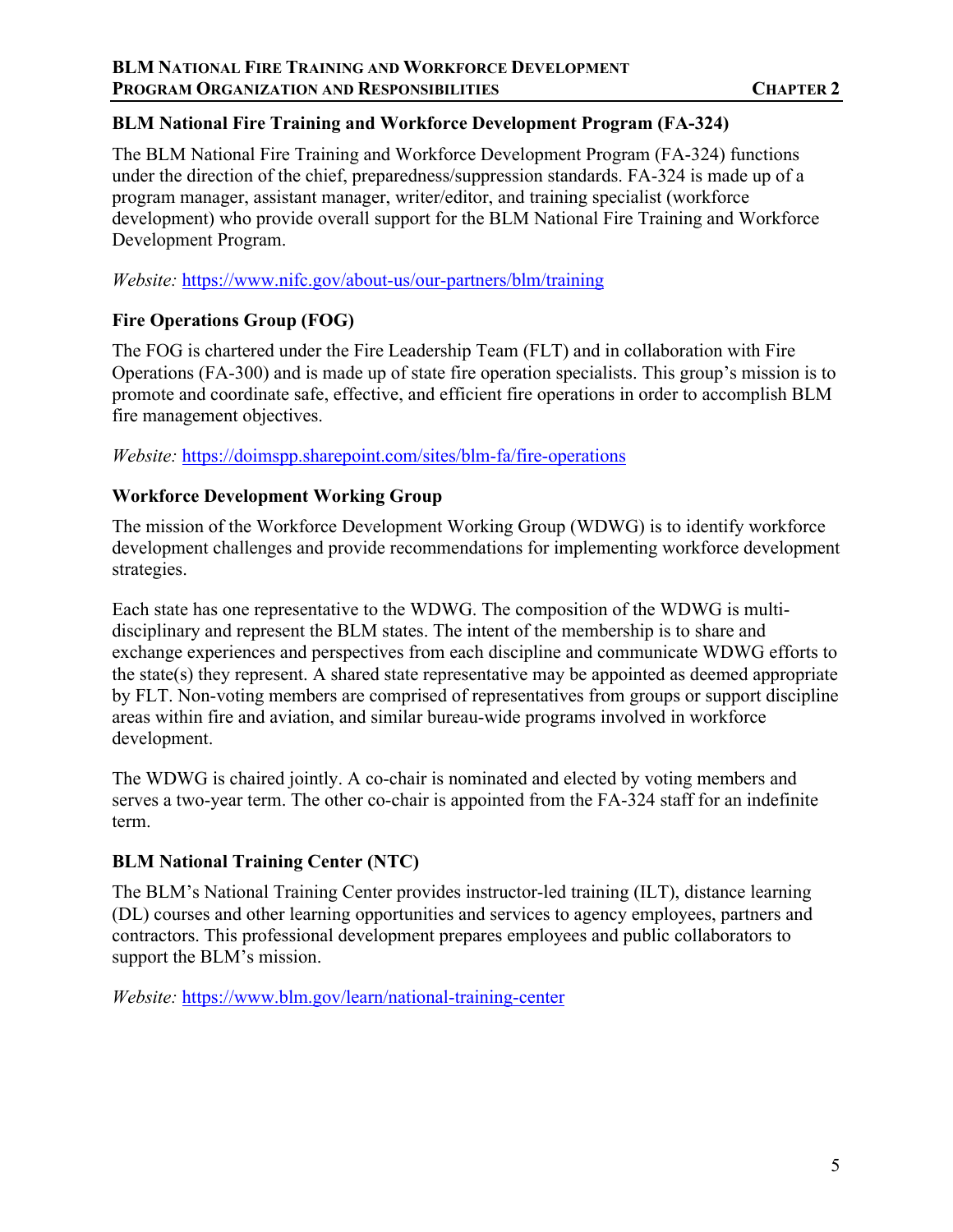## <span id="page-10-0"></span>**State and Geographic Organization and Responsibilities**

### <span id="page-10-1"></span>**State Directors**

- Provide statewide leadership in fire training and workforce development.
- Ensure that fire or fire militia employees meet applicable fire training requirements established in this document, the *[Interagency Standards for Fire and Fire Aviation](https://www.nifc.gov/standards/guides/red-book)  [Operations](https://www.nifc.gov/standards/guides/red-book)*, *[NWCG Standards for Wildland Fire Position Qualifications](https://www.nwcg.gov/publications/310-1)*, *[Interagency](https://ifpm.nifc.gov/)  [Fire Program Management Qualifications Standards and Guide](https://ifpm.nifc.gov/)*, and the *[Federal](https://iqcsweb.nwcg.gov/sites/default/files/documents/FedSupplement_2022.pdf)  [Wildland Fire Qualifications Supplement](https://iqcsweb.nwcg.gov/sites/default/files/documents/FedSupplement_2022.pdf)*.
- Ensure training is completed to support delegations to line managers and principal actings.
- Support local, geographic, and national training efforts by providing instructors, coordinators, and subject matter experts for course development/revision.

## <span id="page-10-2"></span>**State Fire Management Officer**

- Provide leadership in fire training and workforce development.
- Ensure that fire or fire militia employees meet applicable fire training requirements established in this document, the *[Interagency Standards for Fire and Fire Aviation](https://www.nifc.gov/standards/guides/red-book)  [Operations](https://www.nifc.gov/standards/guides/red-book)*, *[NWCG Standards for Wildland Fire Position Qualifications](https://www.nwcg.gov/publications/310-1)*, *[Interagency](https://ifpm.nifc.gov/)  [Fire Program Management Qualifications Standards and Guide](https://ifpm.nifc.gov/)*, and the *[Federal](https://iqcsweb.nwcg.gov/sites/default/files/documents/FedSupplement_2022.pdf)  [Wildland Fire Qualifications Supplement](https://iqcsweb.nwcg.gov/sites/default/files/documents/FedSupplement_2022.pdf)* prior to performing fire management duties.
- Maintain fire training and qualifications records.
- Develops, implements, evaluates, and documents fire and fire aviation training to meet current and anticipated needs.
- Certify area command and Type 1 command and general staff positions.
- Certify and maintain a record of all FAL1 evaluators, FAL1 evaluations, and FAL1 evaluator task sheets.

## <span id="page-10-3"></span>**State Fire Training Officers**

All states have a designated state fire training officer position; however, this may be assigned as a collateral duty by some states.

- Provide statewide leadership in fire training and workforce development.
- Assist the state director, state FMO, and unit fire program manager in meeting all fire training and workforce development requirements.
- Represent the state to meet national fire training objectives.
- May represent the state and the BLM on the geographic area training committee.
- Coordinate fire training efforts with state counterparts in operations, aviation, and fuels.
- Serve as the state IQCS account manager and coordinator.
- Work with the unit fire programs to provide subject matter experts and field reviewers for BLM and NWCG course development projects.
- Meet established fire training documentation and reporting requirements.
- Assist unit fire programs in complying with Interagency Fire Program Management (IFPM) qualifications standards.
- Coordinate and prioritize statewide NWCG fire training course nominations.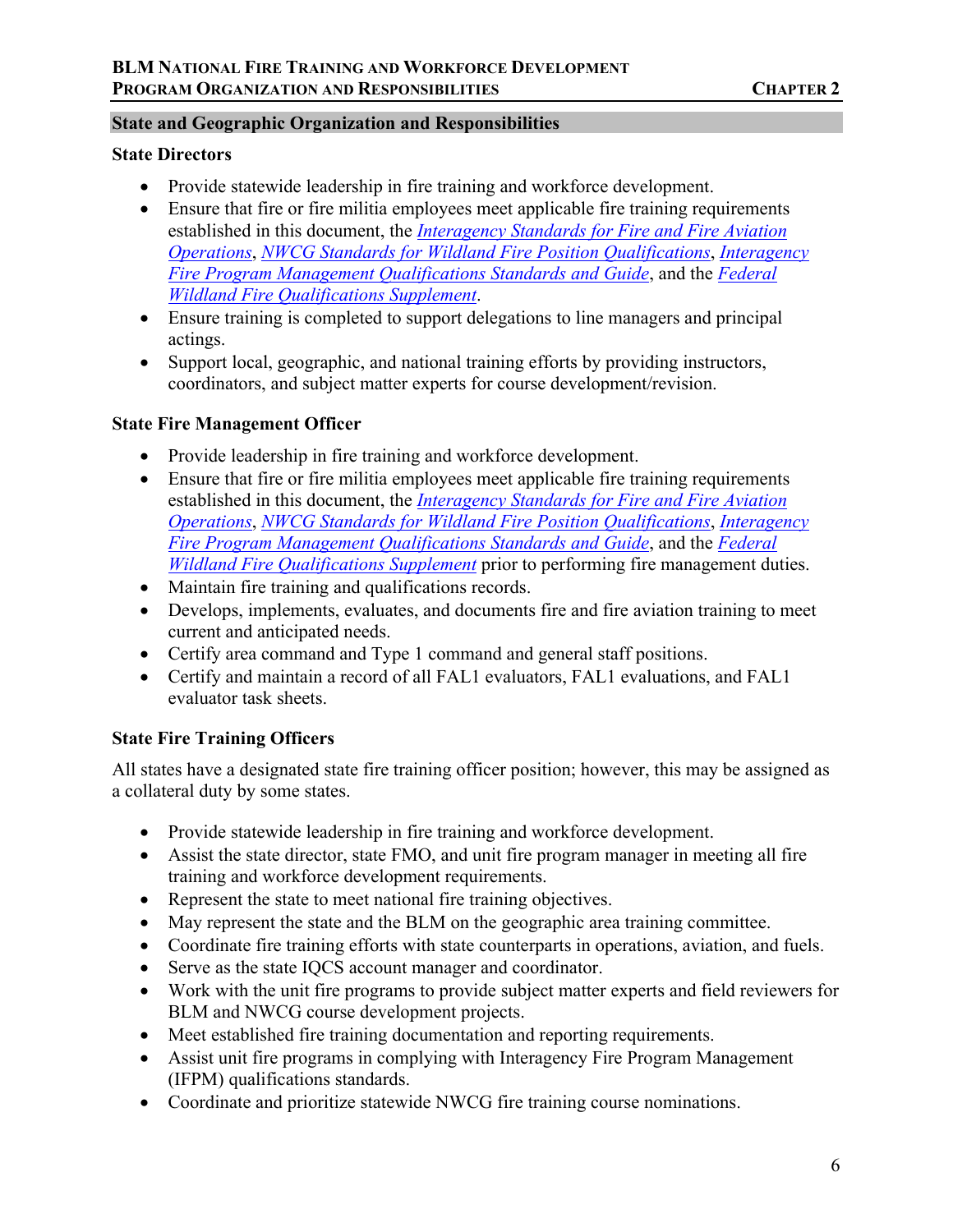## **BLM NATIONAL FIRE TRAINING AND WORKFORCE DEVELOPMENT PROGRAM ORGANIZATION AND RESPONSIBILITIES CHAPTER 2**

- Assist unit fire programs in identifying and facilitating on-the-job training opportunities.
- Provide leadership in the individual development plan process and mentoring programs.

## <span id="page-11-0"></span>**Geographic Area Training Committees/Working Teams**

Geographic area training committees/working teams are chartered under their respective geographic area coordinating groups or boards of authority. Their purpose is to provide coordinated, interagency training programs within their geographic areas. Charters and detailed information pertaining to the geographic area training committees/working teams can be found on the Wildland Fire Learning Portal.

*Website:* <https://wildlandfirelearningportal.net/>

## <span id="page-11-1"></span>**Geographic Area Training Representatives (GATRs)**

GATRs are selected by their governing geographic area coordinating groups and/or boards of directors to provide cost effective and efficient interagency wildland fire management training responsive to the needs and direction of their respective geographic areas, and in support of the national training effort.

- Responsible for the scheduling, coordination, delivery, and evaluation of 300-400 and some 500-level training program within their geographic area (GA).
- GATR represents NWCG training delivery issues/recommendations to the GA and National level.
- Responsible for forwarding recommendations and delivery issues to the NWCG Incident and Position Standards Committee (IPSC) and national training leads.
- Coordinates with other GATRs to share courses, cadres, and training materials to ensure cost effective, efficient training delivery throughout the geographic areas.
- Serves as the single point of contact for out-of-GA training nomination.
- Serves as the point of contact for their respective GA priority trainee mobilization coordination within and outside their GA. Responsible for providing inter-geographic priority trainee availability lists and spreadsheet documentation of priority trainee assignments.
- Administrative responsibility for the GA training web page.
- Coordination of subject matter expert and field reviewers for NWCG development.
- Provide an inter-geographic forum to share innovative training ideas, concepts and new ways of doing business.
- Responsible for implementation of the training workflow process of IQCS.

*Website:* [https://wildlandfirelearningportal.net/course/view.php?id=306&section=1](https://wildlandfirelearningportal.net/course/view.php?id=306§ion=1)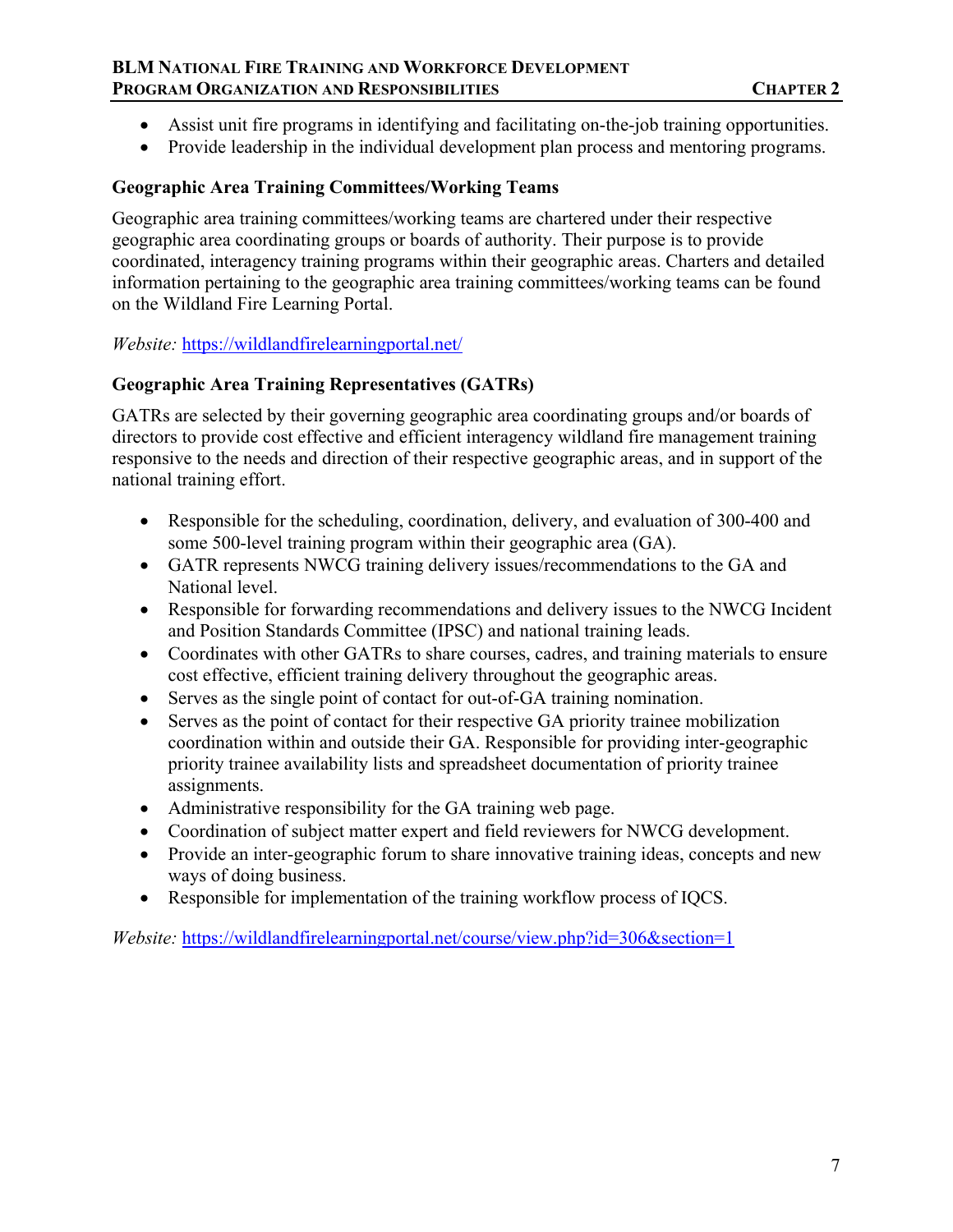## <span id="page-12-0"></span>**Local Organization and Responsibilities**

## <span id="page-12-1"></span>**District Managers**

- Provide districtwide leadership in fire training and workforce development.
- Ensure that fire or fire militia employees meet applicable fire training requirements established in this document, the *[Interagency Standards for Fire and Fire Aviation](https://www.nifc.gov/standards/guides/red-book)  [Operations](https://www.nifc.gov/standards/guides/red-book)*, *[NWCG Standards for Wildland Fire Position Qualifications](https://www.nwcg.gov/publications/310-1)*, *[Interagency](https://ifpm.nifc.gov/)  [Fire Program Management Qualifications Standards and Guide](https://ifpm.nifc.gov/)*, and the *[Federal](https://iqcsweb.nwcg.gov/sites/default/files/documents/FedSupplement_2022.pdf)  [Wildland Fire Qualifications Supplement](https://iqcsweb.nwcg.gov/sites/default/files/documents/FedSupplement_2022.pdf)*.
- Ensure capability to delegate fire management duties to principal actings by accomplishing required training as outlined in *[Interagency Standards for Fire and Fire](https://www.nifc.gov/standards/guides/red-book)  [Aviation Operations](https://www.nifc.gov/standards/guides/red-book)*, chapter 2.
- Support local, geographic, and national training efforts by providing instructors, coordinators, and subject matter experts for course development/revision.
- Establish and implement fire training and workforce development plans to meet established fire management objectives of the annual work plan.

## <span id="page-12-2"></span>**Unit Fire Management Officers (FMO)**

- Provide leadership in fire training and workforce development.
- Ensure that fire or fire militia employees meet applicable fire training requirements established in this document, the *[Interagency Standards for Fire and Fire Aviation](https://www.nifc.gov/standards/guides/red-book)  [Operations](https://www.nifc.gov/standards/guides/red-book)*, *[NWCG Standards for Wildland Fire Position Qualifications](https://www.nwcg.gov/publications/310-1)*, *[Interagency](https://ifpm.nifc.gov/)  [Fire Program Management Qualifications Standards and Guide](https://ifpm.nifc.gov/)*, and the *[Federal](https://iqcsweb.nwcg.gov/sites/default/files/documents/FedSupplement_2022.pdf)  [Wildland Fire Qualifications Supplement](https://iqcsweb.nwcg.gov/sites/default/files/documents/FedSupplement_2022.pdf)* prior to performing fire management duties.
- Evaluate and communicate fire training and workforce development needs with unit and state training officers to meet current and anticipated needs.
- Ensure all unit IQCS account managers have a [delegation of authority](https://iqcsweb.nwcg.gov/sites/default/files/2017-12/delegation_of_authority.pdf) from the certifying official.

## <span id="page-12-3"></span>**Unit-Level Training Officers**

All units have designated fire training officers; this is often a collateral duty.

- Provide unit-level leadership in fire training and workforce development.
- Assist the district manager and the FMO in all areas of fire training.
- Ensure that employees meet pertinent PMS 310-1 and BLM-specific qualifications requirements.
- Maintain fire training and qualifications records.
- Assess unit training needs and establish training objectives. Develop and implement training schedules to meet those objectives.
- Coordinate fire training efforts with interagency partners and non-fire programs.
- Represent the unit on local, zone, or geographic area fire training committees.
- Manage the unit IQCS account, including inputting training, qualifications, and experience information and producing incident qualifications cards (red cards).
- Coordinate the fire qualifications review process for the unit IQCS red card review committee.
- Assist with IFPM standards compliance.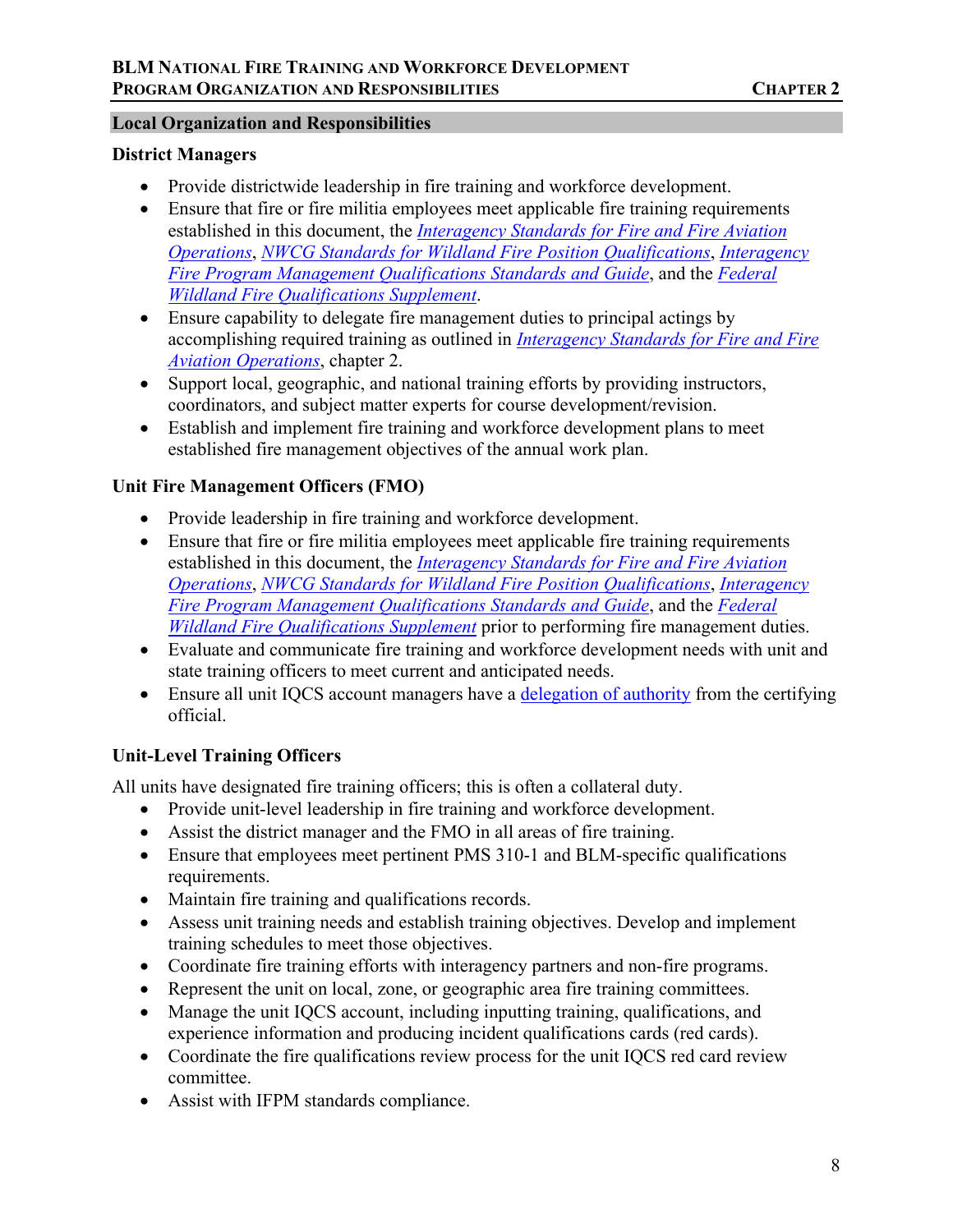## **BLM NATIONAL FIRE TRAINING AND WORKFORCE DEVELOPMENT PROGRAM ORGANIZATION AND RESPONSIBILITIES CHAPTER 2**

- Coordinate and prioritize unit-level NWCG fire training course nominations.
- Assist employees in identifying and facilitating on-the-job training opportunities.
- Provide leadership in the individual development plan (IDP) process and mentoring programs.
- Assist the FMO in prioritizing training nominations.
- Work with agency and interagency counterparts to sponsor 100-300 level courses.

## <span id="page-13-0"></span>**Employee Responsibilities**

While the BLM has a responsibility to ensure that employees are properly trained and equipped to perform their jobs, employees are largely responsible for developing and advancing their own careers. Responsibilities may include:

- Work with immediate supervisor to identify training and development needs.
- Use annual performance plan and/or individual development plan to establish and implement a training and development strategy.
- Participate in and complete training courses and developmental activities.
- Apply knowledge and skills in field situations to gain experience.
- Enhance experience by participating in after action reviews and other activities that assess, analyze, and seek to improve performance.
- Ensure that training and records are accurately entered into IQCS.
- Maintain personal copies of training, qualifications, and experience.
- Execute only duties they have been trained and qualified to perform.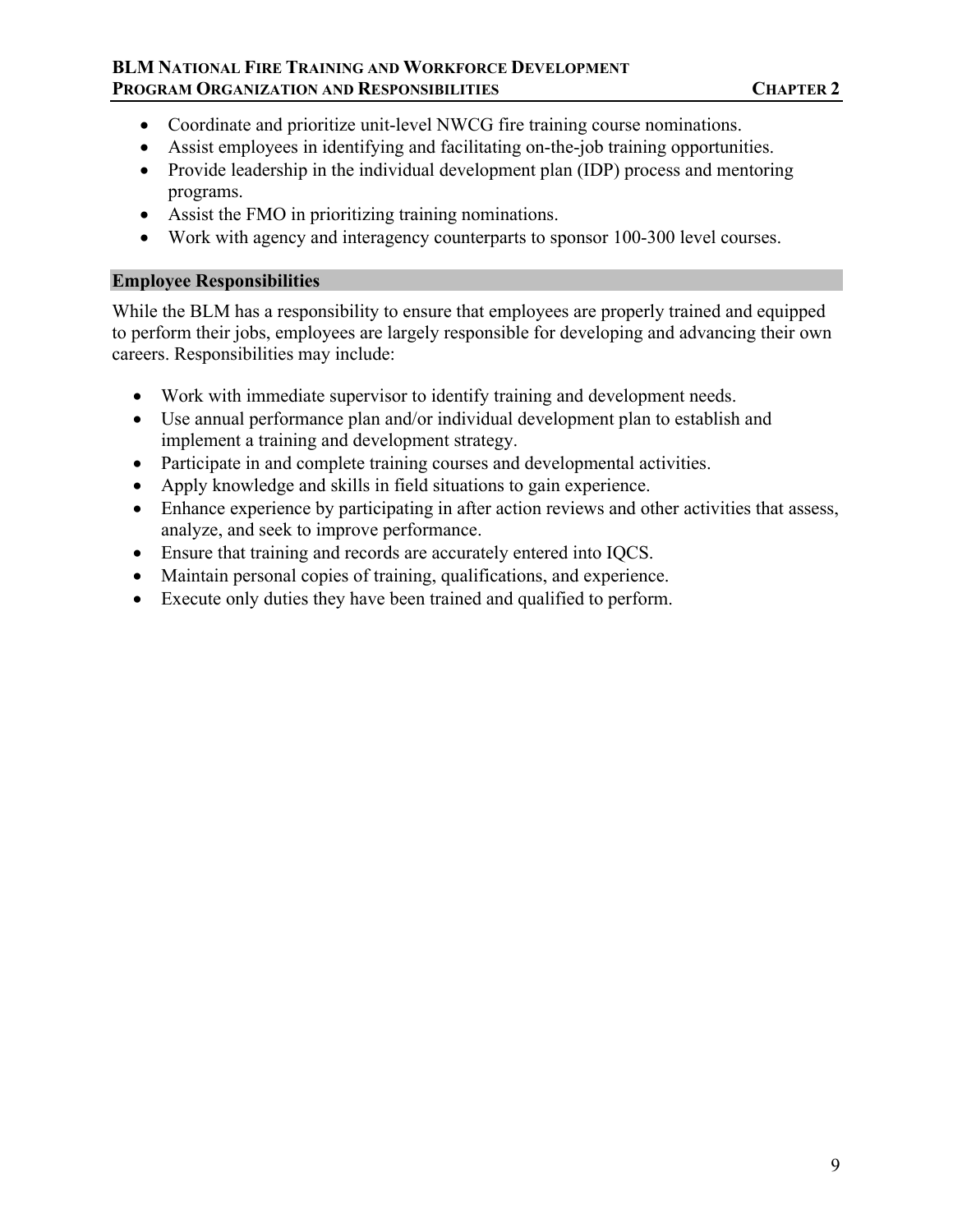## **Chapter 3 BLM National Workforce Development Programs**

## <span id="page-14-1"></span><span id="page-14-0"></span>**Introduction**

The BLM National Fire Training and Workforce Development Program is constantly developing and improving programs that will better develop our future firefighters, leaders, and fire managers. This chapter addresses workforce development programs managed at the national level.

## <span id="page-14-2"></span>**Wildland Fire Apprenticeship Program (WFAP)**

The Wildland Firefighter Apprentice Program is a program designed to enhance and develop future fire and aviation managers. The intent of the program is to take a career-entry firefighter and provide education, training, and paid work experience over a 12- to 48-month period, depending on experience. Upon successful completion of all the requirements of the program, the apprentice will reach journey-level status as a wildland firefighter.

BLM is able to send apprentices to the WFAP. Direction regarding use of the WFAP is forthcoming from the assistant director, Fire and Aviation. The BLM will continue to support the WFAP by providing staff and instructors through an interagency agreement with the U.S. Forest Service.

## <span id="page-14-3"></span>**Applying for WFAP Staff and Instructors**

Interested employees should visit the [WFAP](https://www.nafri.gov/wfap/) website for staff and instructors outreach information. Individuals selected as staff and instructors will notify the BLM National Fire Training and Workforce Development Program manager prior to departure from the home unit to receive funding information.

*Websites:* <https://www.nafri.gov/wfap/>

https://wildlandfirelearningportal.net/login/index.php

*BLM Representative:* BLM National Fire Training and Workforce Development Program manager

## <span id="page-14-4"></span>**Prescribed Fire Training Center (PFTC)**

The Prescribed Fire Training Center (PFTC) is a unique program blending maximum field prescribed burning experience with a flexible curriculum of classroom instruction on topics of interest to prescribed fire practitioners. Participants will have the opportunity to complete portions of their NWCG-approved prescribed fire task books under the guidance of invited training specialists.

## <span id="page-14-5"></span>**Applying for PFTC**

Contact your state fuels lead or Angie Simpson, fuels management specialist, for more information.

*Website:* <https://www.nafri.gov/pftc>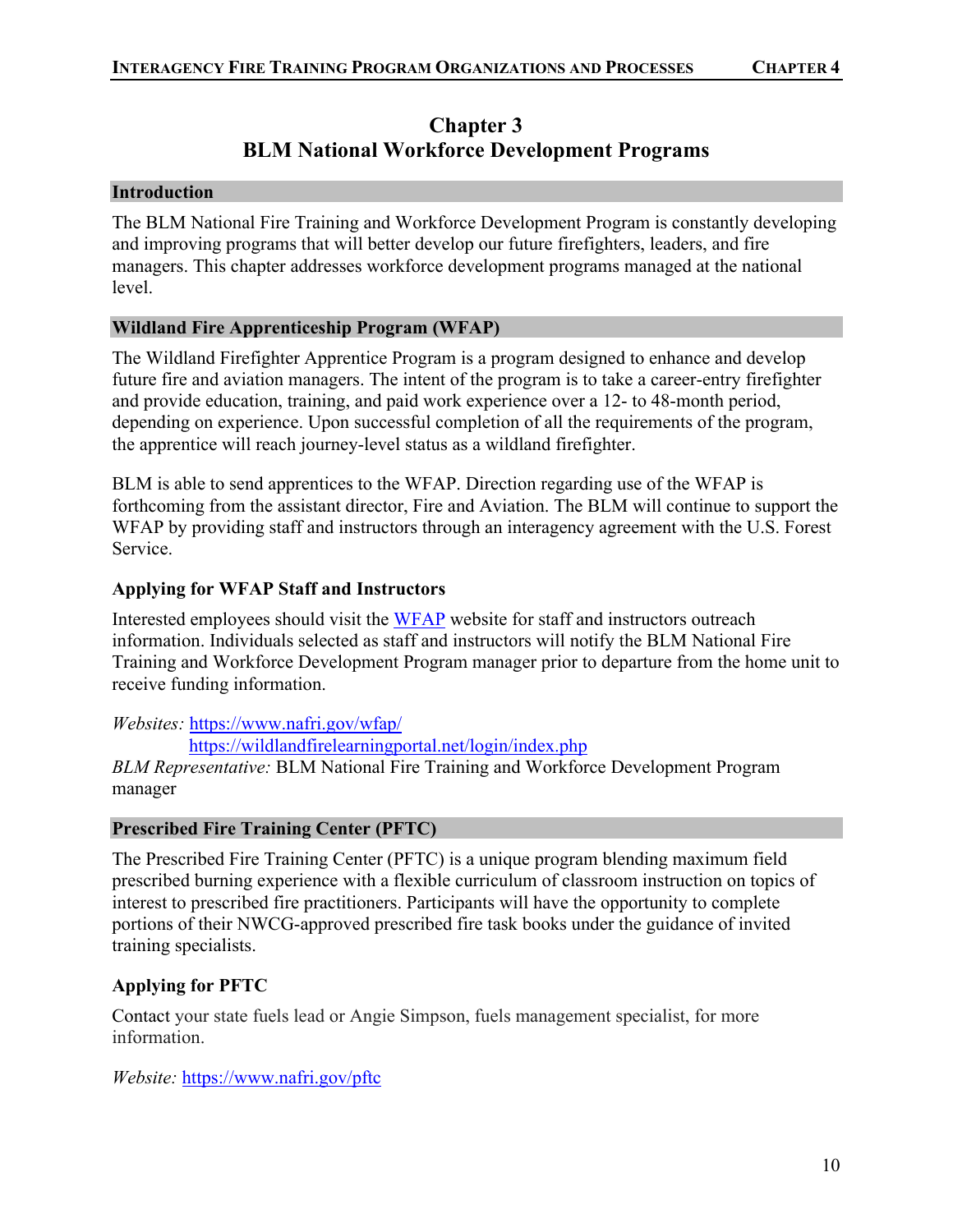## <span id="page-15-0"></span>**Chapter 4 Interagency Fire Training Program Organizations and Processes**

## <span id="page-15-1"></span>**Introduction**

The BLM National Fire Training and Workforce Development Program functions within and outside of the interagency environment. This chapter provides an overview of the National Wildland Fire Coordinating Group (NWCG) and the interagency committees under its direction and how the BLM National Fire Training and Workforce Development Program interfaces in the interagency environment.

## <span id="page-15-2"></span>**National Wildfire Coordinating Group (NWCG)**

## <span id="page-15-3"></span>**Mission**

The National Wildfire Coordinating Group (NWCG) provides national leadership to enable interoperable wildland fire operations among federal, state, local, tribal, and territorial partners.

Primary objectives include:

- Establish national interagency wildland fire operations standards. Recognize that the decision to adopt standards is made independently by the NWCG members and communicated through their respective directives systems.
- Establish wildland fire position standards, qualifications requirements, and performance support capabilities (e.g., training courses, job aids) that enable implementation of NWCG standards.
- Support the National Cohesive Wildland Fire Management Strategy goals: to restore and maintain resilient landscapes; create fire adapted communities; and respond to wildfires safely and effectively.
- Establish information technology (IT) capability requirements for wildland fire.
- Ensure that all NWCG activities contribute to safe, effective, and coordinated national interagency wildland fire operations.

*Website:* <https://www.nwcg.gov/>

## <span id="page-15-4"></span>**NWCG Training Development Program**

The NWCG Training Development Program provides national leadership in the development and delivery of the NWCG wildland fire training curriculum. The NWCG training curriculum is one of the primary vehicles by which NWCG standards are transmitted to the wildland fire community. The training curriculum includes classroom, online, and on-the-job training components. Primary objectives include:

- Develop and disseminate high quality, relevant wildland fire training in a cost-effective manner to support the needs of the wildland fire community.
- Develop and disseminate wildland fire position task books based on established position competencies and behaviors.
- Ensure that qualification requirements, training courses, and position task books are aligned.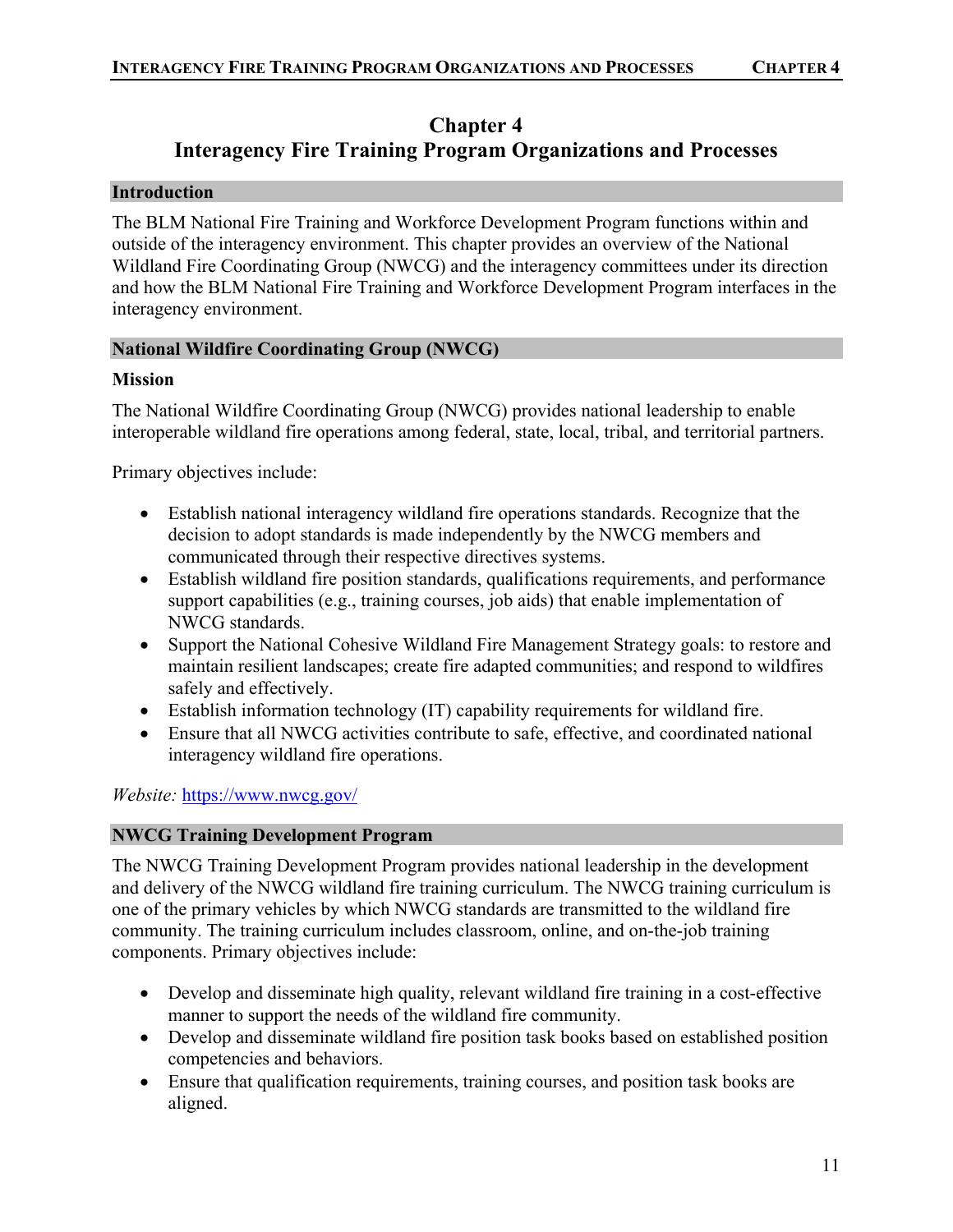- Establish and implement an effective and efficient curriculum management process.
- Provide direction and support to NWCG subgroups with curriculum maintenance responsibilities.
- Work with the NWCG Incident and Position Standards Committee (IPSC), geographic area training representatives (GATRs), FEMA, National Advanced Fire and Resource Institute, the Wildland Fire Lessons Learned Center (LLC), and other pertinent entities to maximize effectiveness and efficiency in all areas of wildland firefighter training.

## <span id="page-16-0"></span>**NWCG Incident and Position Standards Committee (IPSC)**

The Incident and Position Standards Committee (IPSC) provides national leadership in the development of wildland fire incident management standards and incident position standards that all NWCG agencies utilize for national mobilization while maintain a long-term strategic perspective. Primary objectives include:

- Provide oversight and direction to ensure the consistent development, implementation and maintenance of incident management standards. These standards may include guidelines, procedures, processes, best practices, specifications, techniques, and methods.
- Provide oversight and direction to ensure the consistent development, implementation and maintenance of incident position standards. These standards include incident position descriptions (duties and responsibilities) and position qualification requirements for training, experience, physical fitness, and position currency.
- Coordinate with NIMSIC on wildland fire endorsements to NIMS NQS positions.
- Establish, implement, maintain and communicate business processes and criteria to assist NWCG committees and subgroups in performing this work.
- Collaborate with the NWCG committees, NWCG staff and other stakeholders to prioritize development and maintenance of incident management standards, incident position standards, publications, training materials, and other position performance support content.
- Ensure position standards and requirements are consistent with the National Incident Management System (NIMS).
- Coordinate implementation of incident position standards with the Incident Qualifications and Certification System (IQCS) and Incident Qualifications System (IQS) system managers.
- Identify and address strategic opportunities for incident management and incident positions standards improvement, sustainability and efficiency.
- Contribute to the standardization of information technology systems (such as FireNet, IROC, etc.) to collect and distribute data, processes, forms, and other operational elements.

*Website*:<https://www.nwcg.gov/committees/incident-and-position-standards-committee> *BLM Representatives*: FOG member and BLM National Fire Training and Workforce Development Program manager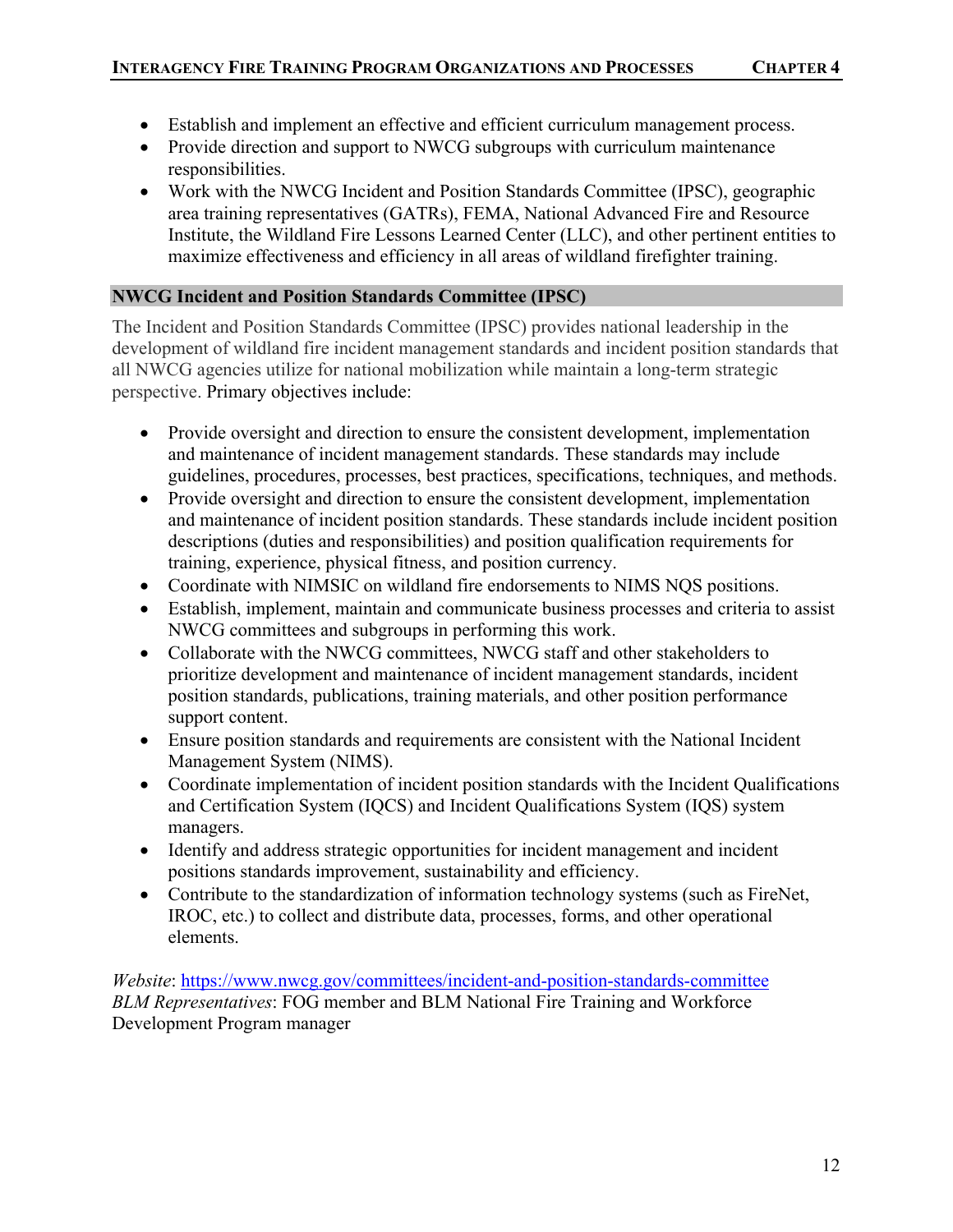## <span id="page-17-0"></span>**NWCG Training Delivery Committee (TDC)**

The Training Delivery Committee (TDC) provides national level oversight for the delivery of NWCG courses and supports the missions and responsibilities of the Incident and Position Standards Committee (IPSC), the Wildland Fire Learning Portal Governance Board, the NWCG Training Development Program (TDP), and other NWCG committees/groups with course management responsibilities.

- Establishes, maintains, implements, and oversees business processes for the delivery of NWCG courses.
- Assists the TDP with establishment, maintenance, and implementation of a NWCG training development/revision plan.
- Coordinates with other NWCG committees and the TDP to establish course development and revision priorities. Ensures that delivery issues and/or recommendations are provided to the TDP and addressed during the course revision process.
- Contribute to the standardization of information technology systems (such as FireNet, IROC, etc.) to collect and distribute data, processes, forms, and other operational elements.

*Website*:<https://www.nwcg.gov/committees/training-delivery-committee> *BLM Representatives*: Geographic area training representatives

## <span id="page-17-1"></span>**NWCG Leadership Committee**

The Leadership Committee (LC) promotes and enables the development of leaders in the wildland fire service. The LC provides educational and leadership development opportunities and supports leadership innovation and best practices throughout the wildland fire community. Primary objectives include:

- Ensure that key stakeholders and partners are identified and engaged in committee activities.
- Ensure that leadership training is of high quality, is consistent with program doctrine, and is aligned with target audiences.
- Manage the Wildland Fire Leadership Development Program (WFLDP).
- Ensure capacity, accessibility and quality of WFLDP products meet demand.
- Continually seek to improve and incorporate best practices in leadership development.
- Contribute to the standardization of information technology systems (such as FireNet, IROC, etc.) to collect and distribute data, processes, forms, and other operational elements.

*Websites:* https://www.nwcg.gov/committees/leadership-committee *BLM Representative:* <https://www.nwcg.gov/committees/leadership-committee/roster>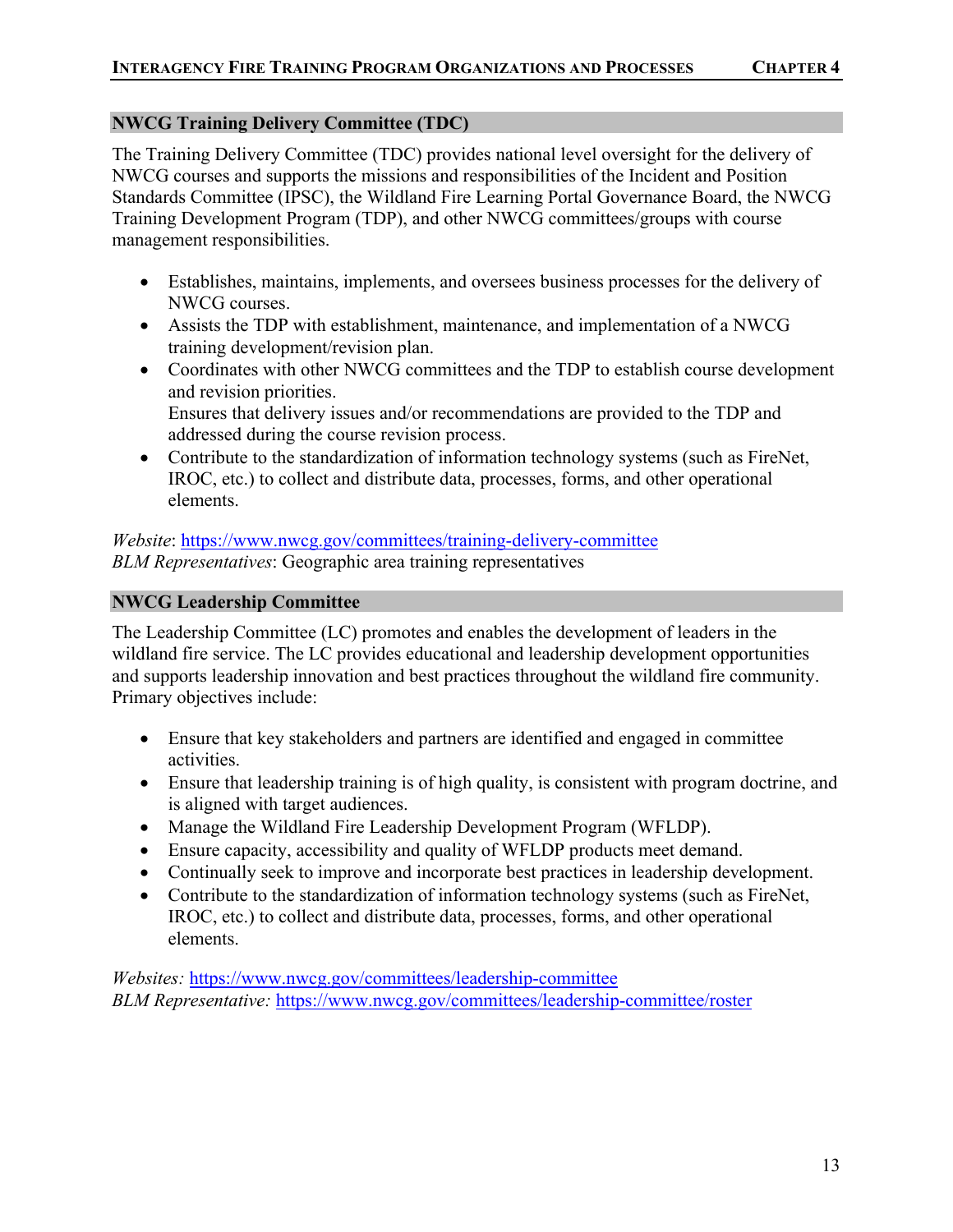## <span id="page-18-0"></span>**Interagency Fire Program (IFPM) Group**

The Interagency Fire Program Management Group (IFPM Group) is established pursuant to the authorities granted in the federal Fire Management Board (FMB) charter.

## <span id="page-18-1"></span>**Purpose**

The purpose of the IFPM Group is to develop, maintain, and implement *Interagency Fire Program Management Qualifications Standards* for key fire management positions utilized by the federal land management agencies.

The IFPM Group is primarily responsible for:

- Maintain the *Interagency Fire Program Management Qualification Standards*  (Qualification Standards) for key fire program positions.
- Ensure consistent interagency application of the Qualification Standards.
- Integrate Qualification Standards into agency workforce development and succession planning efforts.
- Establish and maintain a process for reporting issues and concerns related to the maintenance of the Qualification Standards.
- Communicate with fire management and human resources management staff on Qualification Standards utilizing the IFPM website, status reports, FAQs and decision papers.
- Coordinate with the Incident Qualification and Certification (IQCS) Change Management Board to maintain the qualification requirements for key fire management positions in IQCS for tracking and reporting purposes.
- Coordinate with the interagency classification group on the development and maintenance of interagency standard position descriptions for key fire management positions.
- Collect data, develop reports and present findings to FMB as requested.

## <span id="page-18-2"></span>**DOI Policy on Qualification Requirements for GS-0401 Fire Program Management**

The Office of Personnel Management (OPM) Qualification Standard for the 0401 series includes a "positive" education requirement. OPM has also established the GS-0401 Supplemental Qualification Standard for Fire Program Management. Applicants are responsible for providing documentation or proof that they have met the applicable educational provisions described in the supplemental standard. No applicant may be placed in a position covered by the GS-0401 Supplemental Qualification Standard for Fire Program Management without meeting these requirements.

Training officers must work closely with human resources personnel to ensure that the coursework meets the requirements of the GS-0401 supplemental standard.

Departmental policy on *Qualification Requirements for GS-0401 Fire Program Management* is located at [https://www.ifpm.nifc.gov/standard/standard/DOI\\_PB\\_07-13.pdf.](https://www.ifpm.nifc.gov/standard/standard/DOI_PB_07-13.pdf)

*Website:* <https://www.ifpm.nifc.gov/>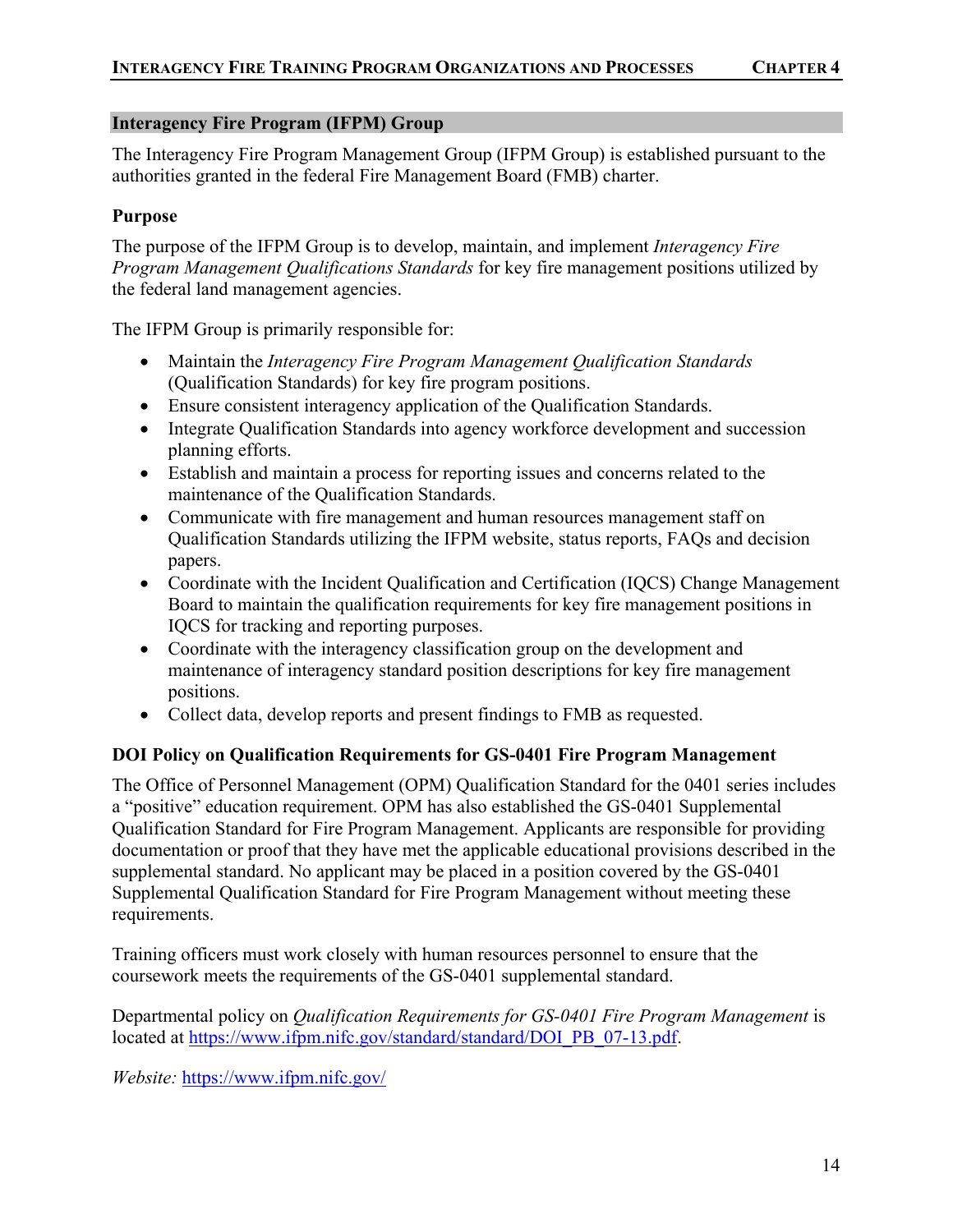*BLM Representatives:* Chief, Preparedness/Suppression Standards and BLM National Fire Training and Workforce Development Program manager

## <span id="page-19-0"></span>**NWCG Incident Qualifications and Certification System (IQCS) Change Management Board**

The IQCS Change Management Board (CMB) is chartered under the IQCS program manager. The CMB purpose is to provide agency business oversight and rules that reflect agency qualification policies and standards that need to be applied within the IQCS.

The CMB has the following distinct purposes:

- Ensures the application accurately reflects the business requirements and meets the needs of the user community.
- Provides interpretation and implementation direction on changes to the NWCG guidance or standards and provide appropriate agency specific guidance.
- Primary source of business direction to the system managers.
- Approve change requests where level of effort is greater than 16 staff hours, impacts the business process of agency(ies) or IQCS membership requests by an agency/entity.
- Approve requests for new agency membership into the application.
- Ensure all approved change requests are based on a demonstrated business needs.
- Agency specific qualification request are shared with each member prior to implementation.
- Identify agency qualification documents that reflect agency policies.
- Approve all system modifications that may affect implementation of business requirements, user security roles, or have a major effect on the responder's data.

More information on BLM IQCS standards and training is contained in [Chapter 5.](#page-21-1)

## *Website:* <https://iqcsweb.nwcg.gov/>

*BLM Representative:* BLM National Fire Training and Workforce Development Program assistant manager

## <span id="page-19-1"></span>**National Advanced Fire and Resource Institute (NAFRI)**

The National Advanced Fire and Resource Institute (NAFRI) is responsible for course delivery of 500-600 level NWCG courses and other national training courses as endorsed by NWCG.

*Website:* <https://www.nafri.gov/>

*BLM Representative:* BLM National Fire Training and Workforce Development Program manager

## <span id="page-19-2"></span>**NWCG Curriculum Management Plan**

Maintenance responsibilities for the NWCG training curriculum are assigned by course to one of three primary entities/groups:

- NWCG Training Branch
- Steering Committee/National Advanced Fire and Resource Institute (NAFRI)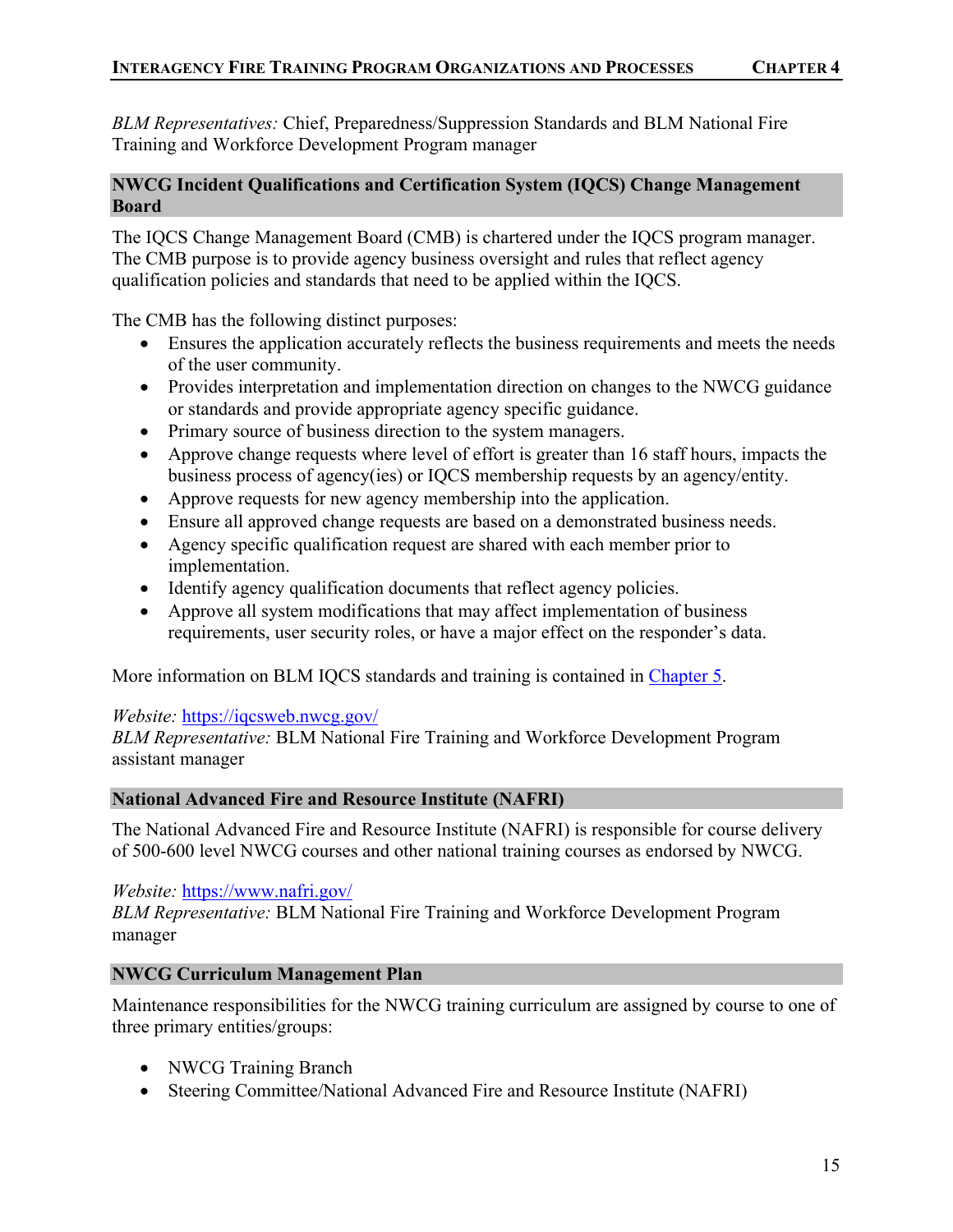• NWCG committees (may be delegated down to their subcommittees or task groups)

*Website:* [https://training.nwcg.gov/pdfs/CMP%20Appendix%20A%20Course%20List%20\(1\)%20\(1\).pdf](https://training.nwcg.gov/pdfs/CMP%20Appendix%20A%20Course%20List%20(1)%20(1).pdf)

## <span id="page-20-0"></span>**NWCG Course Development/Revision**

The NWCG Training Development Unit solicits for subject matter experts (SMEs) and field reviewers on an as-needed basis. Typically, SMEs join the project teams when courses move from the analysis and design phases into the development phase. Email solicitations, including a nomination form, may be sent out through relevant NWCG committees, geographic area training specialists, and special interest groups when SMEs are needed for courses.

*Website:* <https://www.nwcg.gov/>

## <span id="page-20-1"></span>**BLM Process for NWCG Course Development SME Application and Field Review**

The BLM allocates funds down to the state offices for all pre-suppression activities. This includes but is not limited to support of national-level efforts. Participation as SMEs in the development and revision of NWCG training courses is considered a national-level effort. SME funding will need to be negotiated between the local office and the state office. Contact your state fire management officer.

All applications for course development SMEs will be coordinated with the state fire training officer, appropriate BLM committee or other requesting entity. All applications/names will be forwarded to the NWCG training development unit leader. All funding for BLM SMEs will be funded by the local unit or state office. Those not selected as SMEs will be expected to be field reviewers for the final product.

## <span id="page-20-2"></span>**BLM Equivalency for NWCG Courses**

The BLM has determined that the courses listed in the table below are equivalent to the associated NWCG courses. Persons who have successfully completed the identified equivalent course do not need to attend the corresponding NWCG course and should receive credit in IQCS.

<span id="page-20-3"></span>

| <b>NWCG-APPROVED CURRICULUM</b>                                       | <b>APPROVED EQUIVALENT COURSE(S)</b>                                                                                    |
|-----------------------------------------------------------------------|-------------------------------------------------------------------------------------------------------------------------|
| Facilitative Instructor (M-410)                                       | National Fire Protection Association, Fire Service Instructor<br>I (NFPA 1041)                                          |
| Introduction to Fire Effects (RX-310)                                 | Successful completion of Technical Fire Management<br>(TFM)                                                             |
| Human Factors on the Fireline (L-180)                                 | Firefighter Training (S-130, 2004 version).<br>The 2004 version of S-130 incorporated L-180 into the<br>course package. |
| Driving for the Fire Service (S-216)                                  | Engine Operator (N9018)                                                                                                 |
| Leadership and Organizational Development<br>(S-301, obsolete course) | Fireline Leadership (L-380)                                                                                             |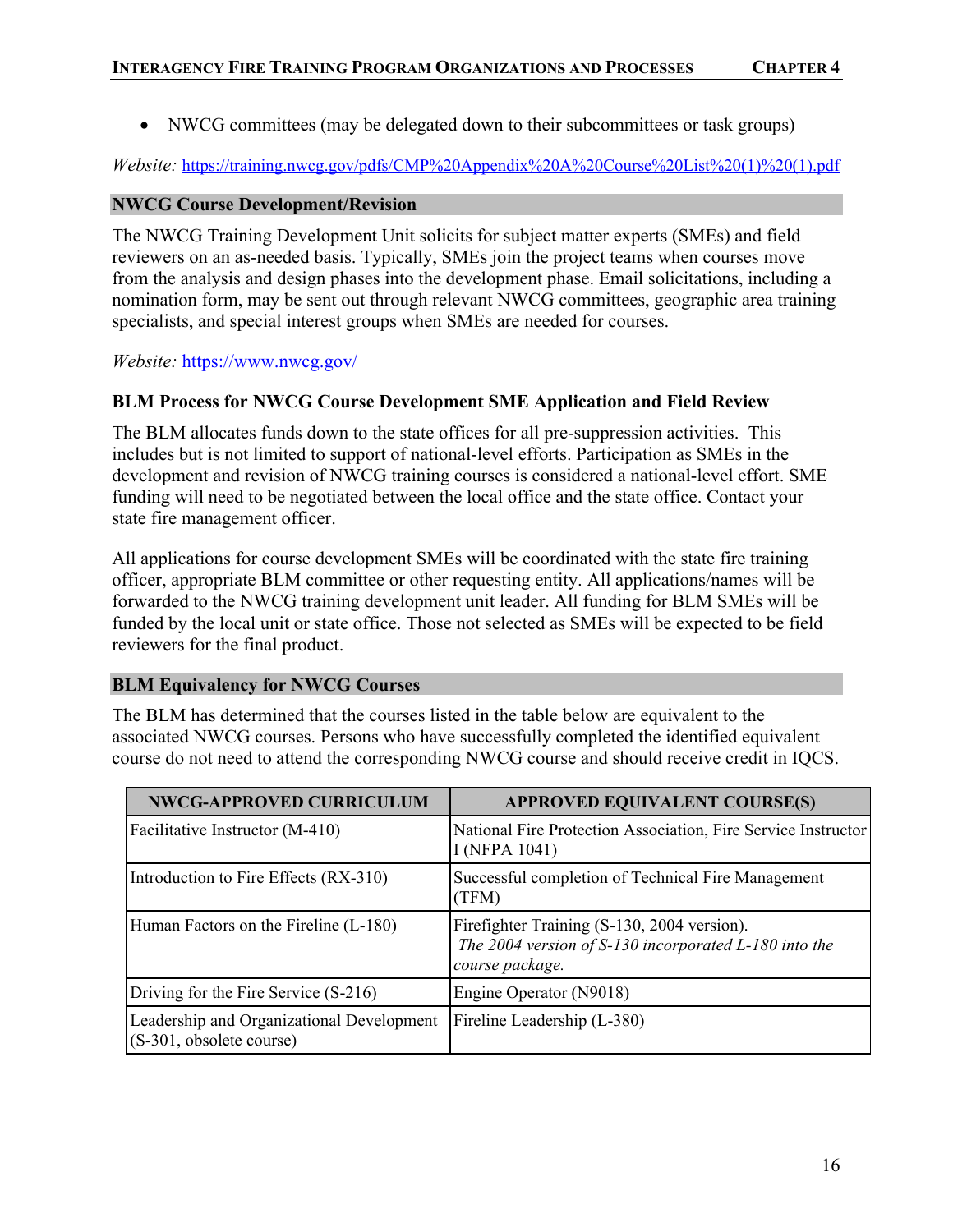## **NWCG Standards for Recognition of Prior Learning**

The *[NWCG Standards for Recognition of Prior Learning \(RPL\)](https://www.nwcg.gov/sites/default/files/publications/pms309.pdf)* establishes the use of a formal competency-based qualification process that allows any credentialing authority to recognize and account for competence acquired through life-long learning and experience. RPL is a process that evaluates an individual's formal and non-formal learning to determine the extent to which that individual has achieved the required competencies to perform effectively in a specific emergency management or responder position. It is widely recognized that a standardized NWCG RPL process will reduce redundant training, support efforts to increase speed and time to competency, and support efforts to boost national resource surge capacity.

Federal agencies with responsibilities under the National Response Framework (NRF) are required to ensure that emergency response providers, incident management personnel, and any other personnel responding to a disaster declaration are credentialed and typed in accordance with 6 U.S.C. 320. Homeland Security Presidential Directive 5 (HSPD-5) also sets minimum standards that emergency responders must meet.

RPL is a competency-based process that evaluates an individual's experience, formal and nonformal, to determine the extent to which that individual has achieved the required competencies of an emergency response position. RPL is a qualification process used to determine a person's competency to do a job at a prescribed level for the basis of credentialing. RPL measures the candidate's demonstrated knowledge, skills, and experience (the overall performance) against national standard competencies established for specific jobs. The evaluation process focuses on candidates' ability to meet the established standards rather than how they acquired the knowledge, skills, or abilities. Candidates may have acquired their skills in another emergency response/services discipline, through formal training in a particular field, in the military, or through a combination of career employment experiences. Candidates should not be judged on where or how they learned to do a job, but rather their ability to do the job.

Documents to navigate the RPL process are available at [https://www.nwcg.gov/publications/309.](https://www.nwcg.gov/publications/309)

## <span id="page-21-0"></span>**Nomination Process for an NWCG Course**

<span id="page-21-1"></span>See the [Wildland Fire Learning Portal](https://wildlandfirelearningportal.net/) under "National Training Centers" and "Geographic Areas" tabs for information on the nomination process.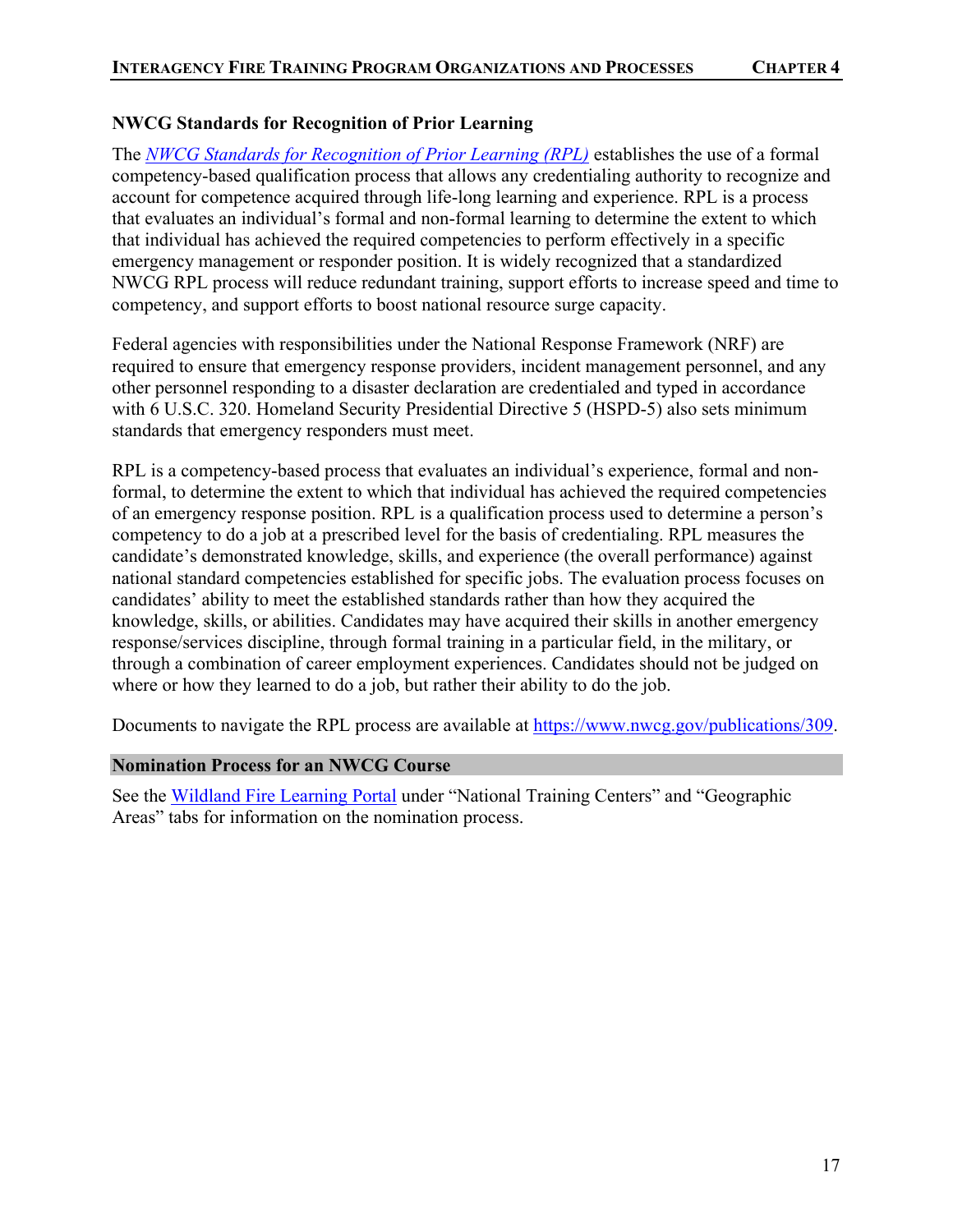## **Chapter 5 BLM-Specific Fire Training and Qualifications**

#### <span id="page-22-1"></span><span id="page-22-0"></span>**Introduction**

BLM firefighters must meet minimum standards identified in the *[NWCG Standards for Wildland](https://www.nwcg.gov/publications/310-1)  [Fire Position Qualifications](https://www.nwcg.gov/publications/310-1)* (PMS 310-1), and for non-PMS 310-1 positions, refer to the *[Federal](https://iqcsweb.nwcg.gov/sites/default/files/documents/FedSupplement_2022.pdf)  [Wildland Fire Qualifications Supplement.](https://iqcsweb.nwcg.gov/sites/default/files/documents/FedSupplement_2022.pdf)*

Bureau personnel will meet the training, certification, and qualification processes outlined in the [PMS 310-1,](https://www.nwcg.gov/publications/310-1) the *[Federal Wildland Fire Qualifications Supplement](https://iqcsweb.nwcg.gov/sites/default/files/documents/FedSupplement_2022.pdf)*, and this document. However, the bureau may place higher standards for training, certification, and qualifications.

Department Manual Part 620, Chapter 2.2, Section E:

*"The National Wildlife Coordinating Group is chartered by the Fire Executive Council, the Chair of the National Association of State Foresters Forest Fire Protection Committee, and the President of the Intertribal Timber Council, to provide national leadership to develop, maintain, and communicate interagency standards, guidelines, qualifications, training, and other capabilities that enable synchronized operations among federal and non-federal entities. These standards, guidelines, qualifications, training, and other capabilities are adopted by individual agencies as policy or best practices. The NWCG facilitates implementation of approved standards, guidelines, qualifications, and training*."

BLM adopts NWCG standards, or implements additional standards, by issuing guidance through the bureau directives system.

## <span id="page-22-2"></span>**Incident Qualification and Certification**

The agency administrator (or delegate) is responsible for annual certification of all agency and administratively determined (AD) personnel serving on wildfire, prescribed fire, and all-hazard incidents. This responsibility includes monitoring medical status, fitness, training, performance, and ensuring the responder meets all position performance requirements.

Training, medical screening, and successful completion of the appropriate work capacity test (WCT) must be properly accomplished. All incident qualification cards issued to agency employees, with the exception of emergency firefighter (EFF-paid or temporary employees at the FFT2 level), will be printed or electronic using the Incident Qualifications and Certification System (IQCS). Incident qualification cards issued to EFF or temporary employees at the FFT2 level may be printed at the local level without use of the IQCS.

IQCS account managers will be identified at the national, regional/state, and local level to ensure all training and qualification requirements are accurately recorded in the IQCS. All records must be updated annually or modified as changes occur.

BLM employees shall not certify the qualifications of private sector contractors or educational institutions trainees or instructors except where formal agreements are in place. Non-agency firefighters will be certified by state or local fire departments. The BLM will not act as the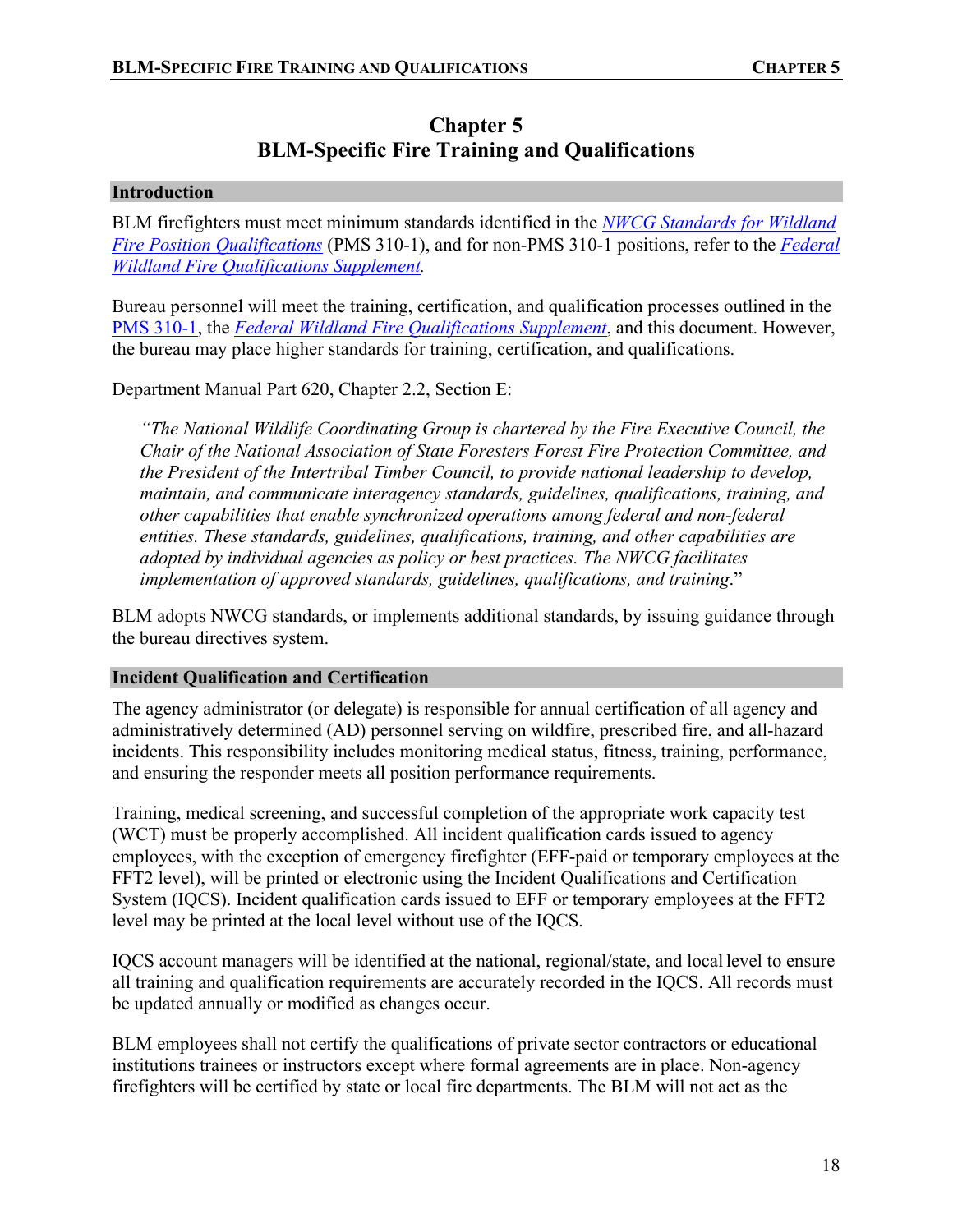certifying agency or assist in administrating/sponsoring the WCT for non-federal agency firefighters.

## <span id="page-23-0"></span>**Work Capacity Test (WCT)/DOI Medical Standards Program (MSP)**

The *[NWCG Standards for Wildland Fire Position Qualifications](https://www.nwcg.gov/publications/310-1)* establishes physical fitness standards for NWCG sanctioned firefighters. These standards are assessed using the WCT. Prior to attempting the WCT, all employees who participate in wildland fire activities requiring a fitness level of arduous must participate in the DOI Medical Standards Program (MSP).

*Website:* [https://www.nifc.gov/medical\\_standards/](https://www.nifc.gov/medical_standards/)

## <span id="page-23-1"></span>**BLM National Fire Operations Fitness Challenge**

The BLM Fire Operations Fitness Challenge encourages and recognizes achievement in physical fitness by BLM firefighters. The fitness challenge provides a common system by which BLM firefighters can measure current fitness, establish fitness goals, and track fitness improvement.

Efforts are underway to update the fitness challenge.

## <span id="page-23-2"></span>**Incident Qualifications and Certification System (IQCS)**

The Incident Qualifications and Certification System (IQCS) is the incident qualification and certification record keeping system for the BLM. The Responder Master Record provided by IQCS meets the BLM requirement for maintaining fire qualification records. The system is designed to provide managers at the local, state/regional, and national levels with detailed qualification, experience, and training information needed to certify employees in wildland fire positions. IQCS is a tool to assist managers in certification decisions; however, it does not replace the manager's responsibility to validate employees meet all requirements for position performance based on the BLM standards.

IQCS implemented functionality that supports electronic employee training and qualification records. IQCS account managers should begin utilizing the document upload feature [\(https://iqcsweb.nwcg.gov/document-upload\)](https://iqcsweb.nwcg.gov/document-upload) for all new responders and begin transitioning to electronic file storage for existing responders.

Uploaded documents in support of training and qualification records will include proof of all required training, licenses/certification, certified position task books, and documentation for manual award of competencies (if applicable). For existing responders with large historical hard copy files, a feature is available that allows upload of multiple documents as a single electronic file. Upload only documents that support training and qualifications, not general non-fire training requirements (e.g., FISSA, EEO, ethics). Historical documents currently included in the hard copy training folder, such as performance evaluations, current copy of the incident qualification card, and review/audit forms (if applicable), may be uploaded but are not required.

Employees are responsible for working with the training officer/IQCS account manager to ensure that training and qualification records are accurate. Once all required documents are converted to electronic files, IQCS becomes the system of record and the employee should assume possession of the hard copy training folder.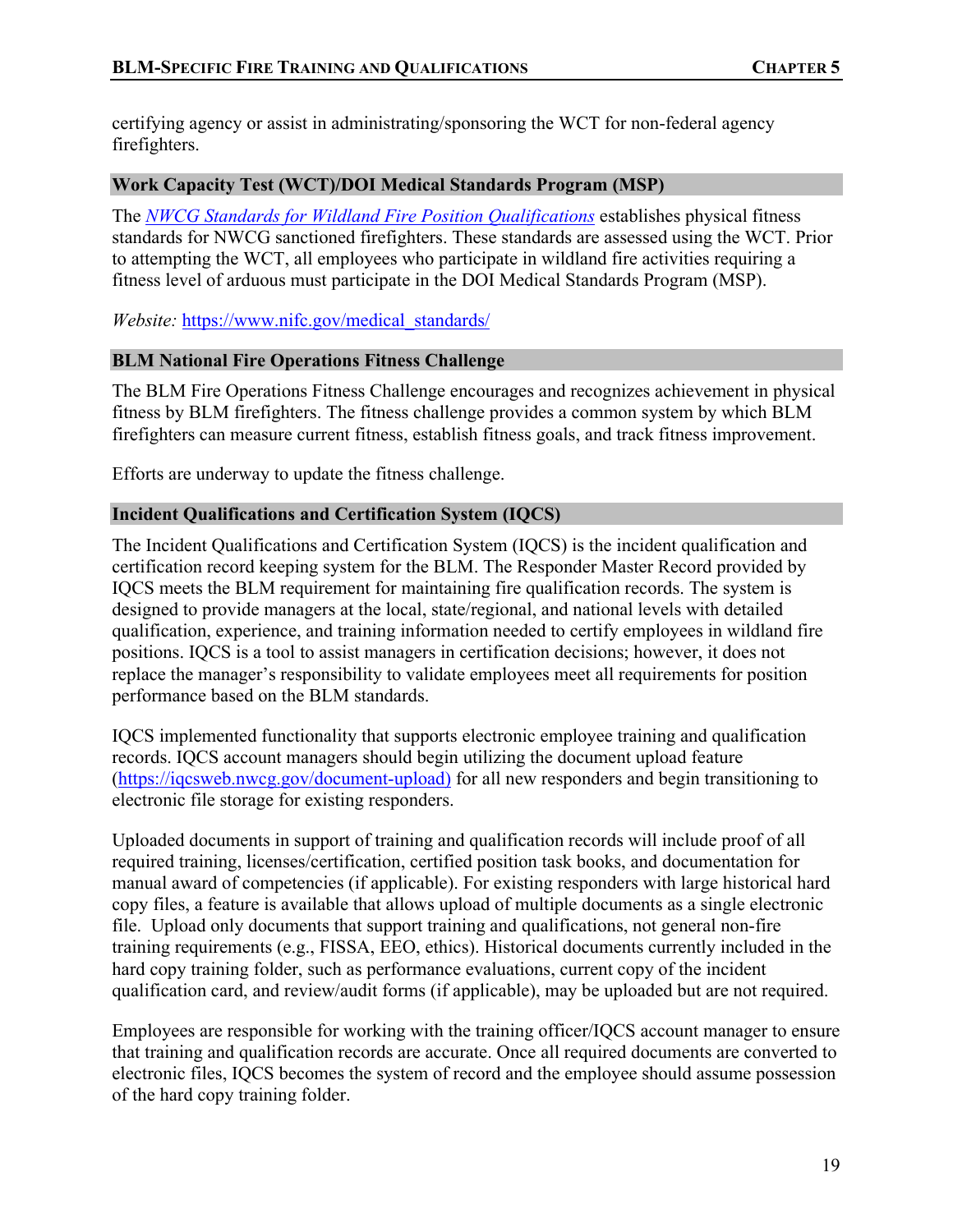During the transition, IQCS certifying officials have the option to keep employee training and qualification records as a hard copy file or an electronic file. All records will be stored and/or destroyed in accordance with agency policies. Transition of hard copy records to electronic records must be completed by December 31, 2024.

## <span id="page-24-0"></span>**IQCS Training**

All authorized users will complete mandatory IQCS user training. IQCS training is only available online in the [Wildland Fire Learning Portal.](https://wildlandfirelearningportal.net/) For additional questions, contact the BLM state IQCS representatives listed at [https://iqcsweb.nwcg.gov/contact-us/blm-reps.](https://iqcsweb.nwcg.gov/contact-us/blm-reps) IQCS staff updates training materials to match modifications and improvements to IQCS.

All IQCS account managers must have a [delegation of authority](https://iqcsweb.nwcg.gov/sites/default/files/2017-12/delegation_of_authority.pdf) from their certifying official.

*Website:* <https://iqcsweb.nwcg.gov/>

## <span id="page-24-1"></span>**Incident Qualification Card (Red Card) Review Committees (IQCRC)**

Each unit with fire management responsibilities will establish an incident qualification card qualification and certification process, which may include a qualification and certification committee. In areas cooperating with other federal, state, or local agencies, an interagency qualification and certification committee should be established and include representatives from each unit. These qualification and certification committees provide management oversight and review of the wildland and prescribed fire positions under their jurisdiction. The committee:

- Ensures that qualifications generated by IQCS or other agency systems for employees are valid by reviewing the training and experience of each employee.
- Determines whether each employee possesses the personal characteristics necessary to perform the wildland and prescribed fire positions in a safe and efficient manner.
- Makes recommendations to the appropriate agency administrator or designee who is responsible for final certification signature.
- Develops interagency training needs and sponsors courses that can be offered locally.
- Ensures training nominees meet minimum requirements for attending courses.

## <span id="page-24-2"></span>**Position Task Books**

The unit's certifying official is responsible for certification and verification of all employees' qualifications to ensure they meet BLM standards, including required training and completion of position task books (PTBs).

For more information on roles and responsibilities for completing the PTBs refer to [PMS 310-1.](https://www.nwcg.gov/publications/310-1)

To delete a position task book in IQCS, contact the [IQCS Help Desk.](https://iqcsweb.nwcg.gov/node/93) The request will be forwarded to the [BLM IQCS Change Management Board representative](https://iqcsweb.nwcg.gov/contact-us/cmb-reps) for approval.

## <span id="page-24-3"></span>**BLM Recertification Policy**

If an employee (including an agency-sponsored AD) has lost currency in a position, the employee is converted to trainee status for that position. To regain full qualification for the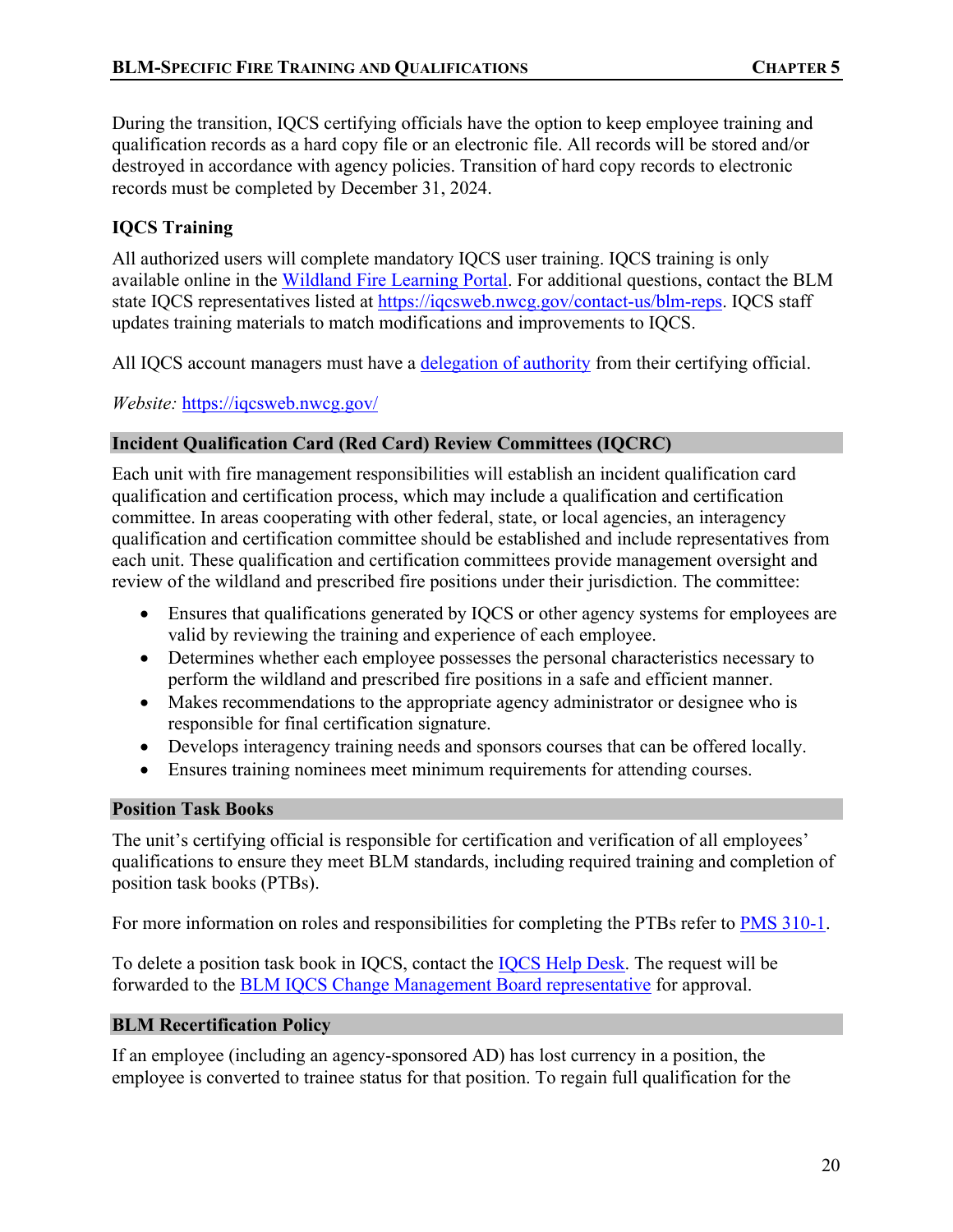position, the employee must demonstrate the ability to perform in the position as determined by the IQCS certifying official. Prior to recertification, the employee must:

- Complete the BLM Recertification Evaluation found in [Appendix B.](#page-29-0)
- Complete one or more evaluation assignments.
- Complete any additional requirements as determined by the certifying official (e.g., additional assignments and/or courses).

NOTE: This policy only applies to positions for which a PTB is required.

If a certifying official requires a decertification of a qualification, it is recommended to utilize the "Block" function in IQCS and to properly document in the justification block.

*Website:* https://www.nifc.gov/about-us/our-partners/blm/training

## <span id="page-25-0"></span>**BLM–Specific Requirements in the Recruitment and Selection Process**

Personnel hired by the BLM must meet requirements established in the position description. If the position description requires Incident Command System (ICS) qualifications, only qualifications and minimum requirements specified in the [PMS 310-1](https://www.nwcg.gov/publications/310-1) will be applied as selective factors and/or screen-out questions. To avoid reducing candidate pools, BLM-specific requirements that are supplemental to the [PMS 310-1](https://www.nwcg.gov/publications/310-1) may not be used as selective placement factors/screen-out questions. Supplemental BLM-specific training or qualification requirements may only be used as selective factors and/or screen-out questions when requested and justified by the selecting official and approved by human resources. Impacts to the candidate pool must be addressed in the justification. As with all other BLM or DOI-specific training/experience requirements (e.g., Do What's Right training and purchase card training) that newly hired employees from other agencies may not have, the supervisor and IQCS certifying official are responsible for reconciling that employee's training and IQCS record after the employee has entered on duty. This may be accomplished by providing additional training/experience or by manually awarding competencies as per established IQCS protocol.

## <span id="page-25-1"></span>**BLM-Specific Incident Qualifications and BLM-Specific Training Courses**

As additional agency requirements to the [PMS 310-1,](https://www.nwcg.gov/publications/310-1) the BLM has identified additional requirements to support the wildland fire management program for [Engine Boss \(ENGB\),](#page-31-1) [Prescribed Fire Burn Boss Type 1 \(RXB1\),](#page-34-0) and [Prescribed Fire Burn Boss Type 2 \(RXB2\),](#page-35-0) [Firing Boss \(FIRB\),](#page-36-0) [Fire Effect Monitor \(FEMO\)](#page-37-0) and [Procurement Unit Leader \(PROC\).](#page-38-0)

Refer to the *[Federal Wildland Fire Qualifications](https://iqcsweb.nwcg.gov/sites/default/files/documents/FedSupplement_2022.pdf) Supplement* for information on non-PMS 310-1 positions.

*Website*: <https://www.nwcg.gov/publications/310-1>

See [Appendix](#page-31-0) C and [Appendix D](#page-40-0) for BLM positions with additional qualification and training requirements above the NWCG PMS 310-1 standards.

To request changes to current positions and/or their requirements or request new positions or training courses, refer to Appendix  $A - BLM$  Fire Training Request for Change.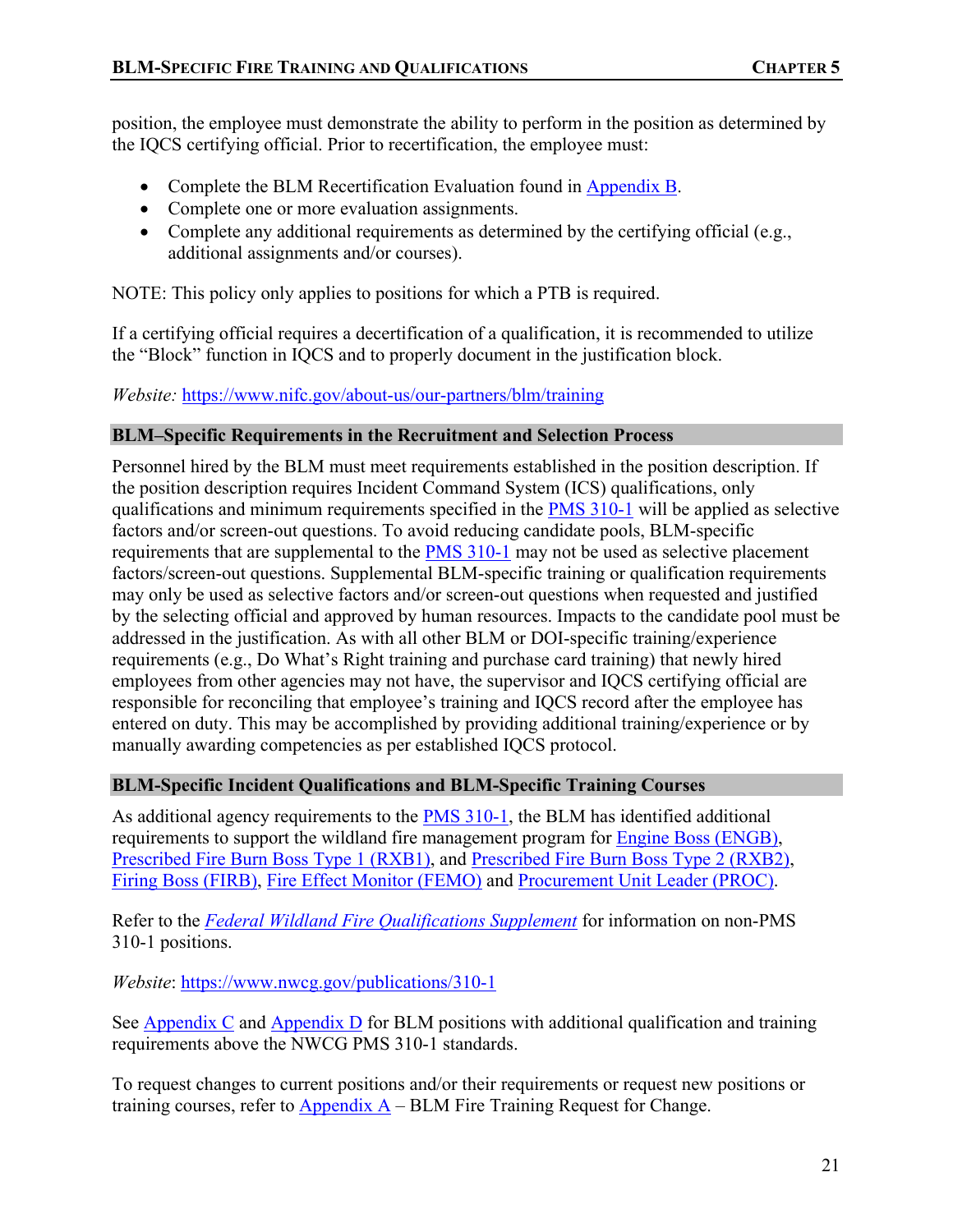## <span id="page-26-0"></span>**General BLM Non-fire Training Requirements**

All fire personnel will meet specific agency training, experience, and qualification requirements for incident assignments. Additional training which is deemed necessary to improve employee proficiency and safety but is not addressed within the NWCG curriculum will be offered to the employee and taken in a timely manner. See  $\Delta$ ppendix E</u> for more information.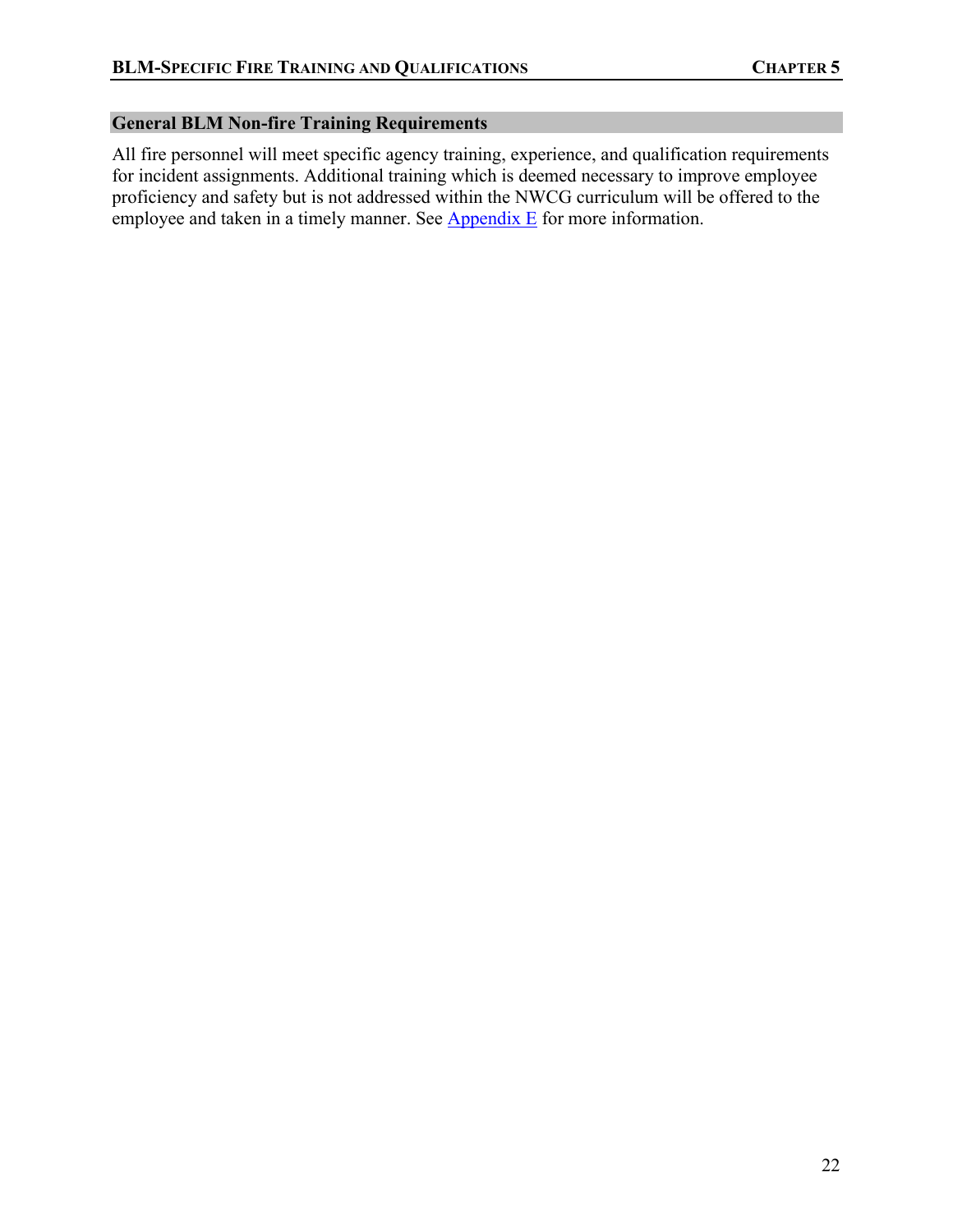## **Appendix A BLM Fire Training Request for Change Process**

<span id="page-27-1"></span><span id="page-27-0"></span>All requests for change forms will be submitted through the appropriate state fire training officer to the national fire training and workforce development program manager. The request for change process is used to recommend:

- Changes to or creation of BLM training courses;
- Changes to or creation of BLM position qualifications, including IQCS recommendations;
- Changes to BLM training policy; or
- Development of new training products or workforce development programs.

When the state fire training officer receives a request for change, he/she is expected to seek input from their state prior to submitting the request to the national fire training and workforce development manager to ensure the change request is national in scope and meets an identified need of the bureau. If so, the state fire training officer will forward the request to the national fire training and workforce development manager who will forward the request to the Workforce Development Working Group (WDWG) co-chairs for placement on the agenda.

All requests for change will be processed through WDWG conference calls or meetings and tracked through the WDWG action item log. Some decisions may require coordination with other BLM committees and/or groups.

Once a decision has been reached, the WDWG will forward the request to the Fire Leadership Team for concurrence, if required, and notify the national fire training and workforce development manager and state fire training officers of the final decision, and if any further action is needed.

Changes adopted through this process will be incorporated into the *BLM Standards for Fire Training and Workforce Development* during the annual revision.

## **Form Instructions:**

- 1. **State/Office Requesting Change:** Indicate the state requesting the change and identify the appropriate state fire training officer.
- 2. **Unit Representative Contact Information:** Provide the name, home unit, telephone number, and email address of the person initiating the change request.
- 3. **Description of the Proposal:** Briefly describe the proposed change in sufficient detail.
- 4. **Description of the Issue:** Describe the issue your proposal is intended to solve. Provide the significant background information on the issue.
- 5. **Desired Outcome:** Provide a description of the final product. Offer suggested language for policy change, if applicable.
- 6. **Estimated Cost/Workload Required:** Provide an estimated amount the proposal will cost to accomplish. Estimate the number of people and time it will take to bring the request to resolution. Offer alternatives for delivering the desired outcome. Understand that this is a simple estimate of workload.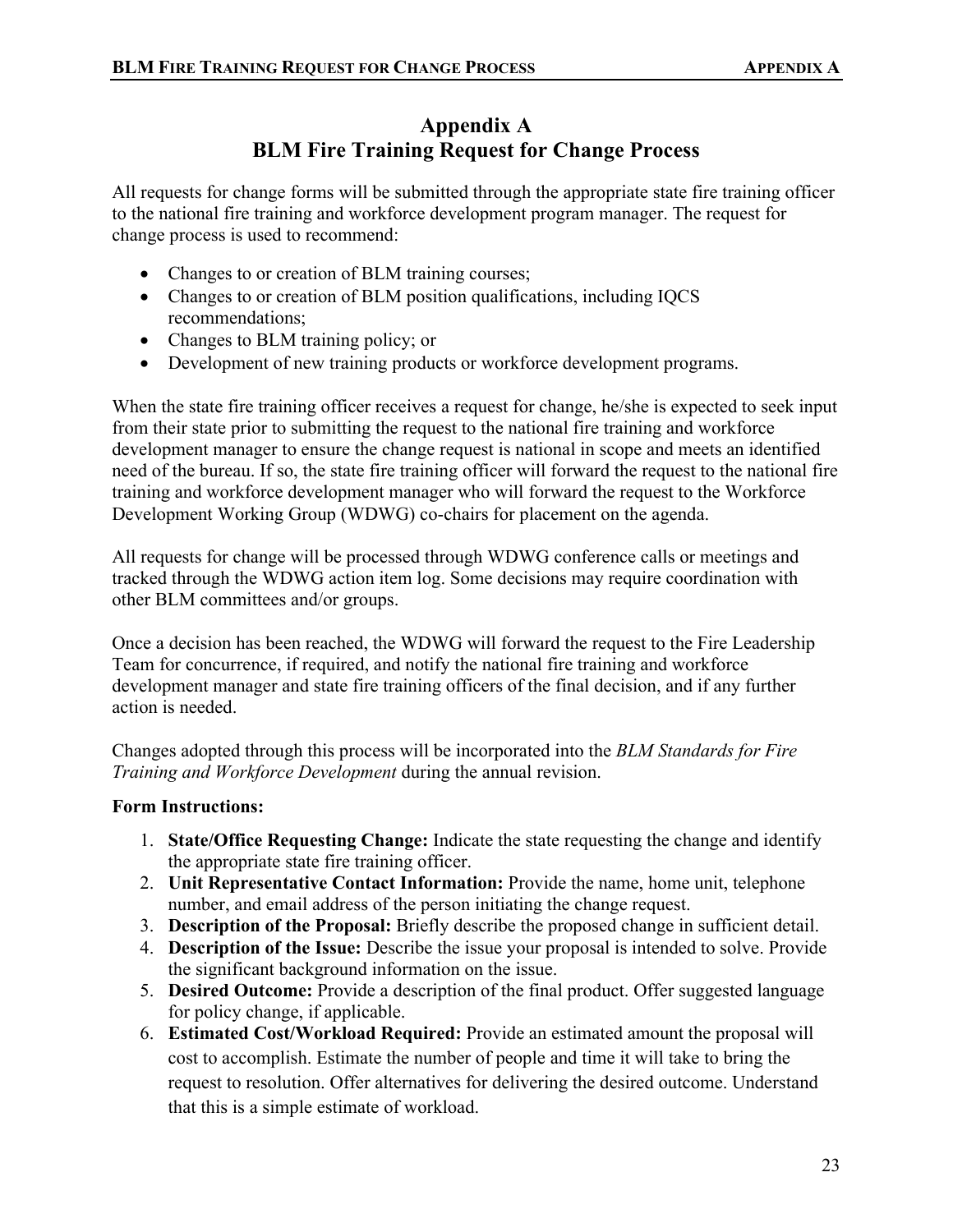# **BLM Fire Training Request for Change**

| <b>State/Office Requesting Change:</b>                                                                     |
|------------------------------------------------------------------------------------------------------------|
| <b>State Fire Training Officer:</b>                                                                        |
| <b>Unit Representative Name:</b>                                                                           |
| <b>Unit Representative Home Unit:</b>                                                                      |
| Unit Representative Contact #:                                                                             |
| <b>Unit Representative Email:</b>                                                                          |
| <b>Date Submitted:</b>                                                                                     |
| <b>Description of the Proposal (Be concise.)</b>                                                           |
| <b>Description of the Issue</b> (Concise overview and background and reasons change is needed.)            |
| <b>Desired Outcome</b> (Describe potential end product, proposed language, estimated due date,<br>$etc.$ ) |
| <b>Estimated Cost/Workload Required</b>                                                                    |

## *~For Committee Use Only~*

| <b>Workforce Development Working Group</b> | Yes                                |
|--------------------------------------------|------------------------------------|
| <b>Approval</b>                            | No                                 |
|                                            | Pending/Further Information Needed |
| Date:                                      |                                    |
| Rationale:                                 |                                    |
| Fire Leadership Team Approval, if required | Yes                                |
|                                            | No                                 |
|                                            | Pending/Further Information Needed |
|                                            |                                    |
| Date:                                      |                                    |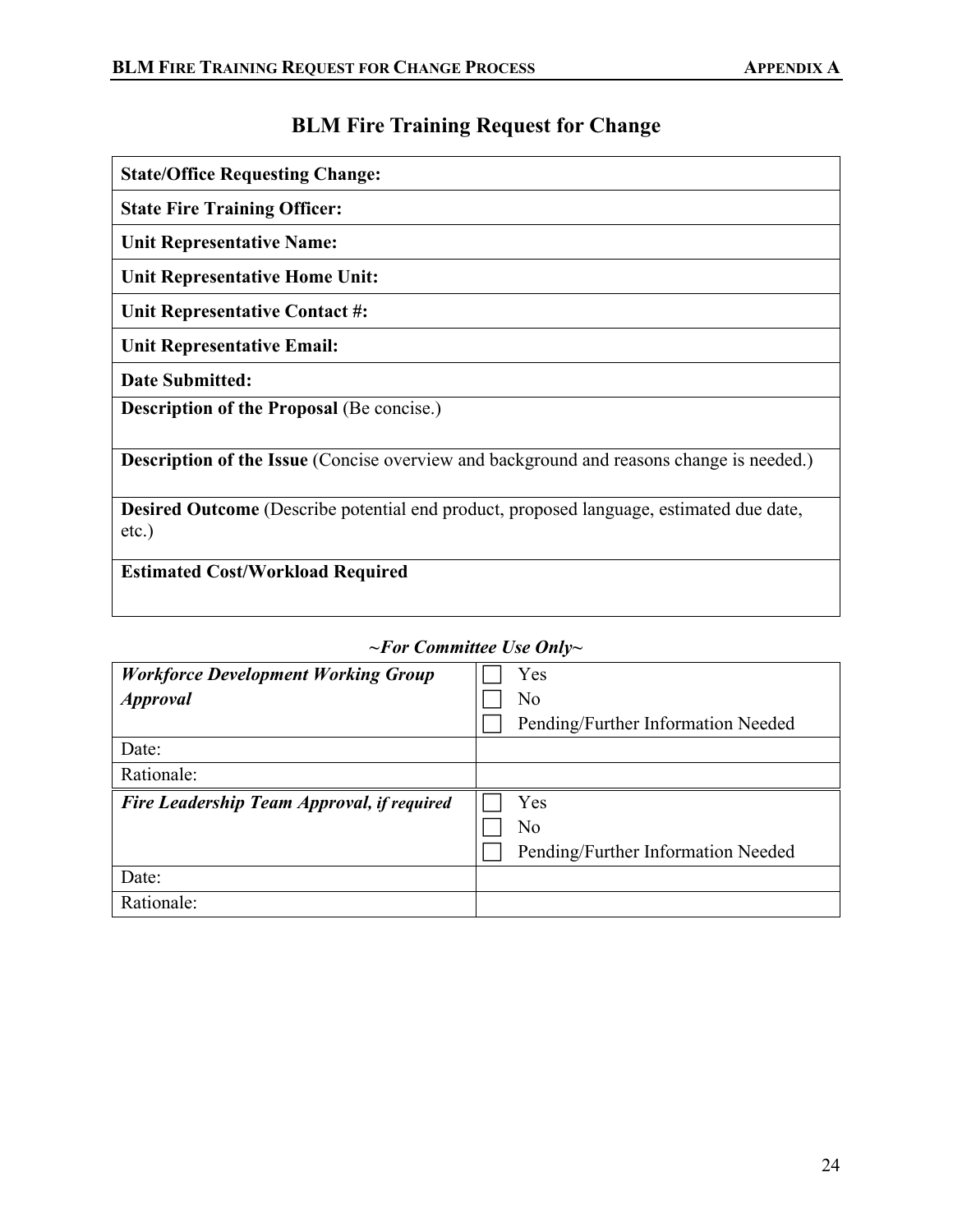## **Appendix B BLM Recertification Evaluation**

<span id="page-29-0"></span>This document is used to determine the agency's minimum requirements for position recertification.

| Trainee name:               | Unit ID:                 |
|-----------------------------|--------------------------|
| Trainee's supervisor:       | Trainee's phone number:  |
| Position to be recertified: | Date of last assignment: |

Certifying Official: In addition to the mandatory evaluation assignment, the Certifying Official may request additional training or coursework. If the Certifying Official chooses to have the trainee complete a new position task book (PTB), then the recertification evaluation form is unnecessary.

 $\boxtimes$  Mandatory - Satisfactory performance on at least one evaluation assignment by a qualified evaluator. The evaluation assignment should be documented on the Incident Personnel Performance Rating form, NFES 1576 (ICS 225).

Check the box next to any optional requirements the trainee needs to perform prior to being considered for recertification (work with the local Qualification and Certification Committee and refer to PMS 310-1):

- $\left[\begin{smallmatrix} 1 & 1 \\ 1 & 1 \end{smallmatrix}\right]$ Open and complete all tasks in the current PTB as outlined by the local Qualification and Certification Committee. (Note: The trainee will not need to complete the evaluation assignment if the Certifying Official chooses to have the trainee complete a PTB.)
- T Complete any new "required training" courses based on the current PMS 310-1 or agency policies that have been added to the position since losing currency.
- □ Retake all "required training" relevant to the position based on current agency polices.
- $\Box$ Attend the following course(s) prior to certification:

**Trainee Signature** 

Certifying Official Signature

| <b>Final Agency Certification</b>                                              |                                                           |
|--------------------------------------------------------------------------------|-----------------------------------------------------------|
| I certify that (trainee name)<br>position and qualification has been reissued. | has met all requirements for recertification in the above |
| Certifying Official – Signature of Approval                                    | Date                                                      |
|                                                                                |                                                           |

January 2016

Page 1 of 2

Date

Date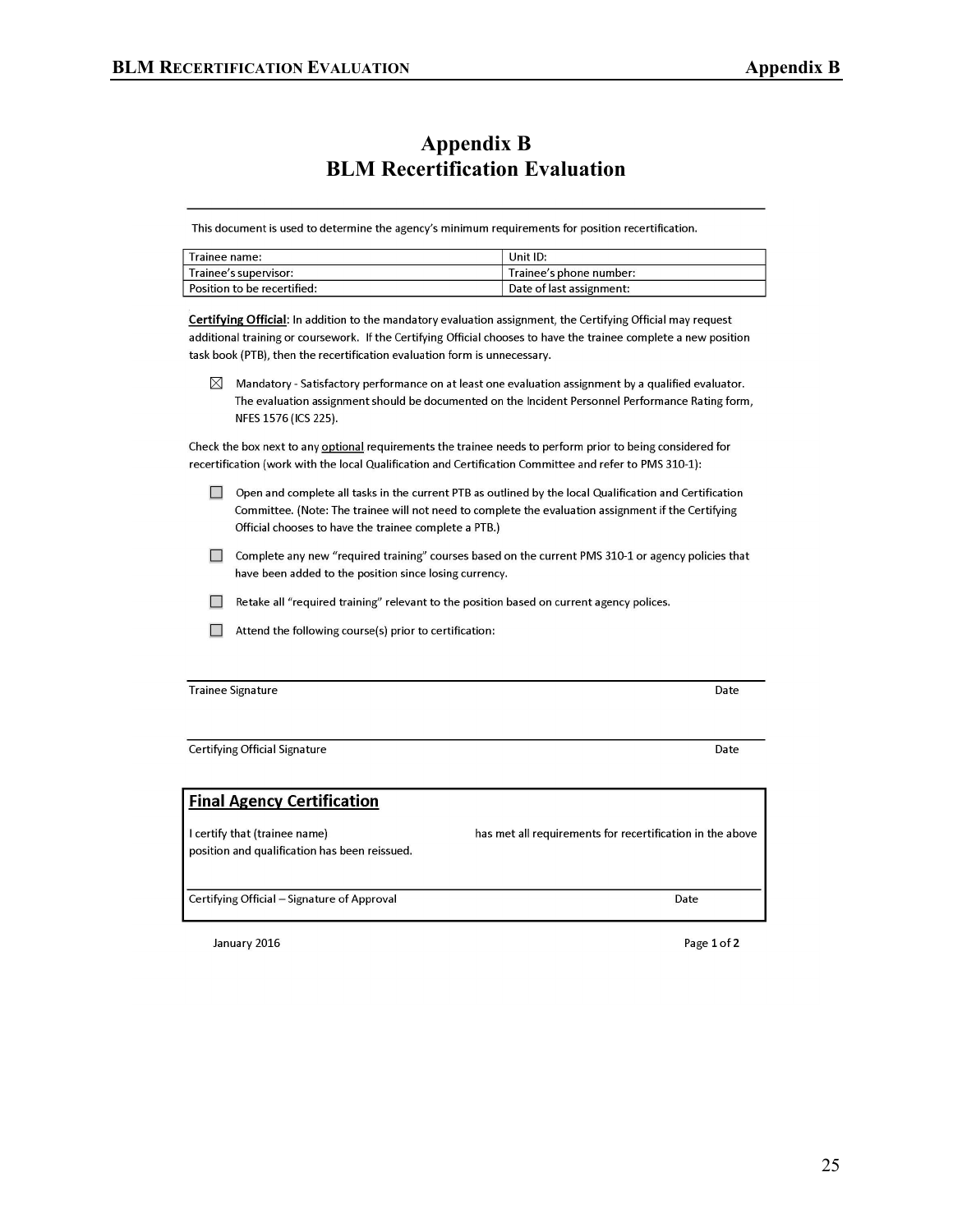Evaluator: The above individual has lost currency for the stated position. The trainee's Certifying Official is asking the evaluator to assess the individual's skills and abilities to assist them in determining if the trainee should be considered for recertification.

Assignment Information:

| Incident name:                                | Incident number:     |  |
|-----------------------------------------------|----------------------|--|
| Dates of evaluation:                          | Incident complexity: |  |
| $\mathop{\mathsf{Fval}}$ uator qualification: | Fuel type:           |  |

What, if any, significant job tasks, competencies, or behaviors were you unable to evaluate on this assignment?

Provide additional comments related to the individual's ability to perform the position.

Do you recommend the individual for recertification?

If no, what recommendation do you have for improving tasks, competencies, and/or behaviors (e.g., more experience is needed in logistic support)?

Evaluator (name, home unit, and phone contact)

Trainee Signature January 2016 Date

Date Page 2 of 2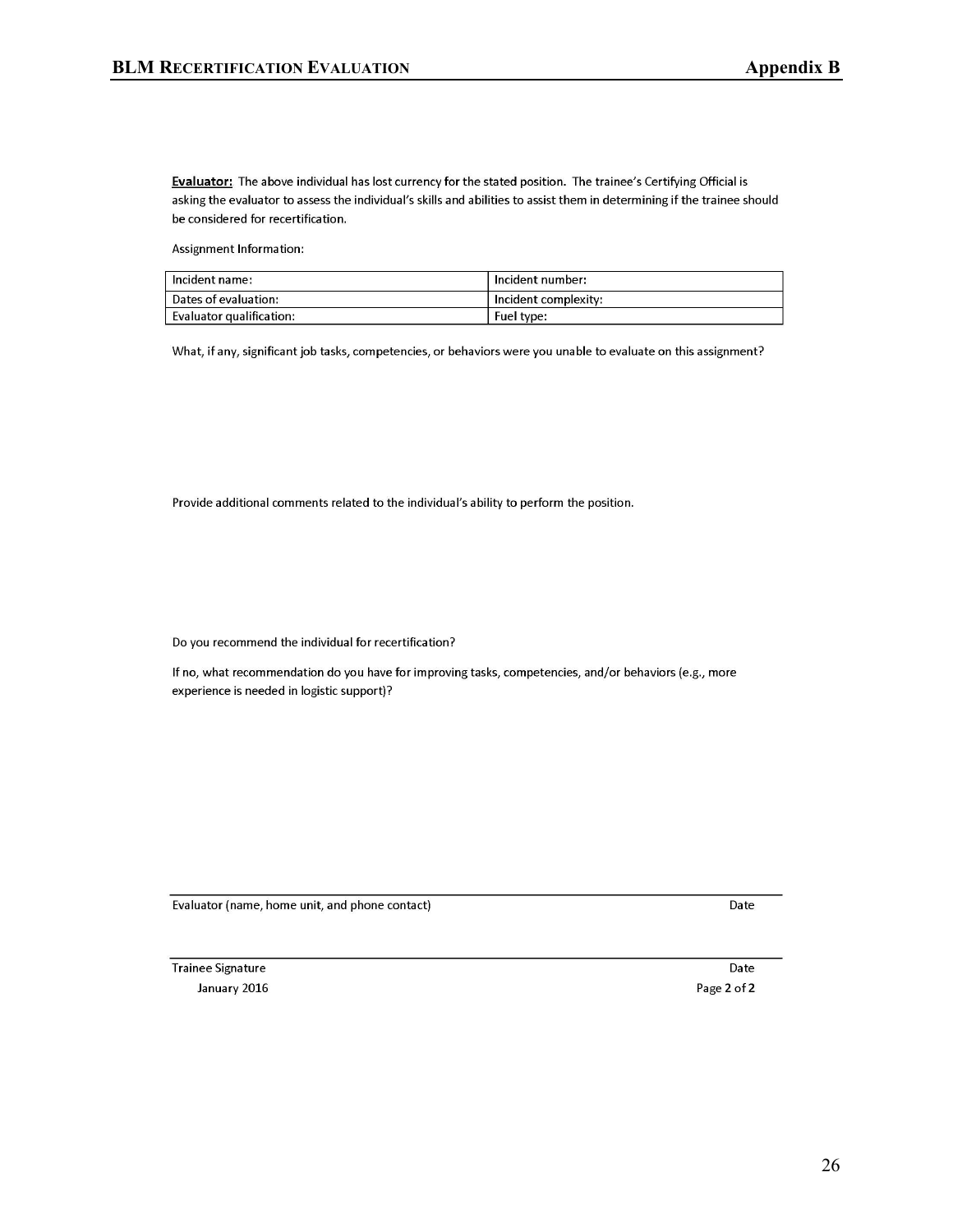## **Appendix C BLM-Specific Incident Qualifications**

<span id="page-31-0"></span>As additional agency requirements to the **PMS 310-1**, the BLM has identified additional requirements to support the wildland fire management program for engine boss (ENGB), prescribed fire burn boss Type 1 (RXB1), prescribed fire burn boss Type 2 (RXB2), firing boss (FIRB), fire effects monitor (FEMO), and procurement unit leader (PROC).

The BLM also follows the *[Interagency Prescribed Fire Planning and Implementation](https://www.nwcg.gov/tags/pms-484)  [Procedures Guide](https://www.nwcg.gov/tags/pms-484)* (PMS 484) and BLM supplemental policy (issued through directives) in dealing with prescribed fire qualifications, certification, and fitness standards.

In April 2014, the Fire Leadership Team (FLT) approved a proposal from the BLM Fire Operations Group (FOG) to require certain NWCG leadership courses for key fireline positions (see [Information Bulletin No. FA 2015-006,](https://doimspp.sharepoint.com/sites/blm-fa/Directives/Forms/AllItems.aspx?id=%2Fsites%2Fblm%2Dfa%2FDirectives%2F2010IM%2FFAIM2010009a1%2Epdf&parent=%2Fsites%2Fblm%2Dfa%2FDirectives%2F2010IM) *Implementation of Required Leadership Training for Key Bureau of Land Management (BLM) Fireline Positions*). These requirements are:

- L-280 Followership to Leadership for crew boss (CRWB), engine boss (ENGB), felling boss (FELB), firing boss (FIRB), heavy equipment boss (HEQB), helicopter manager (HMGB), and incident commander, Type 4 (ICT4) positions;
- L-380 Fireline Leadership for task force leader (TFLD), strike team leader, heavy equipment (STEQ), strike team leader, engine (STEN), strike team leader, crew (STCR), helibase manager (HEBM), and prescribed fire burn boss, Type 2 (RXB2) positions;
- L-381 Incident Leadership for incident commander, Type 3, (ICT3) and division/group supervisor (DIVS) positions.

*Website:* <https://www.nwcg.gov/wfldp>

For information on non-PMS 310-1 positions, refer to the *[Federal Wildland Fire Qualifications](https://iqcsweb.nwcg.gov/sites/default/files/documents/FedSupplement_2022.pdf) [Supplement.](https://iqcsweb.nwcg.gov/sites/default/files/documents/FedSupplement_2022.pdf)*

## <span id="page-31-1"></span>*Engine Boss (ENGB)*

BLM utilizes the term "engine captain" to describe an individual whose position description reflects primary responsibility as a supervisory wildland firefighter of a wildland fire engine in a BLM fire management organization and should not be confused with engine boss. "engine captain" is not a fireline qualification. The BLM-specific engine boss qualification uses the NWCG position task book; however, training requirements differ.

## *\*\*Identifies additional BLM Requirement*

## **REQUIRED TRAINING**

ICS for Single Resources and Initial Action Incidents (ICS-200)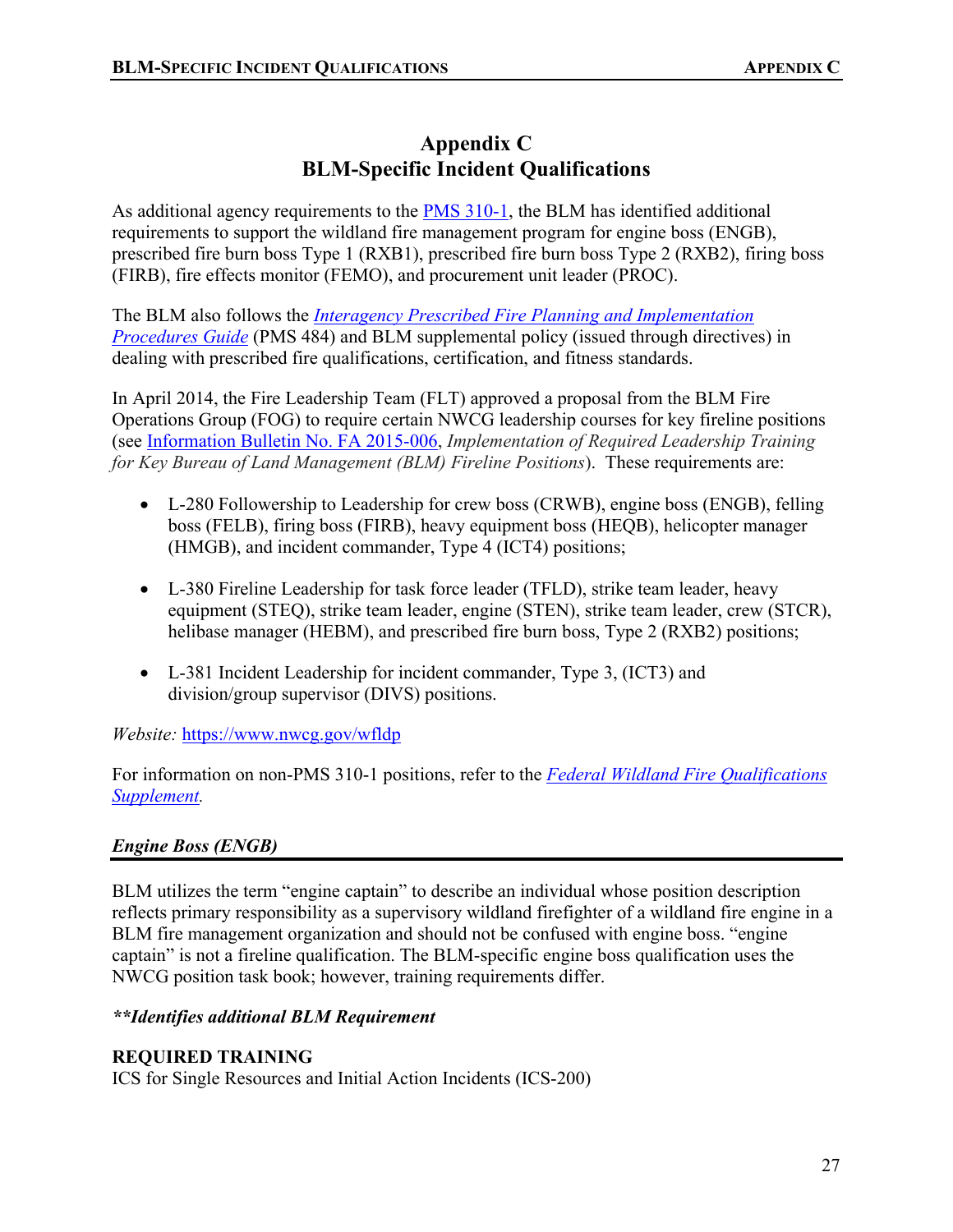Wildland Fire Safety Training Annual Refresher (RT-130) Crew Boss (Single Resource) (S-230) Intermediate Wildland Fire Behavior (S-290) \*\*Fire Operations in the Wildland/Urban Interface (S-215) \*\*BLM Engine Driver Refresher (annually; IQCS Number: RT-301)

## **REQUIRED EXPERIENCE**

\*\*Satisfactory position performance as incident commander Type 5 (ICT5) **AND** \*\*Satisfactory position performance as engine operator (ENOP) **AND** Completion and certification of PTB as engine boss (ENGB)

## **PHYSICAL FITNESS LEVEL**

Arduous

## **THESE POSITIONS MAINTAIN CURRENCY FOR ENGB**

\*\*Engine operator (ENOP) Division/group supervisor (DIVS) Incident commander Type 3 (ICT3) Incident commander Type 4 (ICT4) Operations section chief Type 3, Wildland Fire (OPS3) Prescribed fire burn boss Type 1 (RXB1) Prescribed fire burn boss Type 2 (RXB2) Safety officer, line (SOFR) Single resource boss including (CRWB, FELB, FIRB, HMGB, HEQB) Strike team leader engine (STEN) Task force leader (TFLD)

## **ENGB MAINTAINS CURRENCY FOR THESE POSITIONS**

Field observer (FOBS) Firefighter Type 1 (FFT1) Firefighter Type 2 (FFT2) Incident commander Type 4 (ICT4) Single resource boss (CRWB, FELB, FIRB, HEQB) Strike team leader engine (STEN)

## **ADDITIONAL TRAINING WHICH SUPPORTS DEVELOPMENT OF KNOWLEDGE AND SKILLS**

Engine Boss (Single Resource) (S-231) Firing Operation (S-219) Interagency Incident Business Management (S-260) Basic Air Operations (S-270) Followership to Leadership (L-280)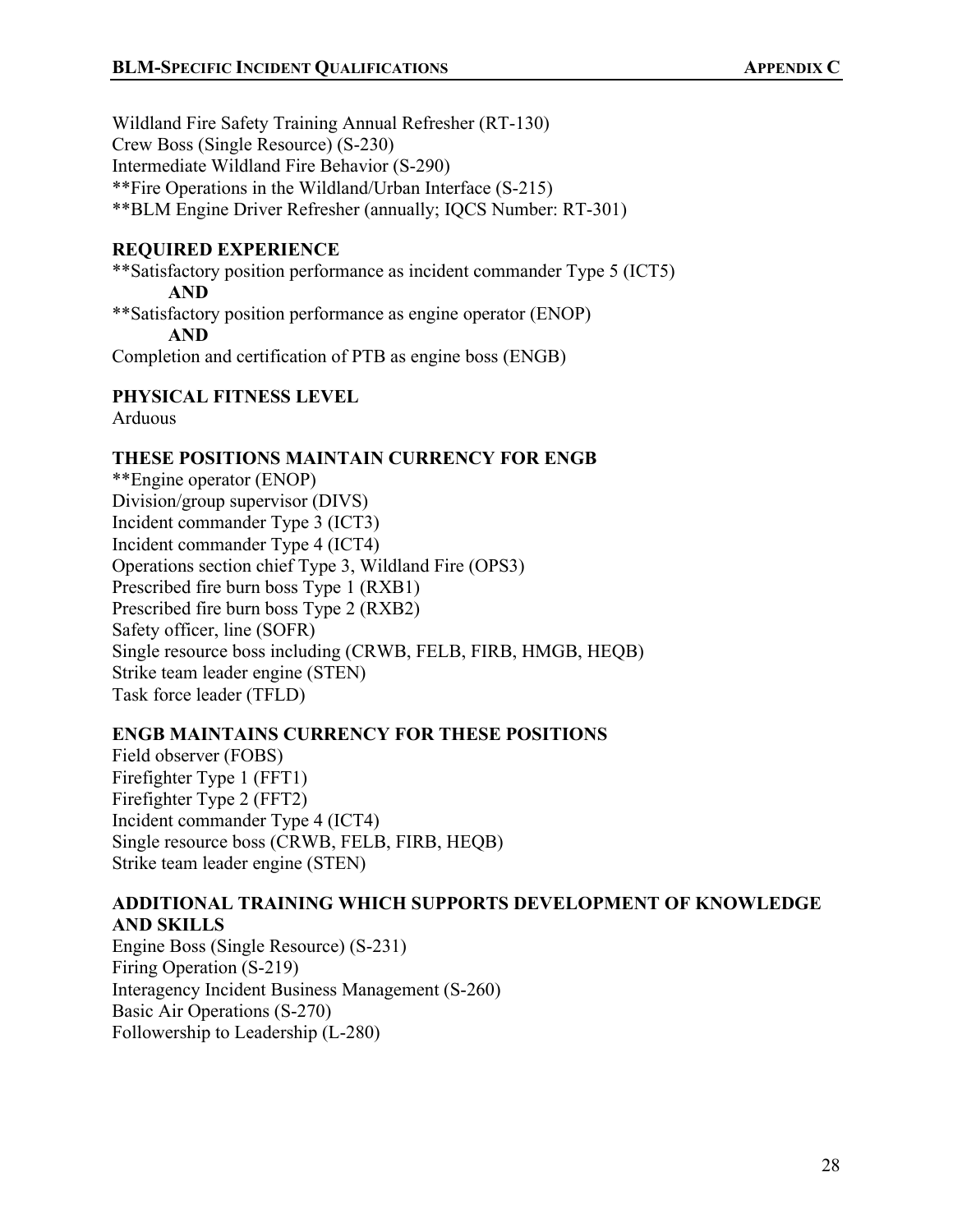## *Heavy Equipment Boss (HEQB)*

## **REQUIRED TRAINING**

ICS for Single Resources and Initial Action Incidents (ICS-200) Wildland Fire Safety Training Annual Refresher (RT-130) Crew Boss (Single Resource) (S-230) Intermediate Wildland Fire Behavior (S-290)

## **REQUIRED EXPERIENCE**

Satisfactory performance as a firefighter Type 1 (FFT1)

**AND**

Completion and certification of PTB as heavy equipment boss, single resource (HEQB)

## **PHYSICAL FITNESS LEVEL**

Arduous

## **THESE POSITIONS MAINTAIN CURRENCY FOR HEQB**

Division/group supervisor (DIVS) Incident commander Type 3 (ICT3) Incident commander Type 4 (ICT4) Operations section chief Type 3, Wildland Fire (OPS3) Prescribed fire burn boss Type 1 (RXB1) Prescribed fire burn boss Type 2 (RXB2) Safety officer, line (SOFR) Single resource boss, including (CRWB, ENGB, FELB, FIRB, HMGB) Strike team leader, heavy equipment (STEQ) Task force leader (TFLD) \*\* Dozer operator, initial attack (DZIA)

## **HEQB MAINTAINS CURRENCY FOR THESE POSITIONS**

Field observer (FOBS) Firefighter Type 1 (FFT1) Firefighter Type 2 (FFT2) Incident commander Type 4 (ICT4) Single resource boss (CRWB, ENGB, FELB, FIRB) Strike team leader, heavy equipment (STEQ)

## **ADDITIONAL TRAINING WHICH SUPPORTS DEVELOPMENT OF KNOWLEDGE AND SKILLS**

Basic Air Operations (S-270) Firing Operation (S-219) Followership to Leadership (L-280) Heavy Equipment Boss (Single Resource), (S-236) Interagency Incident Business Management (S-260)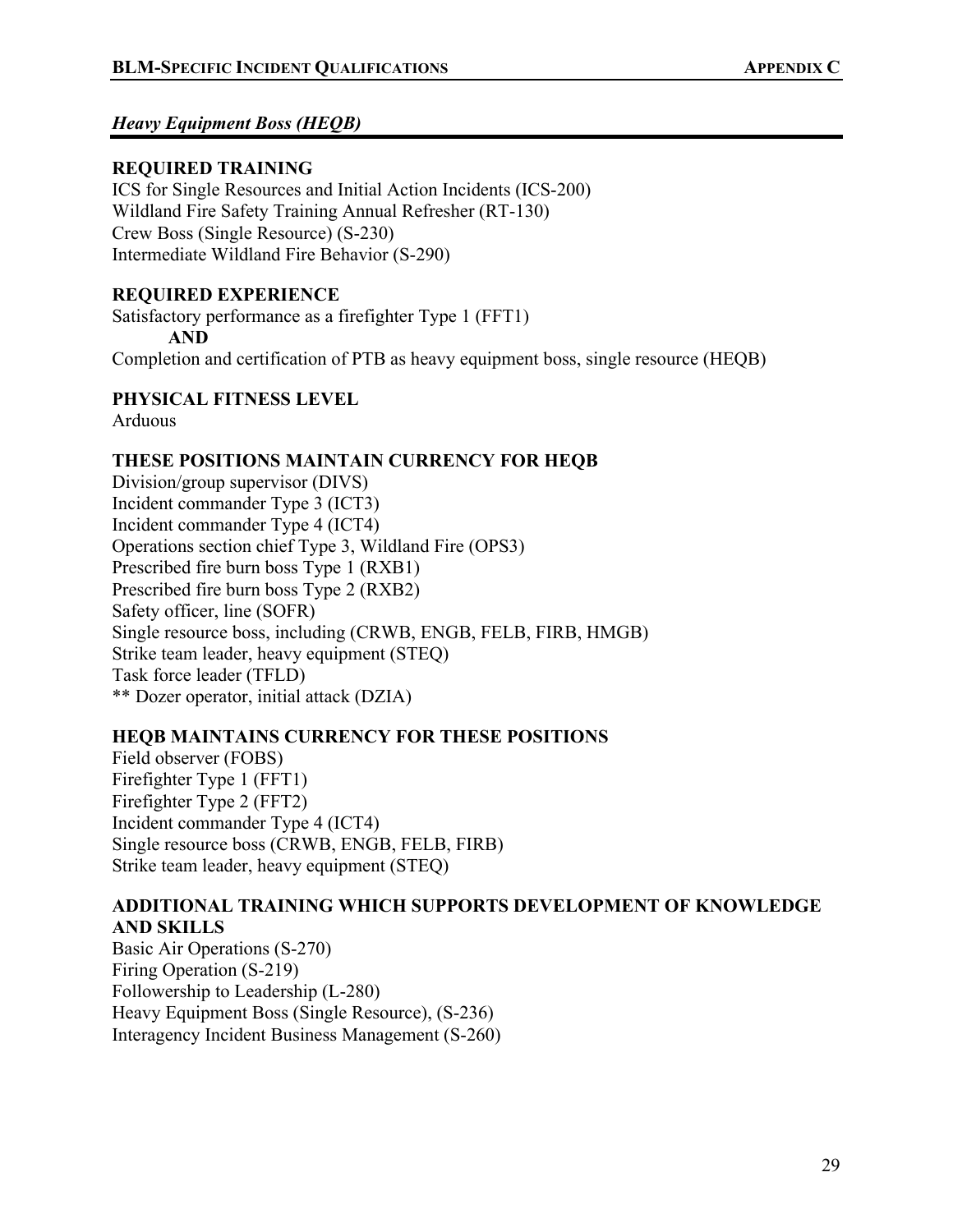## <span id="page-34-0"></span>*Prescribed Fire Burn Boss Type 1 (RXB1)*

## *\*\*Identifies additional BLM Requirement*

## **REQUIRED TRAINING**

Wildland Fire Safety Training Annual Refresher (RT-130) Advanced Wildland Fire Behavior Calculations (S-490)

## **REQUIRED EXPERIENCE**

Satisfactory performance as a prescribed fire burn boss Type 2 (RXB2) **AND** \*\*Satisfactory performance as an incident commander Type 3 (ICT3) **AND**

Completion and certification of PTB as a prescribed fire burn boss Type 1 (RXB1)

**PHYSICAL FITNESS LEVEL**

Light

## **THESE POSITIONS MAINTAIN CURRENCY FOR RXB1**

Prescribed fire burn boss Type 2 (RXB2) Prescribed fire manager Type 1 (RXM1) Strategic operational planner (SOPL)

## **RXB1 MAINTAINS CURRENCY FOR THESE POSITIONS**

Firefighter Type 1 (FFT1) Firefighter Type 2 (FFT2) Incident commander Type 3 (ICT3) Prescribed fire burn boss Type 2 (RXB2) Single resource boss, including (ENGB, FELB, FIRB, HEQB, CRWB) Strategic operational planner (SOPL) Strike team leader, including (STCR, STEQ, STEN) Task force leader (TFLD)

## **ADDITIONAL TRAINING WHICH SUPPORTS DEVELOPMENT OF KNOWLEDGE AND SKILLS**

Advanced Fire Effects (RX-510) Fire Program Management, an Overview (M-581)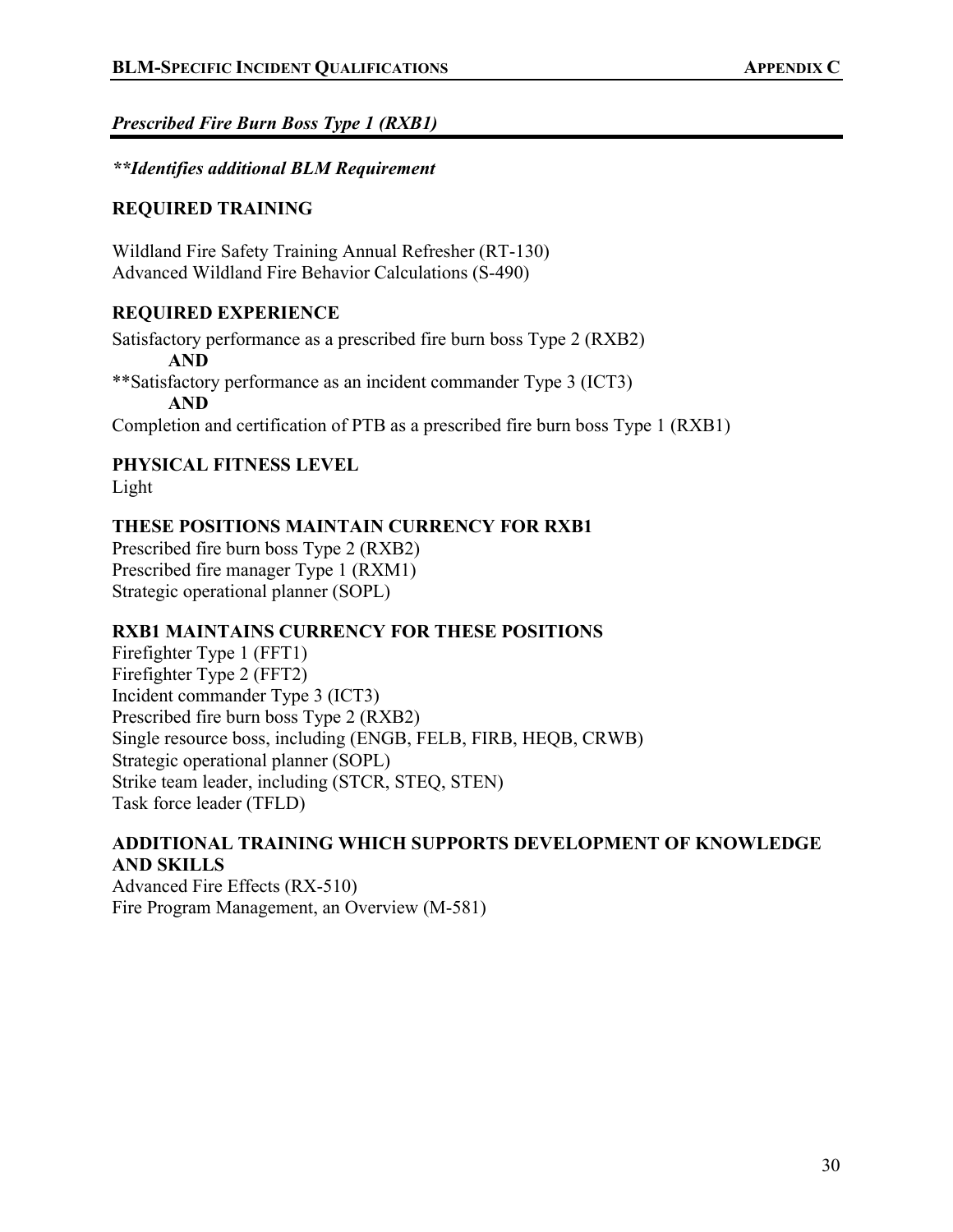<span id="page-35-0"></span>*Prescribed Fire Burn Boss Type 2 (RXB2)*

## *\*\* Identifies additional BLM Requirement*

## **REQUIRED TRAINING**

\*\*Fireline Leadership (L-380) Wildland Fire Safety Training Annual Refresher (RT-130) \*\*Prescribed Fire Implementation (RX-301) Smoke Management Techniques (RX-410) Introduction to Wildland Fire Behavior Calculations (S-390)

## **REQUIRED EXPERIENCE**

Satisfactory performance as a firing boss, single resource (FIRB) **AND** Satisfactory performance as an incident commander Type 4 (ICT4) **AND** Completion and certification of PTB as a prescribed fire burn boss Type 2 (RXB2)

## **PHYSICAL FITNESS LEVEL**

Moderate

## **THESE POSITIONS MAINTAIN CURRENCY FOR RXB2**

Prescribed fire burn boss Type 1 (RXB1) Prescribed fire manager Type 1 (RXM1) Prescribed fire manager Type 2 (RXM2) Strategic operational planner (SOPL)

## **RXB2 MAINTAINS CURRENCY FOR THESE POSITIONS**

Firefighter Type 1 (FFT1) Firefighter Type 2 (FFT2) Incident commander Type 4 (ICT4) Prescribed fire burn boss Type 1 (RXB1) Prescribed fire manager Type 2 (RXM2) Single resource boss, including (ENGB, FELB, FIRB, HEQB, CRWB) Strategic operational planner (SOPL) Strike team leader, including (STCR, STEN, STEQ) Task force leader (TFLD)

## **ADDITIONAL TRAINING WHICH SUPPORTS DEVELOPMENT OF KNOWLEDGE AND SKILLS**

Fireline Leadership (L-380) Prescribed Fire Implementation (RX-301) Introduction to Fire Effects (RX-310) Prescribed Fire Plan Preparation (RX-341)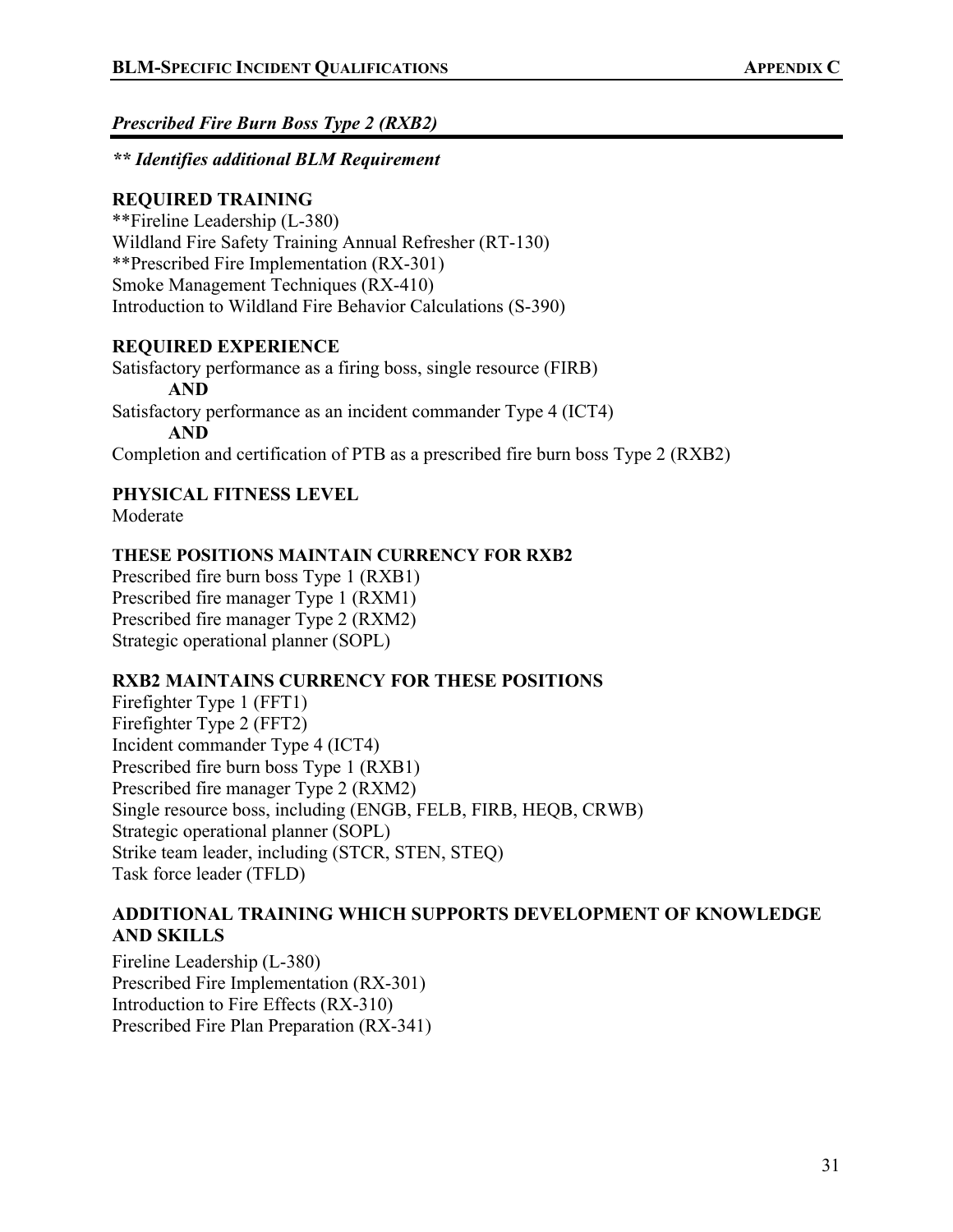<span id="page-36-0"></span>*Firing Boss, Single Resource (FIRB)*

*\*\* Identifies additional BLM Requirement*

## **REQUIRED TRAINING**

ICS for Single Resources and Initial Action Incidents (ICS-200) Wildland Fire Safety Training Annual Refresher (RT-130) Crew Boss (Single Resource) (S-230) Intermediate Wildland Fire Behavior (S-290) \*\*Firing Operations (S-219)

## **REQUIRED EXPERIENCE**

Satisfactory performance as firefighter Type 1 (FFT1) **AND**

Completion and certification of PTB as a firing boss, single resource (FIRB)

## **PHYSICAL FITNESS LEVEL**

\*\*Arduous (This is above the PMS 310-1 "moderate" standard)

## **THESE POSITIONS MAINTAIN CURRENCY FOR FIRB**

Division/group supervisor (DIVS) Incident commander Type 3 (ICT3) Incident commander Type 4 (ICT4) Operations section chief Type 3, Wildland Fire (OPS3) Prescribed fire burn boss, Type 1 (RXB1) Prescribed fire burn boss Type 2 (RXB2) Safety officer, line (SOFR) Single resource boss, including (CRWB, FELB, ENGB, HMGB, HEQB) Task force leader (TFLD)

## **FIRB MAINTAINS CURRENCY FOR THESE POSITIONS**

Firefighter Type 1 (FFT1) Firefighter Type 2 (FFT2) Field observer (FOBS) Incident commander Type 4 (ICT4) Single resource boss, including (CRWB, FELB, ENGB, HEQB)

## **OTHER TRAINING WHICH SUPPORTS DEVELOPMENT OF KNOWLEDGE AND SKILLS**

Basic Air Operations (S-270) Followership to Leadership (L-280) Interagency Incident Business Management (S-260)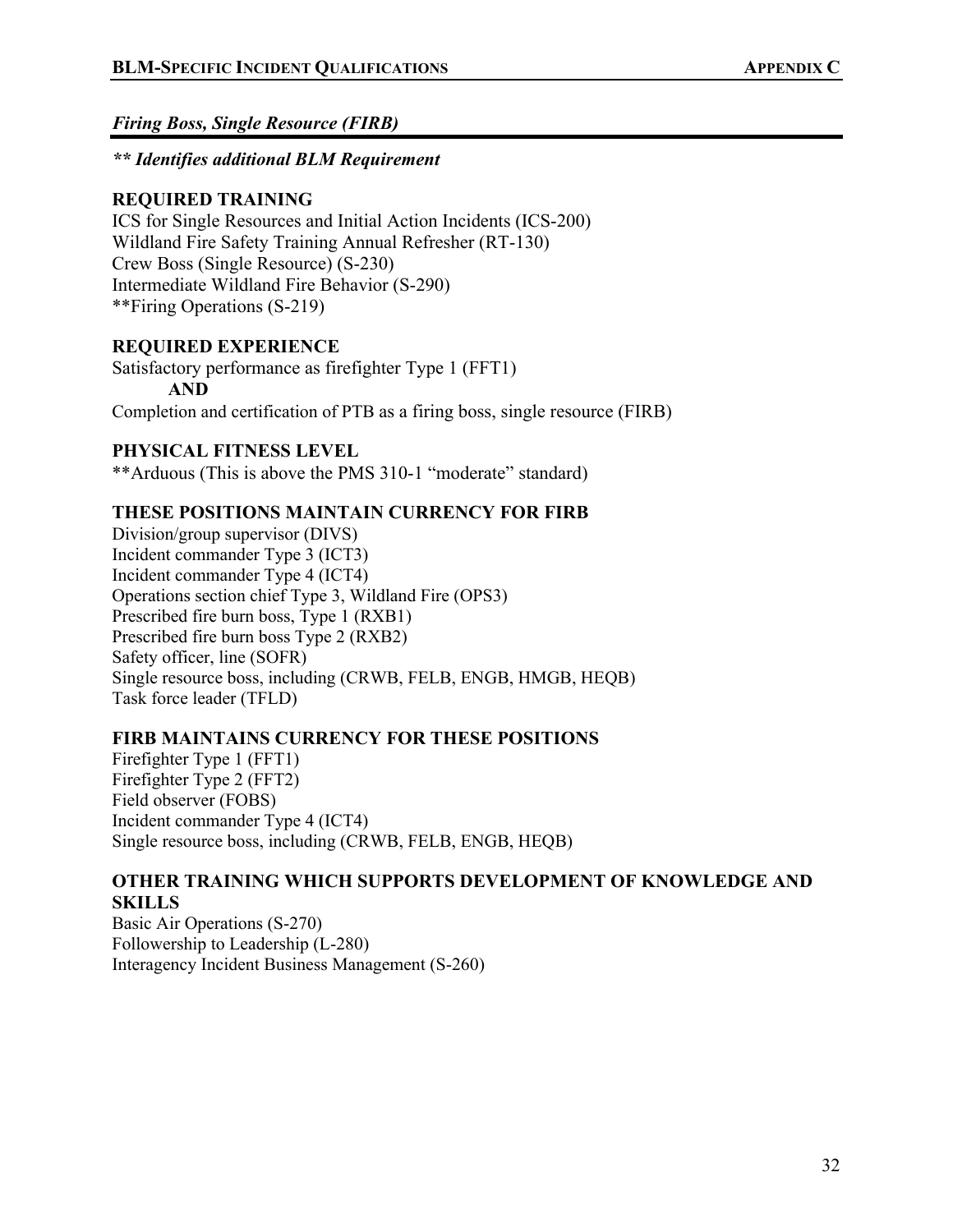## <span id="page-37-0"></span>*Fire Effects Monitor (FEMO)*

*\*\* Identifies additional BLM Requirement*

## **REQUIRED TRAINING**

Wildland Fire Safety Training Annual Refresher (RT-130) Intermediate Wildland Fire Behavior (S-290) \*\*Introduction to Fire Effects (RX-310)

## **REQUIRED EXPERIENCE**

Satisfactory performance as a firefighter Type 2 (FFT2) **AND** Completion and certification of PTB as a fire effects monitor (FEMO)

## **PHYSICAL FITNESS LEVEL**

\*\*Arduous (This is above the PMS 310-1 "moderate" standard)

## **THESE POSITIONS MAINTAIN CURRENCY FOR FEMO**

Field observer (FOBS) Fire behavior analyst (FBAN) Long term fire analyst (LTAN)

## **FEMO MAINTAINS CURRENCY FOR THESE POSITIONS**

Field observer (FOBS) Firefighter Type 2 (FFT2)

## **ADDITIONAL TRAINING WHICH SUPPORTS DEVELOPMENT OF KNOWLEDGE AND SKILLS**

Field Observer (S-244) Introduction to Fire Effects (RX-310)

**Historical Reference for Firing Leader (FIRL):** Over time, several changes have been made to the position that controls ignition/firing/burning operations on wildland fires. The BLM has gone from ignition specialist 1 and 2 (RXI1, RXI2) and firing boss (FIRB) to only firing boss (FIRB). On October 3, 2007, the BLM endorsed two positions: firing boss (FIRB) and firing leader (FIRL). In 2013 the FIRL position was removed (FA-IM-2014-001).

For further information on these changes, refer to FA IM-2010-009 at [https://doimspp.sharepoint.com/sites/blm-](https://doimspp.sharepoint.com/sites/blm-fa/Directives/Forms/AllItems.aspx?id=%2Fsites%2Fblm%2Dfa%2FDirectives%2F2010IM%2FFAIM2010009%2Epdf&parent=%2Fsites%2Fblm%2Dfa%2FDirectives%2F2010IM)

[fa/Directives/Forms/AllItems.aspx?id=%2Fsites%2Fblm%2Dfa%2FDirectives%2F2010IM](https://doimspp.sharepoint.com/sites/blm-fa/Directives/Forms/AllItems.aspx?id=%2Fsites%2Fblm%2Dfa%2FDirectives%2F2010IM%2FFAIM2010009%2Epdf&parent=%2Fsites%2Fblm%2Dfa%2FDirectives%2F2010IM) [%2FFAIM2010009%2Epdf&parent=%2Fsites%2Fblm%2Dfa%2FDirectives%2F2010IM](https://doimspp.sharepoint.com/sites/blm-fa/Directives/Forms/AllItems.aspx?id=%2Fsites%2Fblm%2Dfa%2FDirectives%2F2010IM%2FFAIM2010009%2Epdf&parent=%2Fsites%2Fblm%2Dfa%2FDirectives%2F2010IM) and Attachment 1 at [https://doimspp.sharepoint.com/sites/blm](https://doimspp.sharepoint.com/sites/blm-fa/Directives/Forms/AllItems.aspx?id=%2Fsites%2Fblm%2Dfa%2FDirectives%2F2010IM%2FFAIM2010009a1%2Epdf&parent=%2Fsites%2Fblm%2Dfa%2FDirectives%2F2010IM)[fa/Directives/Forms/AllItems.aspx?id=%2Fsites%2Fblm%2Dfa%2FDirectives%2F2010IM](https://doimspp.sharepoint.com/sites/blm-fa/Directives/Forms/AllItems.aspx?id=%2Fsites%2Fblm%2Dfa%2FDirectives%2F2010IM%2FFAIM2010009a1%2Epdf&parent=%2Fsites%2Fblm%2Dfa%2FDirectives%2F2010IM) [%2FFAIM2010009a1%2Epdf&parent=%2Fsites%2Fblm%2Dfa%2FDirectives%2F2010IM.](https://doimspp.sharepoint.com/sites/blm-fa/Directives/Forms/AllItems.aspx?id=%2Fsites%2Fblm%2Dfa%2FDirectives%2F2010IM%2FFAIM2010009a1%2Epdf&parent=%2Fsites%2Fblm%2Dfa%2FDirectives%2F2010IM)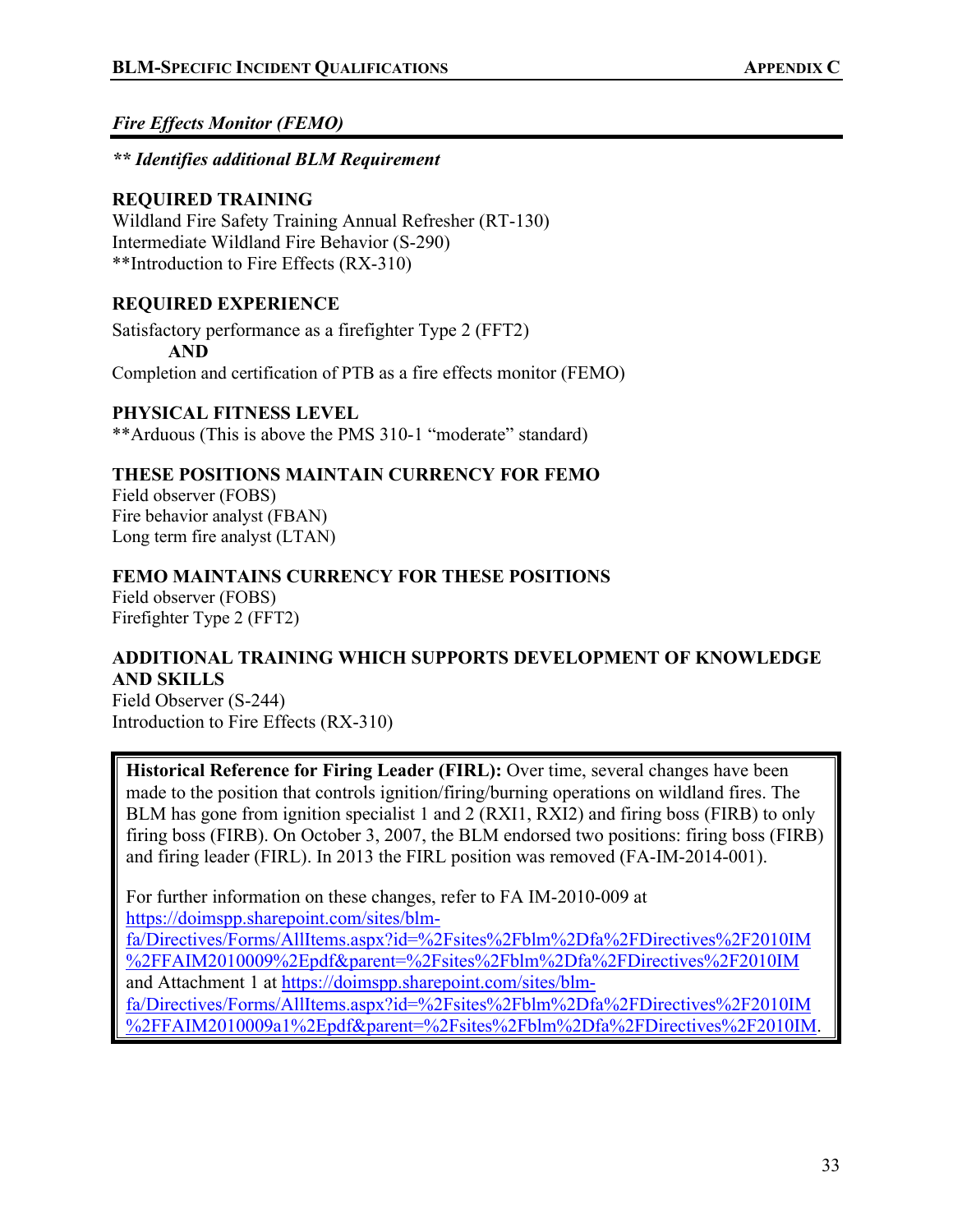## <span id="page-38-0"></span>*Procurement Unit Leader (PROC)*

## *\*\* Identifies additional BLM Requirement*

## **REQUIRED TRAINING**

ICS for Single Resources and Initial Action Incidents (ICS-200) Intermediate ICS for Expanding Incidents (ICS-300) NRF: An Introduction (IS-800)

## **REQUIRED EXPERIENCE**

Satisfactory performance as an equipment time recorder (EQTR)

 $^{+}$ Completion and certification of PTB as a procurement unit leader (PROC) +

**\*\***BLM employees qualified as a PROC must also possess a Contracting Officer Certificate of Appointment, and not approve actions exceeding their warrant amount.

## **PHYSICAL FITNESS LEVEL**

None required

## **THESE POSITIONS MAINTAIN CURRENCY FOR PROC**

Equipment time recorder (EQTR) Finance/administration section chief Type 1 (FSC1) Finance/administration section chief Type 2 (FSC2) Finance/administration section chief Type 3 (FSC3) Personnel time recorder (PTRC) Time unit leader (TIME)

## **PROC MAINTAINS CURRENCY FOR THESE POSITIONS**

Equipment time recorder (EQTR) Finance/administration section chief Type 2 (FSC2) Finance/administration section chief Type 3 (FSC3)

## **OTHER TRAINING WHICH SUPPORTS DEVELOPMENT OF KNOWLEDGE AND SKILLS**

Finance/Administration Unit Leaders (E/L975) Fireline Leadership (L-380)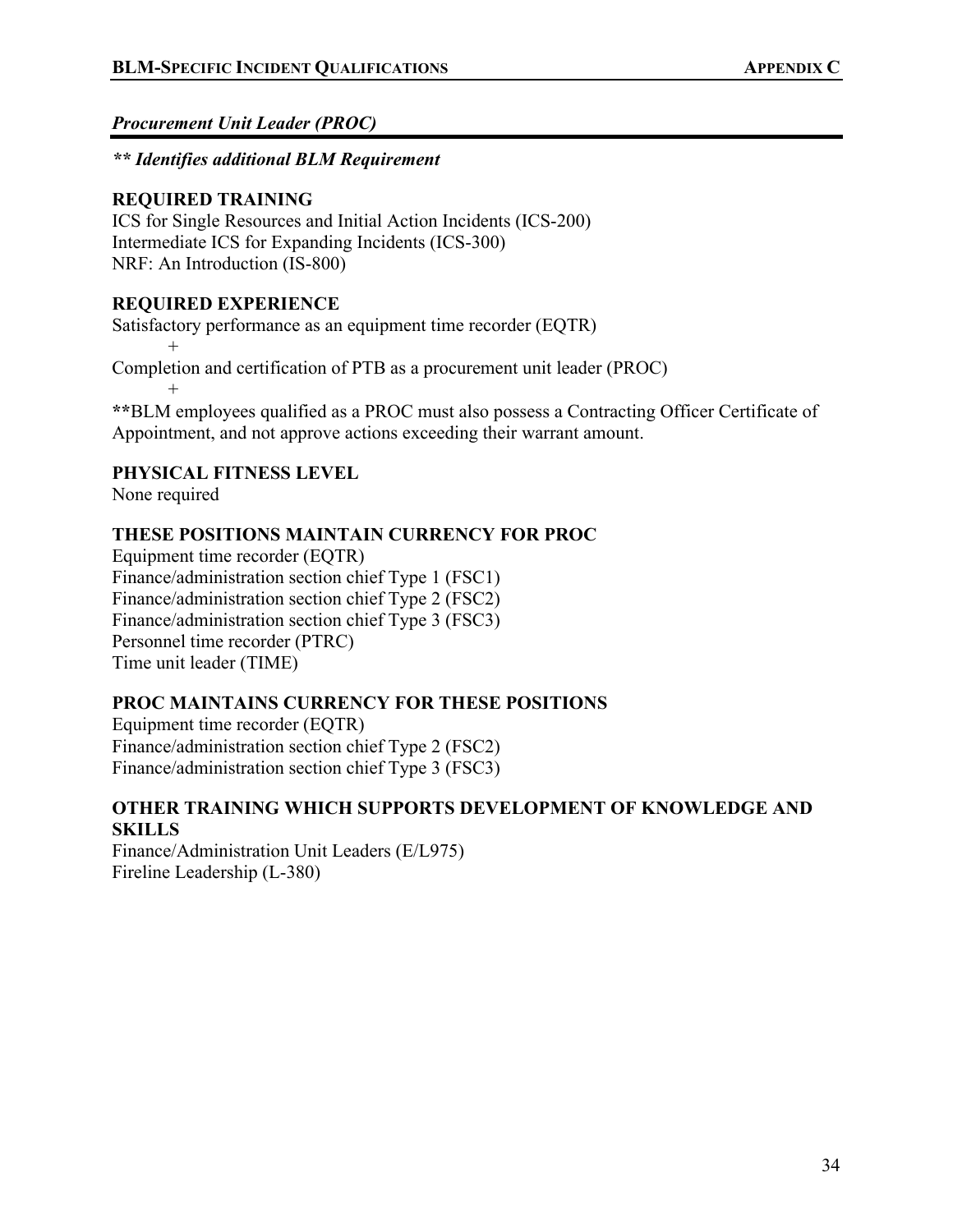## *Chainsaw Operators and Fallers*

The BLM faller positions are located in the PMS 310-1. The BLM has also adopted the use of the NWCG position task book for all faller positions for certification. Refer to the *[Interagency](https://www.nifc.gov/standards/guides/red-book)  [Standards for Fire and Fire Aviation Operations](https://www.nifc.gov/standards/guides/red-book)*, Chapter 13.

The BLM requirements for final evaluation for each faller position is as follows:

- The individual tasks required for completion of the FAL3 PTB must be evaluated by a qualified FAL2 or FAL1. The Final Evaluator's Verification for a FAL3 trainee must be completed by a qualified FAL2 or FAL1;
- The individual tasks required for completion of the FAL2 PTB must be evaluated by a qualified FAL2 or FAL1. The Final Evaluator's Verification for a FAL2 trainee must be completed by a qualified FAL2 or FAL1;
- The individual tasks required for completion of the FAL1 PTB must be evaluated by a qualified FAL1. The Final Evaluator's Verification for a FAL1 trainee must be completed by a qualified FAL1 evaluator;
- Each BLM state fire management officer will certify and maintain a list of their current FAL1 evaluators;
- The final certification of all wildfire faller positions will remain the responsibility of the IQCS certifying official.
- All wildfire saw operation qualifications are maintained through IOCS and displayed on the incident qualification card.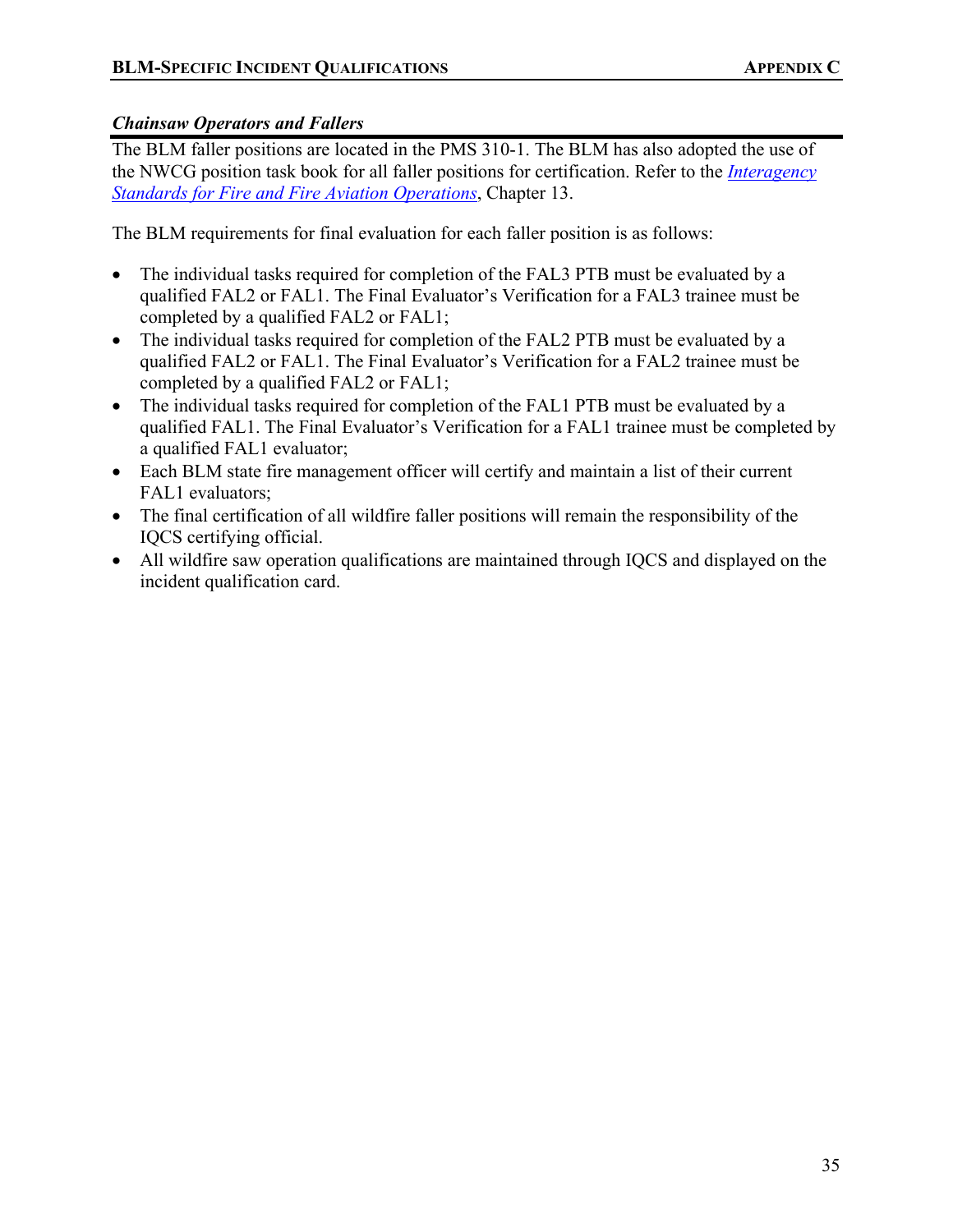## **Appendix D BLM-Specific Training Courses**

## <span id="page-40-0"></span>*Engine Operator (IQCS #N9018)*

Engine 0perator training is intended to provide employees filling the engine operator (ENOP) position on engine modules with the knowledge, skills, and abilities they need to safely and effectively utilize engines in the wildland fire environment with a minimum of down time. The course provides a solid foundation of information and hands-on training upon which to build strong job skills for the ENOP's day-to-day activities. Furthermore, on-the-job-training and locally-specific training will be needed to fully equip engine operators with the skills required to perform their jobs safely and proficiently.

*Website:* <https://www.nifc.gov/about-us/our-partners/blm/training/fire-vehicle>

## *BL-300 Fire Vehicle Driver Orientation (IQCS #BL-300)*

The goal of the Vehicle Driver Orientation course is to provide all personnel with the foundation of knowledge to make sound decisions and maintain situational awareness while operating and working around vehicles so that everyone comes home safely.

This training is the first part of a process to train and educate entry-level and first-year BLM crewmembers to drive or move a vehicle in an emergency or around the parking lot of a governmental site. For vehicles not covered by the commercial driver's license (CDL) requirements, this could also mean running for parts in town, driving the vehicle in fire camp (fueling or getting supplies), and repositioning the vehicle on the fireline. For vehicles covered by CDL requirements, the driver would need a CDL training/learner permit, and a qualified CDL passenger in the cab for any non-emergency driving.

*Website:* <https://www.nifc.gov/about-us/our-partners/blm/training/fire-vehicle>

## *RT-301 BLM Fire Vehicle Driver Refresher Training*

BLM Fire Vehicle Driver Refresher Training is an objectives-based training requirement. Refresher training must be done annually for all vehicle drivers that meet the requirements stated in the *Interagency Standards for Fire and Fire Aviation Operations*, Chapter 2. The training may be provided in any way the local fire management officer chooses if all the objectives are met and documented.

*Website:* <https://www.nifc.gov/about-us/our-partners/blm/training/fire-vehicle>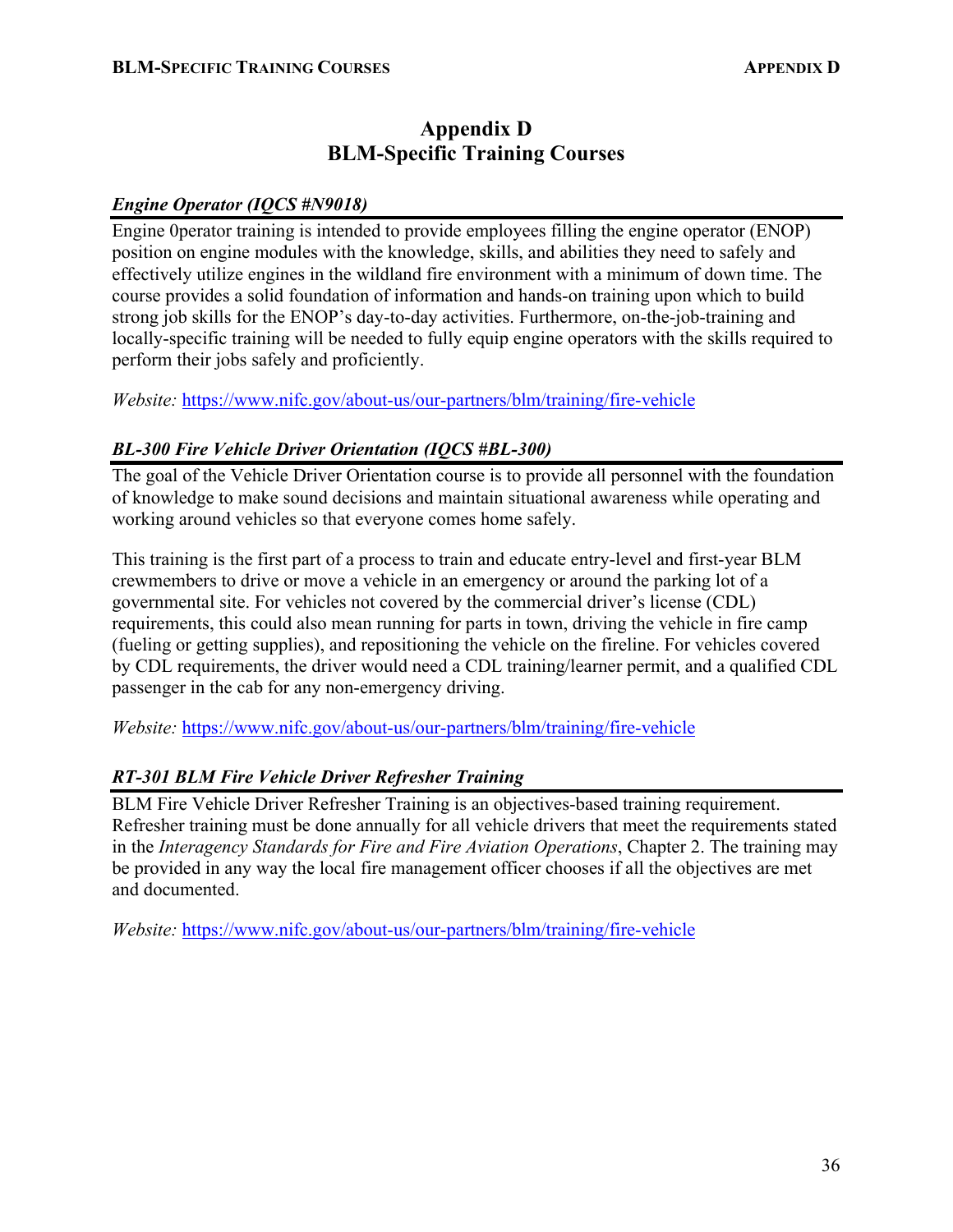## **BLM-SPECIFIC TRAINING COURSES APPENDIX D**

## *BL-303 668 Super Heavy Driver Training*

This course is designed to provide a minimum level of knowledge to operate a specialized fire suppression vehicle safely and successfully in the 668 working capital fund (WCF) vehicle class and will fulfill the initial training requirement set in the *Interagency Standards for Fire and Fire Aviation Operations* for a driver. The course will focus mainly on maintenance and inspections of the specialized vehicle chassis, its components, as well as provide basic driving techniques and an understanding of the vehicle performance limits. The course will be specific to the 668 vehicle class.

*Contact*: [NFEP Staff](https://doimspp.sharepoint.com/sites/blm-fa/fire-operations/SitePages/National-Fire-Equipment-Program-(NFEP).aspx)

## *Driver Training for Regular Drivers of Fire Equipment*

All regular drivers of specialized vehicles (e.g., engines, water tenders, crew carriers, fuel tenders, helicopter support vehicles) must complete BL-300 *Fire Vehicle Driver Orientation*  (initially) and RT-301 *Fire Vehicle Driver Refresher Training* (annually).

For the purposes of this policy, a regular driver is defined as an employee whose duties include driving fire equipment on a regular basis. This may include highway, off-road, city, mobile attack, and extreme terrain driving.

*Website:* <https://www.nifc.gov/about-us/our-partners/blm/training/fire-vehicle>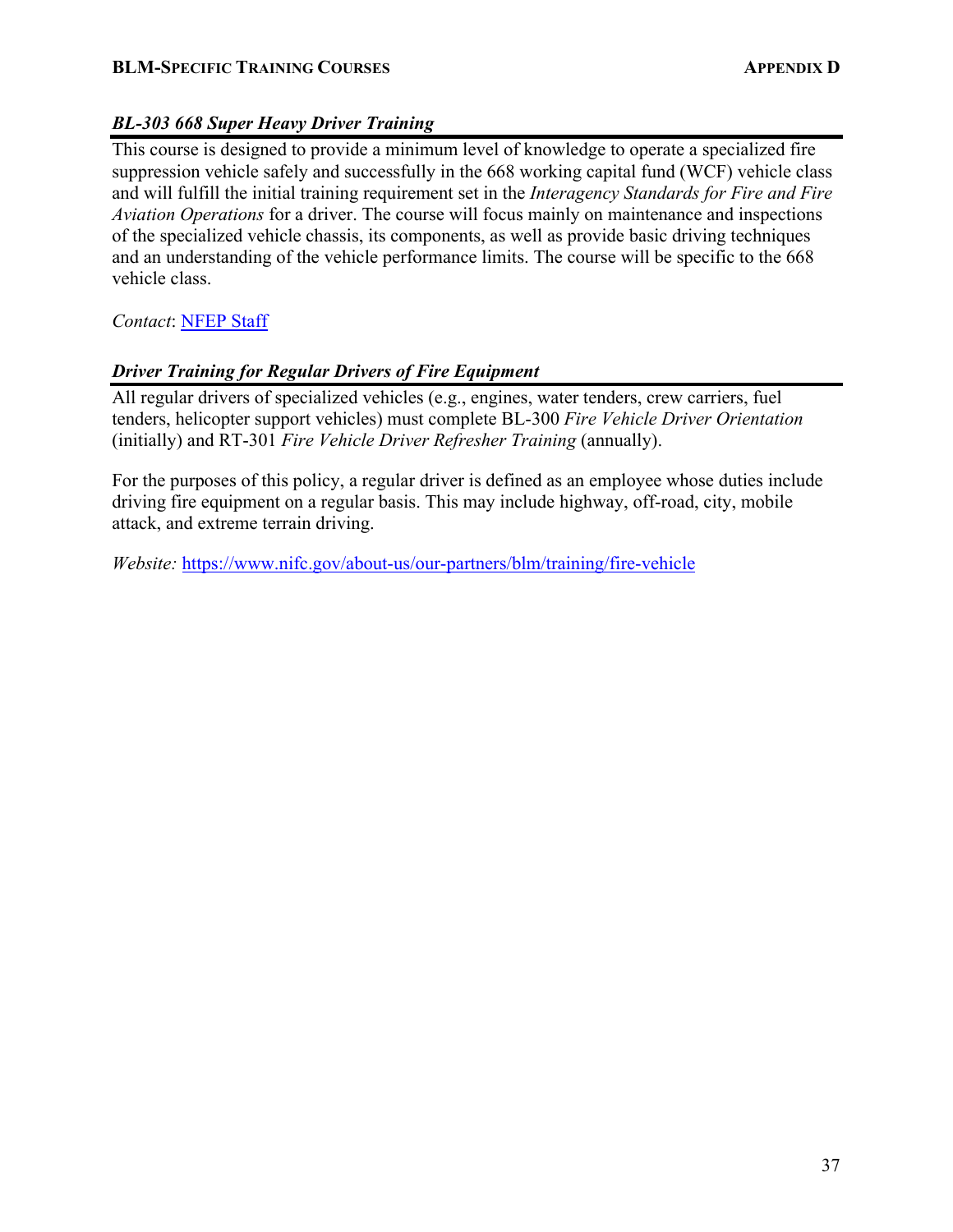## **Appendix E Other BLM Training Requirements**

#### <span id="page-42-0"></span>**Introduction**

As stated in [Chapter 5,](#page-21-1) all fire personnel will meet specific agency training, experience, and qualification requirements for incident assignments. Additional training which is deemed necessary to improve employee proficiency and safety but is not addressed within the NWCG curriculum will be offered to the employee and taken in a timely manner.

• The tables presented on the following pages list most training that BLM employees are required to, or are suggested to, take depending on BLM policy and mission. BLM-specific training and qualifications for fireline and prescribed fire positions is presented in [Appendix](#page-31-0) C and [Appendix D.](#page-40-0)

Legend for the Manual or Authority Column

- H-1112-1 = [Safety and Health Management Handbook](https://web.blm.gov/internal/wo-500/directives/dir-hdbk/h1112-1.pdf)
- $CFR = Code of Federal Reculations$
- DM = Departmental of Interior Manual
- HRM = [Human Resources Management \(National Operations Center\)](https://doimspp.sharepoint.com/sites/blm-oc/dhrs/Pages/HomePage.aspx)
- **IM** = [Instruction Memorandum](https://doimspp.sharepoint.com/sites/blm-fa/Directives/Forms/AllItems.aspx)
- NHRMC = National Human Resources Management Center
- Red Book = *[Interagency Standards for Fire and Fire Aviation Operations](https://www.nifc.gov/standards/guides/red-book)*
- TC = National Training Center [\(https://www.blm.gov/learn/national-training-center\)](https://www.blm.gov/learn/national-training-center)
- PMS 310-1 = *[NWCG Standards for Wildland Fire Position Qualifications](https://www.nwcg.gov/publications/310-1)*

## **Definitions for the Type of Training Column**

- BLM Fire = Training required of BLM fire personnel only
- Corporate = Training (departmental or agency) required of all BLM personnel
- [DOI Talent](https://www.doi.gov/doitalent)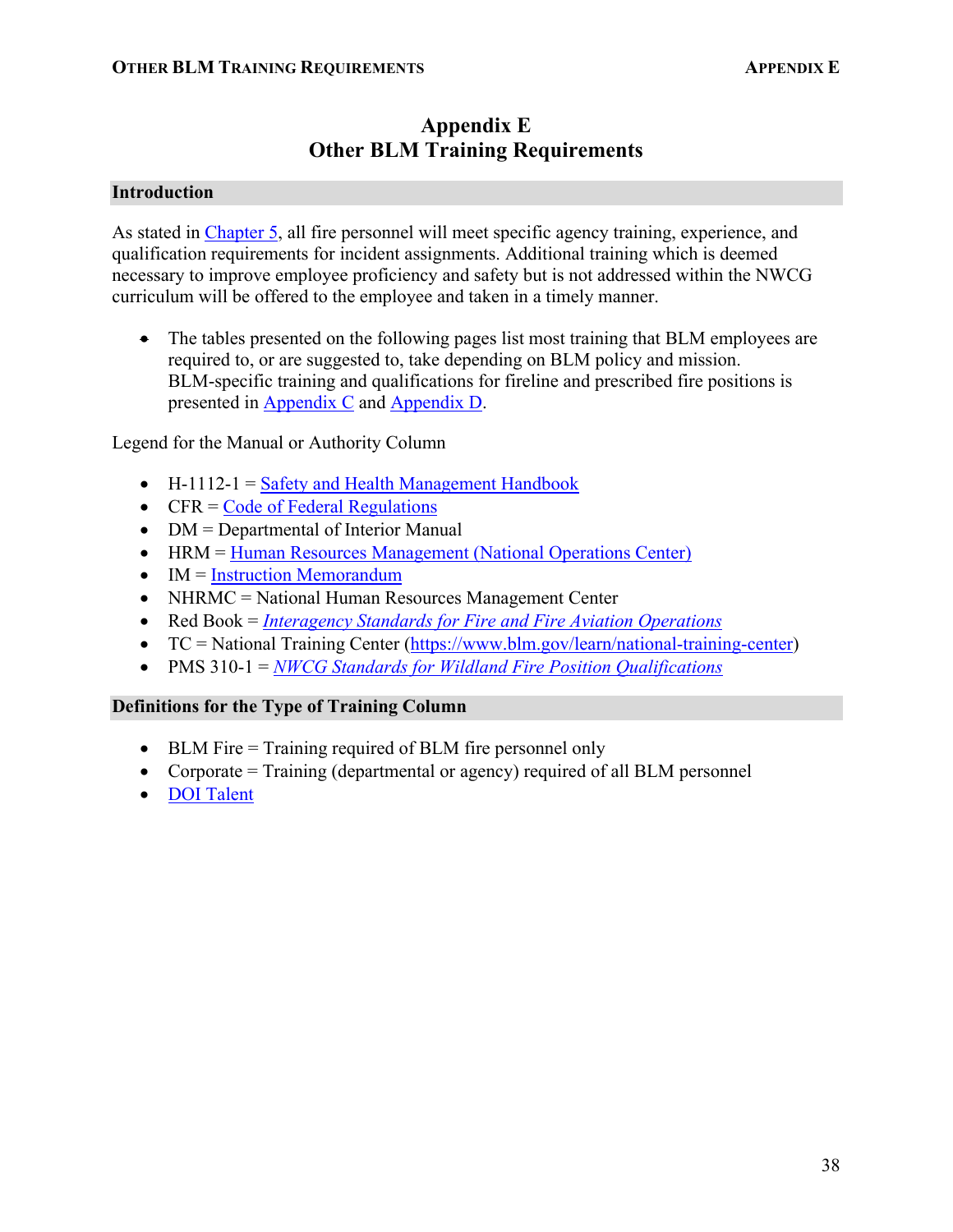## **Required Training**

| <b>Type of Training</b>                                             | <b>Type of Employee</b>                                                                          | <b>Manual or Authority</b><br><b>Point of Contact</b>  | Length/Recurrence/<br><b>Training Location</b>                                                                                                                       | <b>Course Completion</b><br><b>Tracking Method/Type</b><br>of Training |
|---------------------------------------------------------------------|--------------------------------------------------------------------------------------------------|--------------------------------------------------------|----------------------------------------------------------------------------------------------------------------------------------------------------------------------|------------------------------------------------------------------------|
| <b>Wildland Fire Safety</b><br><b>Annual Refresher (RT-</b><br>130) | All personnel<br>participating in fire<br>suppression or<br>prescribed fire<br>activities        | <b>BLM Manual 9215</b><br><b>PMS 310-1</b><br>Red Book | No minimum hourly<br>requirement<br>Annual<br>Local<br>https://www.nwcg.gov/pub<br>lications/training-<br>$\text{course/rt-130}$                                     | <b>IQCS</b>                                                            |
| <b>Bloodborne Pathogens</b>                                         | All employees<br>handling or<br>potentially exposed<br>to medical waste,<br>blood or body fluids | 29 CFR 1910.1030<br>H-1112-1, Chapter 24<br>Red Book   | Varies<br>Annual for employees at<br>increased risk due to<br>assigned duties (e.g., IHC,<br>helitack, engine crews,<br>SMJ)<br>Local or DOI Talent online<br>course | Manually or DOI<br>Talent<br>Corporate                                 |
| <b>Commercial Driver</b><br>License<br>(CDL)                        | Drivers of 26,000<br>pounds or greater<br><b>GVWR</b> vehicles                                   | 49 CFR Part 383-395<br>Individual state laws           | Hours differ by state<br>Refresher every 5 years<br>Locally                                                                                                          | Manually<br>Corporate                                                  |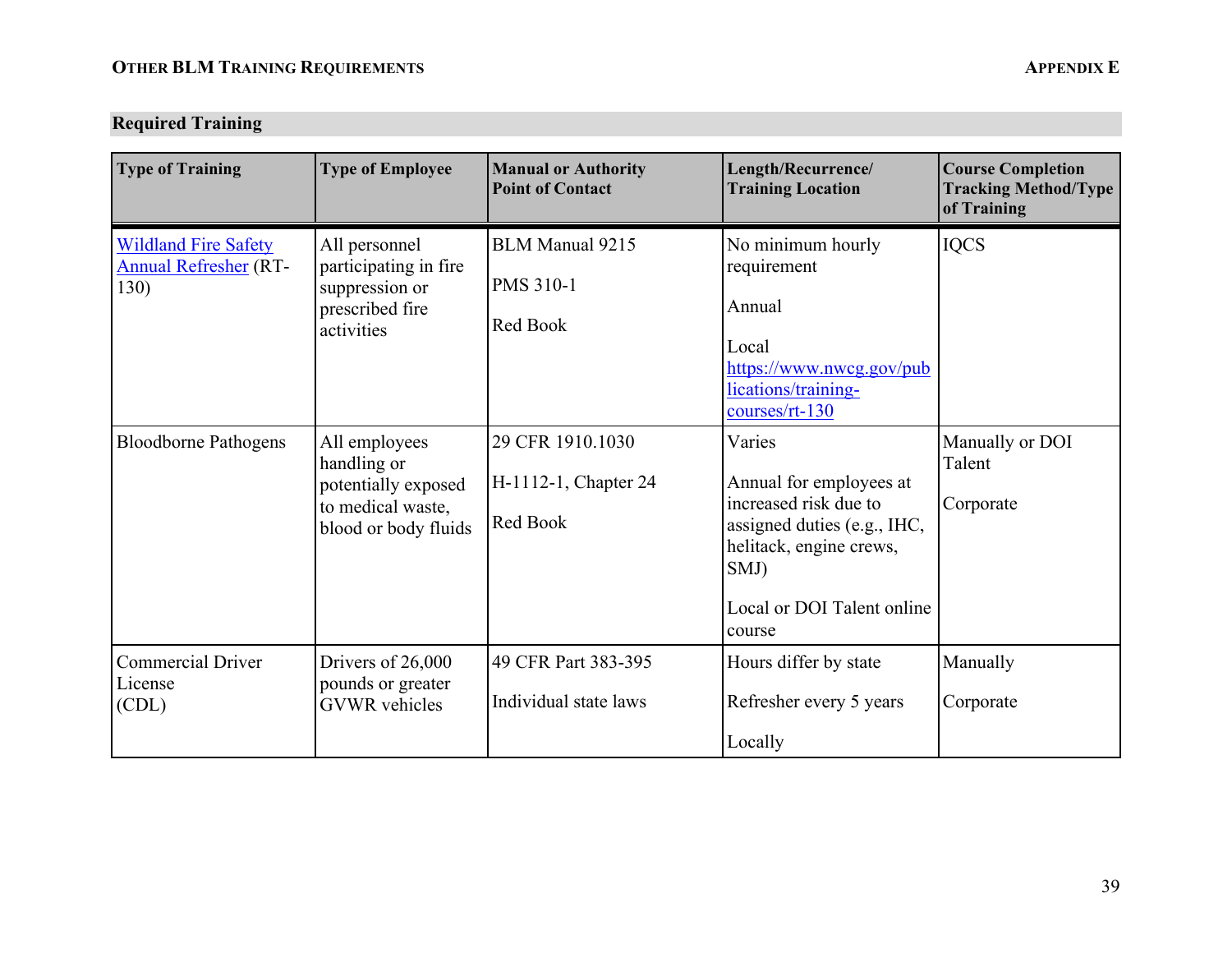| <b>Type of Training</b>                                             | <b>Type of Employee</b>  | <b>Manual or Authority</b><br><b>Point of Contact</b>                                                                  | Length/Recurrence/<br><b>Training Location</b>                                                                        | <b>Course Completion</b><br><b>Tracking Method/Type</b><br>of Training |
|---------------------------------------------------------------------|--------------------------|------------------------------------------------------------------------------------------------------------------------|-----------------------------------------------------------------------------------------------------------------------|------------------------------------------------------------------------|
| <b>Contracting Officer</b><br>Representative<br>(COR)/COR Refresher | All CORs                 | <b>DOI-Acquisition Regulations</b><br>(DIAR) 1401.670<br><b>BLM Manual 1510-1.670</b>                                  | <b>Federal Acquisition</b><br>Institute<br>(Certification tab)<br>Recertification – Every 2<br>years                  | Federal Acquisition<br>Institute<br>Corporate                          |
| No FEAR Act                                                         | All employees            | 5 CFR 724.203                                                                                                          | Within 60 days of<br>onboarding; Biannually<br>DOI Talent online course                                               | <b>DOI</b> Talent<br>Corporate                                         |
| Defensive Driving                                                   | All employees            | 485 DM 16<br>$H-1112-1$<br>Red Book                                                                                    | Every 3 years                                                                                                         | Manually or<br><b>DOI</b> Talent<br>Corporate                          |
| Do What's Right                                                     | All fire employees       | Red Book                                                                                                               | 2 hours<br>Annual – Current Direction   BLM Fire<br>Instructor-led, DOI Talent,<br>or as determined by EEO<br>manager | Manually                                                               |
| <b>EEO</b> and Diversity<br><b>Training for Supervisors</b>         | Managers/<br>supervisors | See current direction at:<br>https://doimspp.sharepoint.co<br>m/sites/blm-<br>ocr/SitePages/Training-<br>Programs.aspx | As directed<br>Annual<br>Local                                                                                        | Manually<br>Corporate                                                  |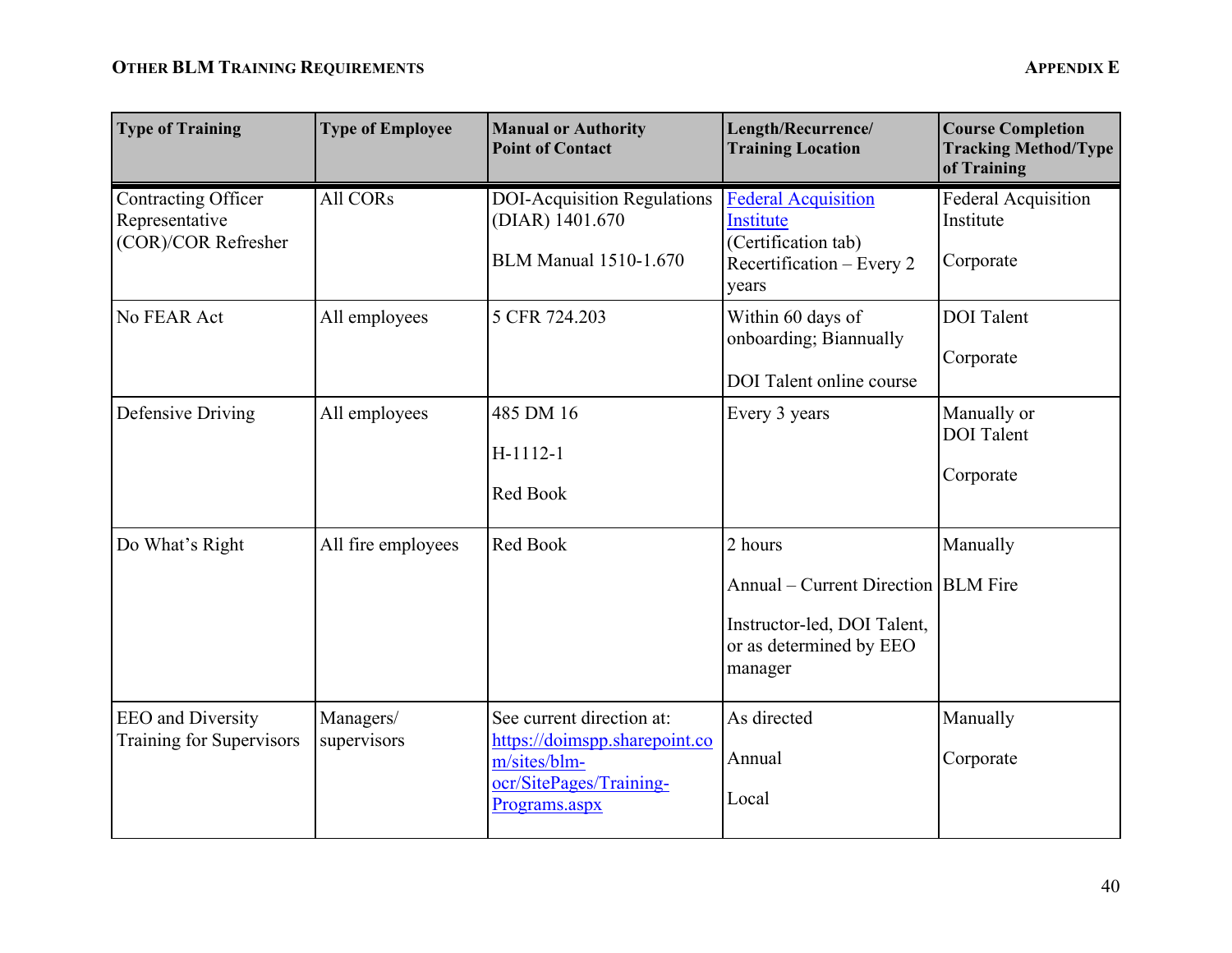| <b>Type of Training</b>                                                                                                                                                                                                                                          | <b>Type of Employee</b>                      | <b>Manual or Authority</b><br><b>Point of Contact</b>                                                                  | Length/Recurrence/<br><b>Training Location</b>                            | <b>Course Completion</b><br><b>Tracking Method/Type</b><br>of Training |
|------------------------------------------------------------------------------------------------------------------------------------------------------------------------------------------------------------------------------------------------------------------|----------------------------------------------|------------------------------------------------------------------------------------------------------------------------|---------------------------------------------------------------------------|------------------------------------------------------------------------|
| <b>EEO</b> and Diversity<br>Training for<br>Nonsupervisory<br>employees                                                                                                                                                                                          | Nonsupervisory<br>employees                  | See current direction at:<br>https://doimspp.sharepoint.co<br>m/sites/blm-<br>ocr/SitePages/Training-<br>Programs.aspx | As directed<br>Annual<br>Local                                            | Manually<br>Corporate                                                  |
| <b>Employee Safety</b><br>Orientation                                                                                                                                                                                                                            | All fire personnel<br>employees              | 29 CFR 1960.59<br>H-1112-1, Chapter 5<br>Red Book                                                                      | Varies<br>Once<br>Locally                                                 | Manually<br>Corporate                                                  |
| Ethics                                                                                                                                                                                                                                                           | All employees                                | 5 CFR 2635<br><b>Ethics SharePoint</b>                                                                                 | Varies<br>Annually<br>DOI Talent online course                            | <b>DOI</b> Talent<br>Corporate                                         |
| <b>Information Management</b><br>and Technology (IMT)<br>(aka: Cybersecurity<br>(FISSA), Privacy,<br>Records Management,<br>Section 508 Compliance,<br>Controlled Unclassified<br><b>Information Reference</b><br>Guides and the DOI<br>Rules of Behavior (IMT)) | All personnel using<br><b>BLM IT systems</b> | Public Law 100-235<br>5 CFR 930.301                                                                                    | Initial employment<br>Annual refresher<br><b>DOI</b> Talent online course | <b>DOI</b> Talent<br>Corporate                                         |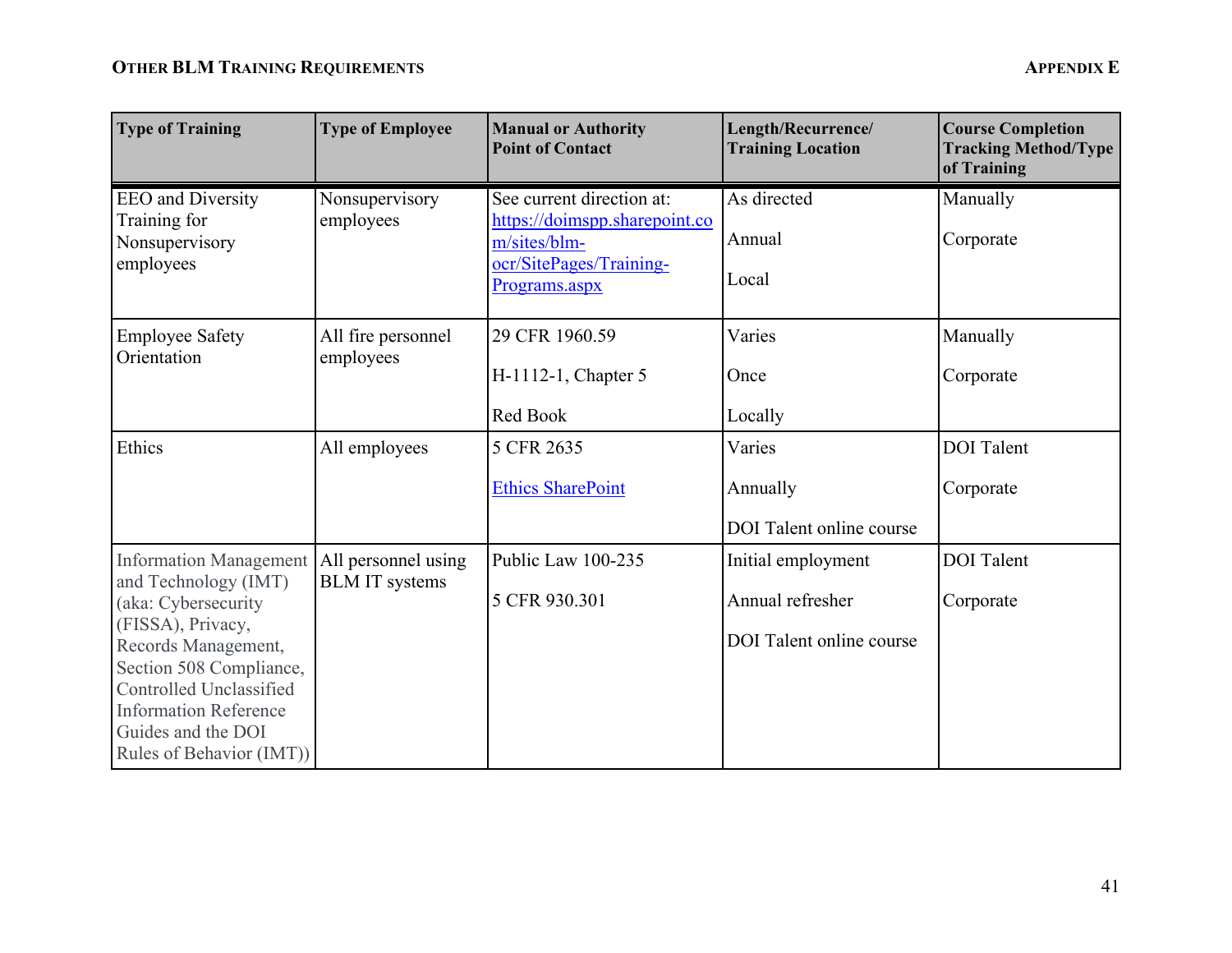| <b>Type of Training</b>                                               | <b>Type of Employee</b>                                                                       | <b>Manual or Authority</b><br><b>Point of Contact</b> | Length/Recurrence/<br><b>Training Location</b>                                                                                                                                                               | <b>Course Completion</b><br><b>Tracking Method/Type</b><br>of Training |
|-----------------------------------------------------------------------|-----------------------------------------------------------------------------------------------|-------------------------------------------------------|--------------------------------------------------------------------------------------------------------------------------------------------------------------------------------------------------------------|------------------------------------------------------------------------|
| First Aid                                                             | All field-going<br>employees and<br>firefighters                                              | 29 CFR 1910.151<br>Red Book, Chapter 2                | Varies per certifying<br>authority<br>Every 2 years or per<br>certifying authority<br>Local                                                                                                                  | Manually<br>Corporate                                                  |
| Freedom of Information<br>Act (FOIA)                                  | Recommended for all BLM Manual 1278<br><b>BLM</b> employees<br>(including temporary<br>hires) | <b>Records Management</b><br><b>SharePoint</b>        | Varies<br>DOI Talent online course                                                                                                                                                                           | Manually or<br><b>DOI</b> Talent<br>Corporate                          |
| <b>HAZCOM</b><br>Hazard Communication<br>(Employee Right-to-<br>Know) | All employees using<br>products with<br>hazardous<br>ingredients                              | 29 CFR 1910.1200<br>H-1112-1, Chapter 21              | Varies (8 hours online)<br>Must meet objectives in<br><b>CFR</b><br>Once, or whenever a new<br>chemical, physical, or<br>health hazard is introduced<br>to work area<br>DOI Talent online course<br>or local | Manually or DOI<br>Talent<br>Corporate                                 |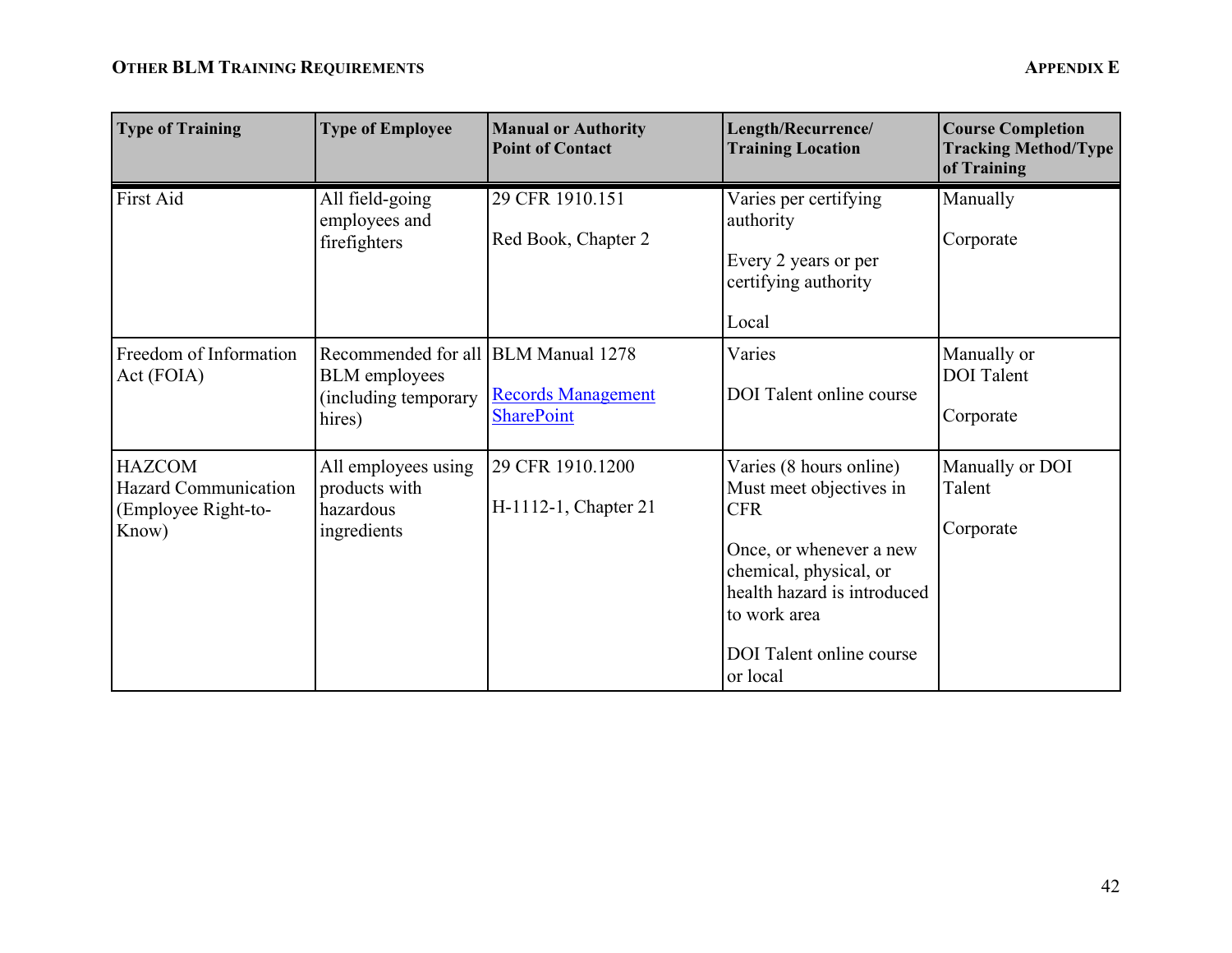| <b>Type of Training</b>                                                      | <b>Type of Employee</b>                                                                                                                                | <b>Manual or Authority</b><br><b>Point of Contact</b> | Length/Recurrence/<br><b>Training Location</b>                                                                                                         | <b>Course Completion</b><br><b>Tracking Method/Type</b><br>of Training |
|------------------------------------------------------------------------------|--------------------------------------------------------------------------------------------------------------------------------------------------------|-------------------------------------------------------|--------------------------------------------------------------------------------------------------------------------------------------------------------|------------------------------------------------------------------------|
| <b>HAZMAT</b><br><b>First Responder</b><br><b>Awareness Level</b>            | All field and fire<br>personnel potentially<br>discovering<br>hazardous substances                                                                     | 29 CFR Part 1910.120(q)<br>Red Book, Chapter 2        | Varies (1 hour online)<br>Must meet objectives in<br><b>CFR</b><br>Upon initial employment<br>Annual refresher<br>DOI Talent online course<br>or local | Manually or<br><b>DOI</b> Talent<br>Corporate                          |
| <b>Hazard Communication</b><br>and the Global<br>Harmonizing System<br>(GHS) | All field and fire<br>personnel potentially<br>discovering<br>hazardous substances                                                                     | Red Book, Chapter 2                                   | 1 hour<br>Once<br>DOI Talent online course<br>or local                                                                                                 | Manually or DOI<br>Talent<br>Corporate                                 |
| <b>Hearing Conservation</b>                                                  | All employees<br>exposed to 8-hour<br>time-weighted<br>average sound level<br>of 85 dBA<br>(chainsaw/pump<br>operators, helicopter<br>personnel, etc.) | 29 CFR 1910.95<br>H-1112-1, Chapter 27                | Varies<br>Must meet objectives in<br><b>CFR</b><br>Annual<br>Local/DOI Talent online<br>course/As directed                                             | Manually or DOI<br>Talent<br>Corporate                                 |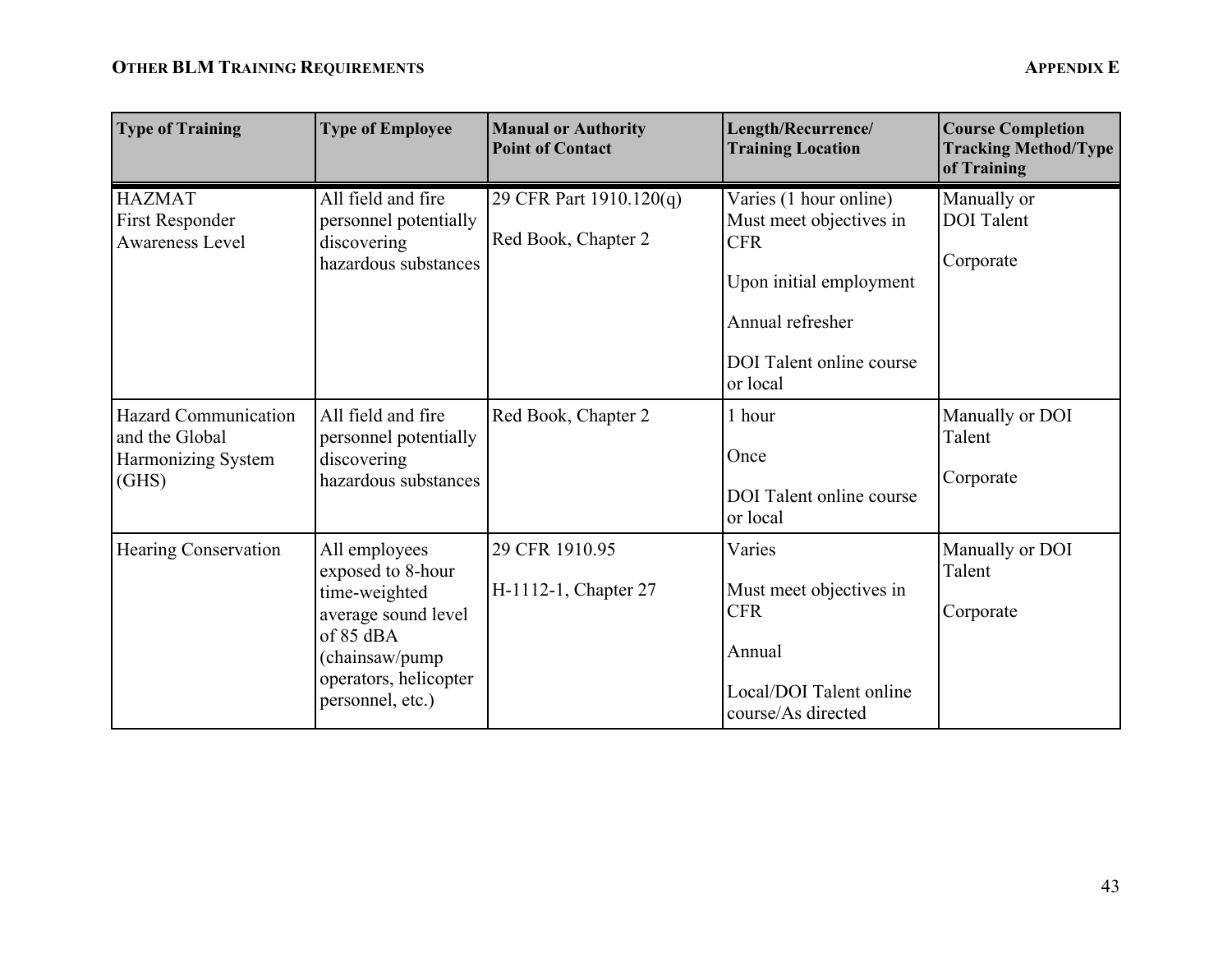| <b>Type of Training</b>                                                  | <b>Type of Employee</b>                                                                      | <b>Manual or Authority</b><br><b>Point of Contact</b>                              | Length/Recurrence/<br><b>Training Location</b>                                                                                                                 | <b>Course Completion</b><br><b>Tracking Method/Type</b><br>of Training |
|--------------------------------------------------------------------------|----------------------------------------------------------------------------------------------|------------------------------------------------------------------------------------|----------------------------------------------------------------------------------------------------------------------------------------------------------------|------------------------------------------------------------------------|
| <b>Integrated Charge Card</b><br>Training                                | All DOI integrated<br>charge cardholders                                                     | 41 CFR Chapters 301-304<br>Office of Acquisition $&$<br><b>Property Management</b> | Varies<br>Level specific<br><b>DOI</b> Talent online courses                                                                                                   | Manually<br>Corporate                                                  |
| Safety Training for<br><b>Collateral Duty Safety</b><br>Officers (CDSOs) | All personnel<br>participating in fire<br>suppression or<br>prescribed fire<br>activities    | 29 CFR 1960.58<br>H-1112-1, Chapter 5                                              | Within six months of<br>appointment                                                                                                                            | <b>IQCS</b><br>Corporate                                               |
| Supervision for New<br>Supervisors                                       | Initial supervisory<br>training within one<br>year of the new<br>supervisor's<br>appointment | 5 U.S.C. 4121<br>Office of Human Resources                                         | Varies to 40 hours<br>Within 12 months of<br>appointment<br>Once<br>DOI Talent (DOI<br>University)<br>https://doiu.doi.gov/progra<br>ms/supervisory/index.html | <b>DOI</b> Talent<br>Corporate                                         |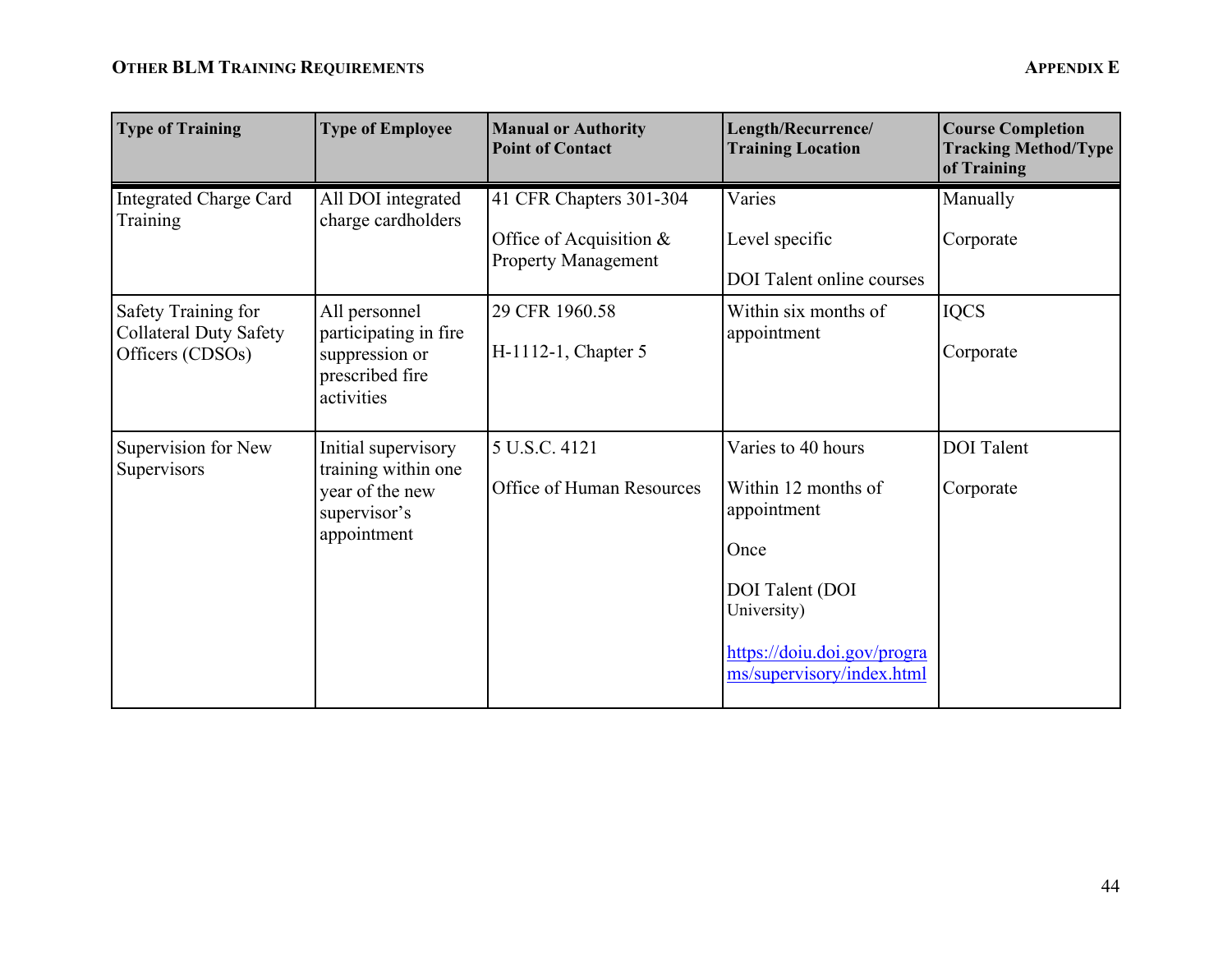| <b>Type of Training</b>                           | <b>Type of Employee</b>                                                     | <b>Manual or Authority</b><br><b>Point of Contact</b> | Length/Recurrence/<br><b>Training Location</b>                                                                | <b>Course Completion</b><br><b>Tracking Method/Type</b><br>of Training |
|---------------------------------------------------|-----------------------------------------------------------------------------|-------------------------------------------------------|---------------------------------------------------------------------------------------------------------------|------------------------------------------------------------------------|
| Supervision for<br><b>Experienced Supervisors</b> | Follow-up training<br>for supervisors at<br>least once every three<br>years | 5 U.S.C. 4121                                         | Varies<br>Once every 3 years<br>DOI Talent (NTC/DOI<br>University) instructor-led<br>course/agency determined | <b>DOI</b> Talent<br>Corporate                                         |
| Fire Training for Agency<br>Administrators - TBD  | Agency administrator   Red Book, Chapter 2<br>or other acting               |                                                       | 32-60 hours<br>Once<br>Regional training centers                                                              | <b>IQCS</b>                                                            |
| <b>Risk Management</b>                            | All employees                                                               | H-1112-1, Chapter 2                                   | Varies<br>Once<br>Local or DOI Talent online<br>course                                                        | Manually or DOI<br>Talent<br>Corporate                                 |
| Safety Training for<br>Supervisors                | All supervisors                                                             | 29 CFR 1960.55<br>H-1112-1, Chapter 5                 | Varies<br>Once<br>Local or DOI Talent online<br>course                                                        | Manually or DOI<br>Talent<br>Corporate                                 |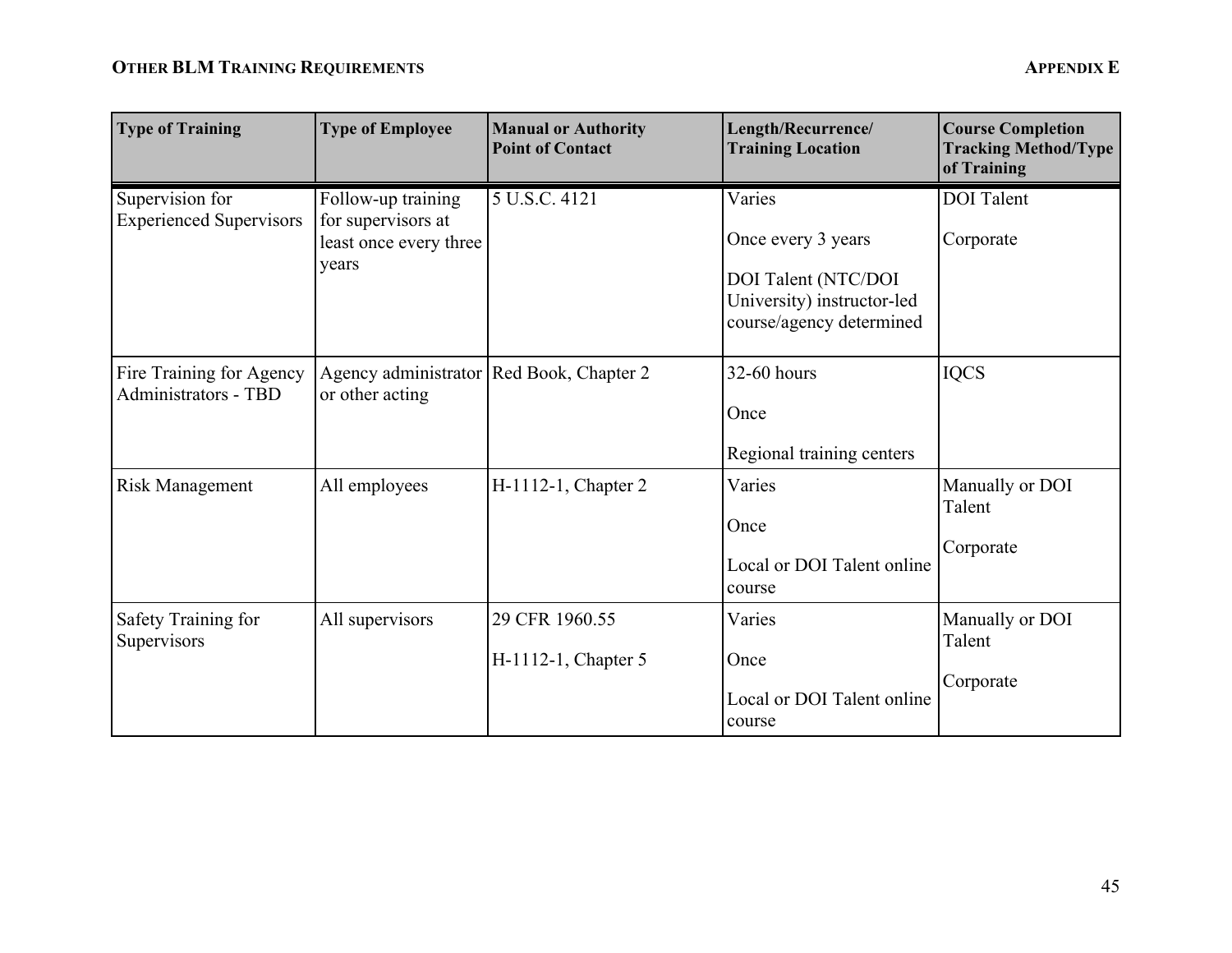## **Specialized Required Training**

Some training may be required due to a position the employee may hold or a Job Hazard Analysis/Risk Analysis (JHA/RA) requirement.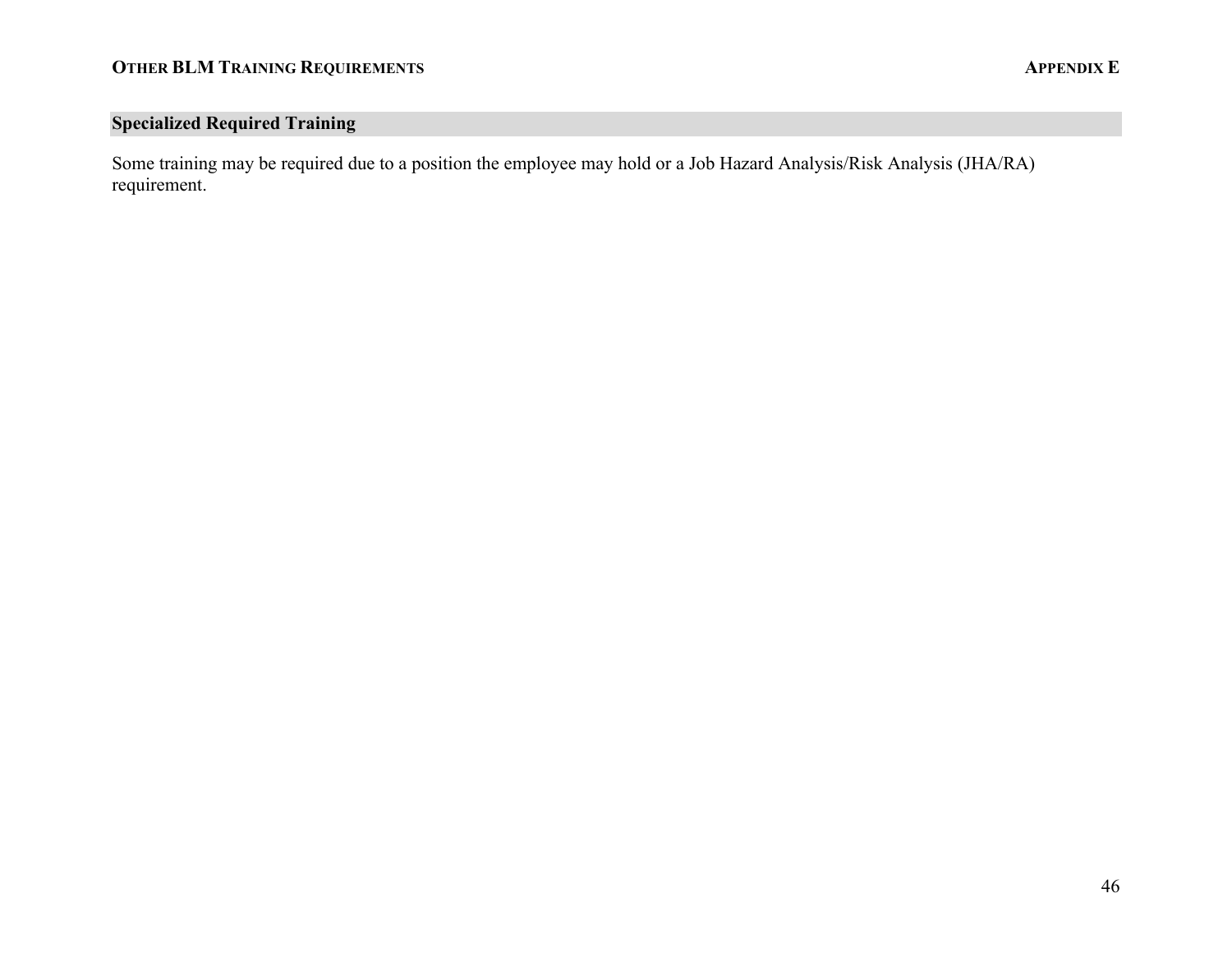## **OTHER BLM TRAINING REQUIREMENTS APPENDIX E**

| <b>Type of Training</b>   | <b>Type of Employee</b> | <b>Manual or Authority</b> | Length/Recurrence/<br><b>Training Location</b>                                                                                                                                                                                                                                                                                                                                                                                                                                                                                                                                                                                                                                       | <b>Course Completion</b><br><b>Tracking Method/</b><br><b>Type of Training</b> |
|---------------------------|-------------------------|----------------------------|--------------------------------------------------------------------------------------------------------------------------------------------------------------------------------------------------------------------------------------------------------------------------------------------------------------------------------------------------------------------------------------------------------------------------------------------------------------------------------------------------------------------------------------------------------------------------------------------------------------------------------------------------------------------------------------|--------------------------------------------------------------------------------|
| <b>BLM UTV Operations</b> | UTV operators           | Red Book, Chapter 14       | <b>DOI</b> Talent course<br>"Introduction to Basic<br>Utility Terrain Vehicle<br>Operation."<br>AND<br>Recreational Off Highway<br>Vehicle Association<br>(ROHVA) course (must<br>include UTV<br>loading/unloading, trailer<br>use, and winch operations as<br>prescribed in lesson plans<br>eight through ten of the<br>BLM UTV range cards prior<br>to employees engaging in<br>these activities OR the<br>current version (8/2018) of<br>the BLM UTV Operator<br>Field Training Range Cards.<br>Refresher/Evaluation -<br>Every three years. Infrequent<br>users (less than 16 hours of<br>riding a year) shall have a<br>check ride prior to scheduled<br>use of a UTV.<br>Local | <b>DOI</b> Talent<br>Manually<br>Corporate                                     |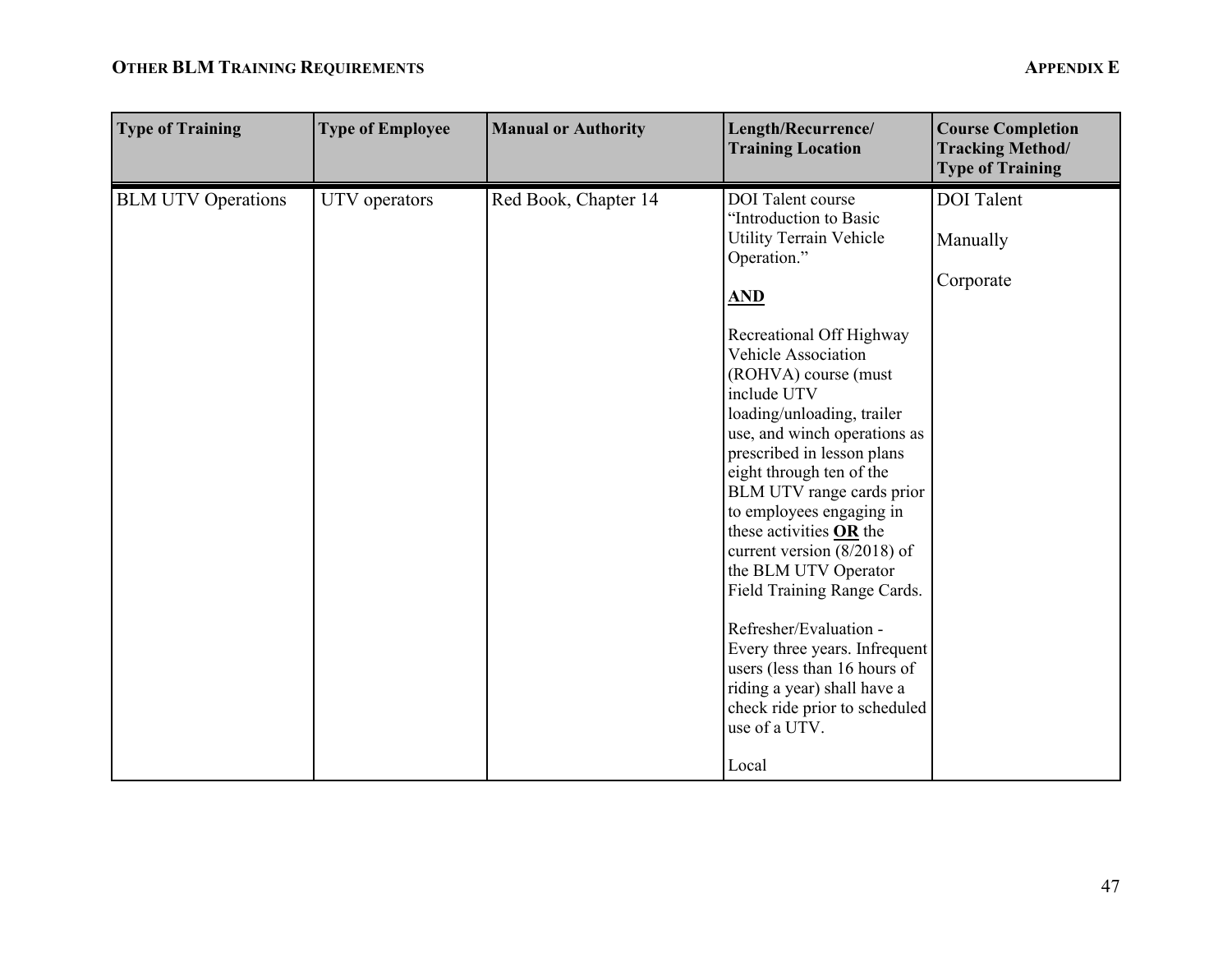| <b>Type of Training</b>                                                      | <b>Type of Employee</b>                                                                                                     | <b>Manual or Authority</b>                     | Length/Recurrence/<br><b>Training Location</b>                                                                                                     | <b>Course Completion</b><br><b>Tracking Method/</b><br><b>Type of Training</b> |
|------------------------------------------------------------------------------|-----------------------------------------------------------------------------------------------------------------------------|------------------------------------------------|----------------------------------------------------------------------------------------------------------------------------------------------------|--------------------------------------------------------------------------------|
| <b>Forklift Driving</b>                                                      | All personnel<br>required to operate a<br>forklift                                                                          | 29 CFR Part 1910.178<br>H-1112-1, Chapter 18   | Certification course that<br>meets the requirements of<br>29 CFR 1910.178 prior to<br>operation<br>Every 3 years or annual<br>refresher<br>Locally | Manually<br>Corporate                                                          |
| Hazardous Waste<br>Operations and<br><b>Emergency Response</b><br>(HAZWOPER) | All field personnel<br>involved with<br>emergency<br>Hazardous Waste<br>response as<br>determined by<br>JHA/risk assessment | 29 CFR Part 1910.120(e)<br>H-1112-1, Chapter 5 | 8/24/40 hours initially<br>depending on duty<br>assignment. Annual<br>refresher as determined by<br>risk assessment                                | Manually or DOI<br>Talent<br>Corporate                                         |
| Oil and Gas Hazard<br>Recognition and<br>Mitigation                          | All fire personnel<br>whose offices have<br>oil and gas<br>operations within<br>their fire suppression<br>jurisdictions     | Red Book, Chapter 7<br>H-1112-1, Chapter 20    | Varies<br>Annual<br>Local                                                                                                                          | Manually<br>Corporate                                                          |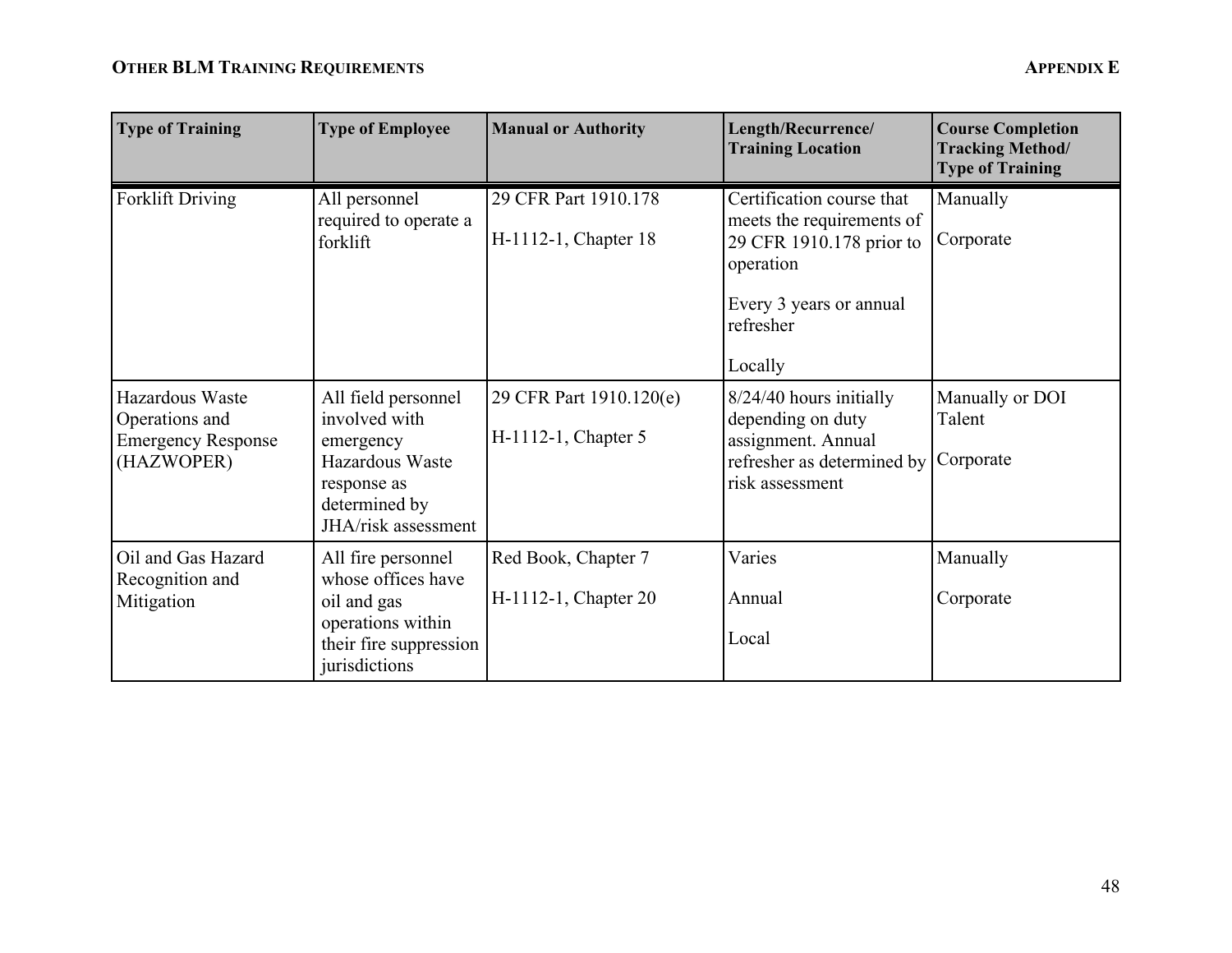| <b>Type of Training</b>     | <b>Type of Employee</b>                              | <b>Manual or Authority</b>                                                                                                  | Length/Recurrence/<br><b>Training Location</b>                    | <b>Course Completion</b><br><b>Tracking Method/</b><br><b>Type of Training</b>                                                                                                    |
|-----------------------------|------------------------------------------------------|-----------------------------------------------------------------------------------------------------------------------------|-------------------------------------------------------------------|-----------------------------------------------------------------------------------------------------------------------------------------------------------------------------------|
| Resource Advisor            | All personnel<br>working as resource<br>advisors     | Resource Advisor's Guide for<br><i>Wildland Fire</i> (PMS 313)<br><b>Federal Wildland Fire</b><br>Qualifications Supplement | Varies 4-8 hours<br>Annual refresher<br>Local                     | <b>IQCS</b><br><b>DOI</b> Talent<br>Course Name: DOI<br><b>Resource Advisor (READ)</b><br><b>Basic Course</b><br>Course Shortname: DOI-<br><b>READ-Basic-OLT-101</b><br>Corporate |
| <b>Watercraft Operation</b> | All personnel<br>required to operate a<br>watercraft | 485 DM 22<br>H-1112-1, Chapter 16                                                                                           | 24 hours initially<br>Refresher 8 hours every 5<br>years<br>Local | Manually<br>Corporate                                                                                                                                                             |